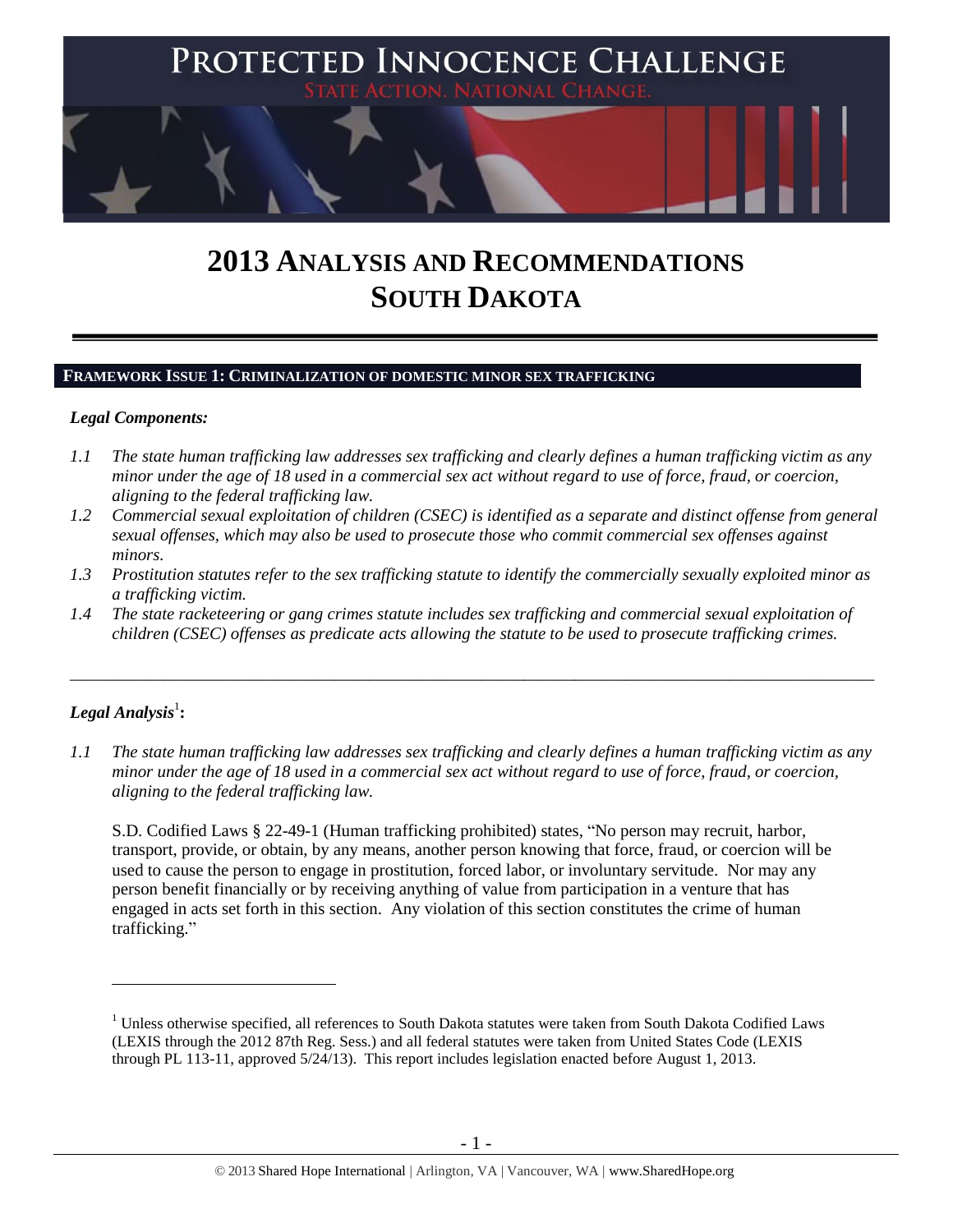Under S.D. Codified Laws § 22-49-2 (First degree human trafficking), the crime is a Class 2 felony, and it occurs when the human trafficking acts defined in § 22-49-1:

- (1) Involve committing or attempting to commit kidnaping;
- (2) Involve a victim under the age of sixteen years;
- (3) Involve prostitution or procurement for prostitution; or
- (4) Result in the death of a victim;

Under S.D. Codified Laws § 22-49-3, human trafficking in the second degree is a Class 4 felony and occurs when a person does either of the following:

(1) Recruits, harbors, transports, provides, or obtains, by any means, another person knowing that force, fraud, or coercion will be used to cause the person to engage in prostitution, forced labor, or involuntary servitude; or

(2) Benefits financially or by receiving anything of value from participation in a venture that has engaged in acts set forth in this section.

A Class 2 felony is punishable by imprisonment up to 25 years and a possible fine of \$50,000.<sup>2</sup> S.D. Codified Laws  $\S$  22-6-1(5). A Class 4 felony is punishable by imprisonment up to 10 years and a possible fine of \$20,000. S.D. Codified Laws § 22-6-1(7).

- 1.1.1 Recommendation: Amend S.D. Codified Laws §§ 22-49-1, 22-49-2, 22-49-3 to eliminate the requirement to prove force, fraud, or coercion in the trafficking of minors.
- 1.1.2 Recommendation: Expand the forms of exploitation beyond just prostitution to include sexual performance and pornography as forms of sex trafficking.
- 1.1.3 Recommendation: Amend S.D. Codified Laws § 22-49-2(2) (First degree human trafficking) to apply the heightened penalty to all minors under the age of  $18<sup>3</sup>$
- *1.2 Commercial sexual exploitation of children (CSEC) is identified as a separate and distinct offense from general sexual offenses, which may also be used to prosecute those who commit commercial sex offenses against minors.*

The following laws criminalize CSEC in South Dakota:

 $\overline{a}$ 

1. S.D. Codified Laws § 22-23-2 (Promotion of prostitution) creates a crime when an individual does any of the following: "(1) Encourages, induces, procures, or otherwise purposely causes another to become or remain a prostitute; (2) Promotes the prostitution of a minor; or (3) Promotes the prostitution of his or her spouse, child, ward, or other dependent person." This crime is a Class 5

<sup>&</sup>lt;sup>2</sup> S.D. Codified Laws § 22-6-1.2 (Minimum sentence for subsequent felony convictions for a sex crime) states, "If an adult has a previous conviction for a felony sex crime as defined by § 22-24B-1, any subsequent felony conviction for a sex crime as defined by subdivisions 22-24B-1(1) to (15), inclusive, and (19) shall result in a minimum sentence of imprisonment equal to the maximum term allowable under § 22-6-1, up to twenty-five years. The court may suspend a portion of the prison sentence required under this section." *See* discussion of "sex crime" pursuant to S.D. Codified Laws § 22-24B-1 *infra* Section 2.10.

 $3$  Subsequent recommendations in this report that discuss referring prosecutions to the trafficking statute are predicated upon the recommendations contained in Section 1.1 being previously or simultaneously implemented.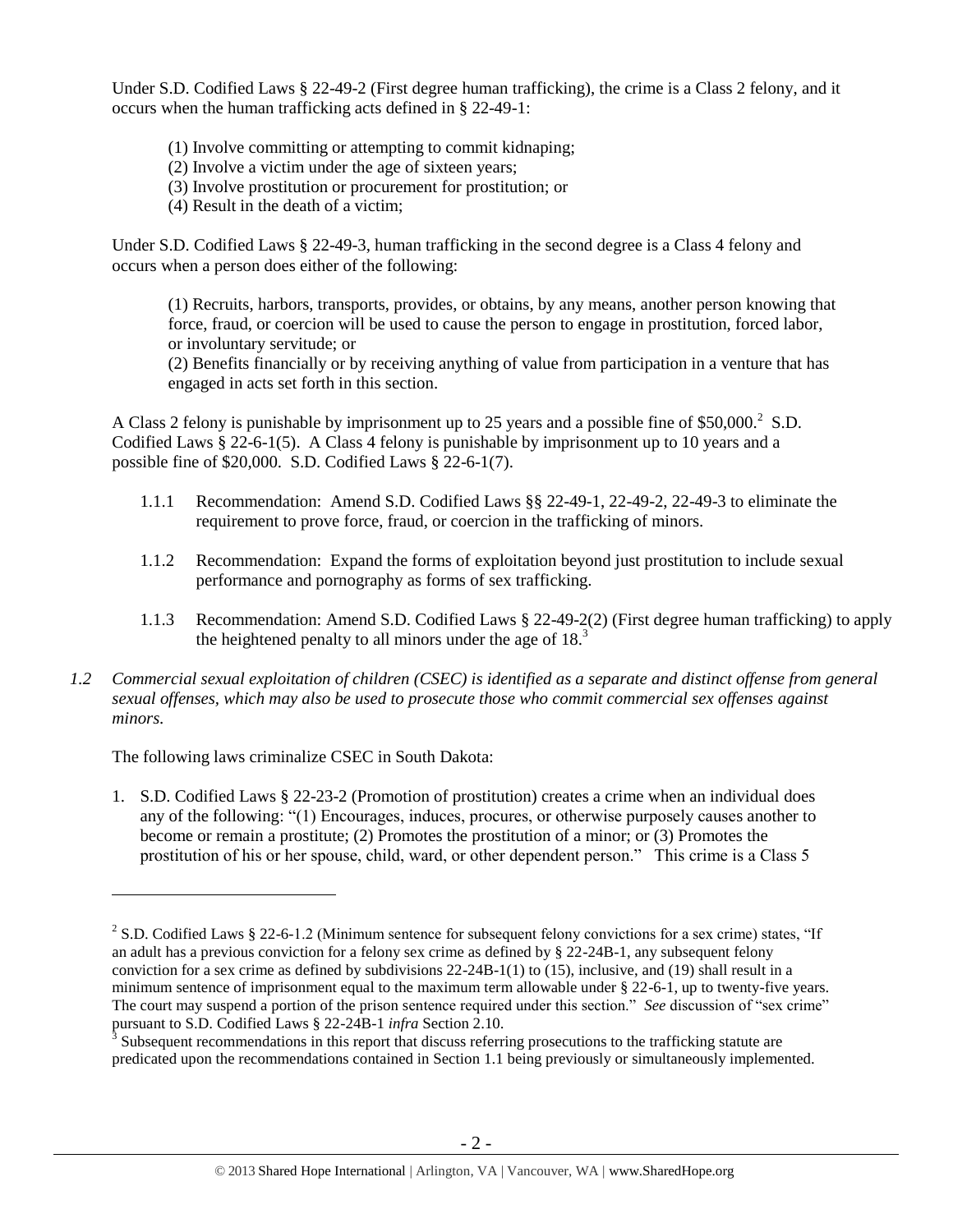felony punishable by imprisonment up to 5 years and a possible fine of \$10,000. S.D. Codified Laws §§ 22-23-2, 22-6-1(8).

<span id="page-2-0"></span>2. S.D. Codified Laws § 22-24A-5(1) (Solicitation of minor) creates a Class 4 felony when a person 18 or older " $(1)$  Solicits<sup>4</sup> a minor, or someone the person reasonably believes is a minor, to engage in a prohibited sexual act." Under S.D. Codified Laws § 22-24A-4, "minor" is defined as someone 15 or younger.<sup>5</sup> This crime is punishable by imprisonment up to 10 years and a possible fine of \$20,000. S.D. Codified Laws § 22-6-1(7).

Certain non-commercial sex offenses against children may apply in cases of commercial sexual exploitation of a child. These include the following:

- 1. S.D. Codified Laws § 22-22-24.3 (Sexual exploitation of minor) establishes a felony when an individual "causes or knowingly permits a minor to engage in an activity or the simulation of an activity that: (1) Is harmful to minors; (2) Involves nudity; or (3) Is obscene." A first violation is a Class 6 felony punishable by imprisonment up to 2 years, a fine of \$4,000, or both. S.D. Codified Laws §§ 22-22-24.3, 22-6-1(9). A subsequent violation within 15 years is a Class 5 felony punishable by imprisonment up to 5 years and a possible fine of \$10,000. S.D. Codified Laws §§ 22- 22-24.3, 22-6-1(8).
- 2. Under S.D. Codified Laws § 22-22-7 (Sexual contact with child under sixteen), an individual over 16 is guilty of a Class 3 felony if the individual "knowingly engages in sexual contact with another person, other than that person's spouse if the other person is under the age of sixteen years." This crime is punishable by imprisonment up to 15 years and a possible fine of \$30,000. S.D. Codified Laws § 22-6-1(6). The crime is only a Class 1 misdemeanor if the victim is 13 or older and the perpetrator is "less than five years older than the victim," which is punishable by imprisonment in the county jail up to 1 year, a fine of \$2,000, or both. S.D. Codified Laws §§ 22-6-2(1), 22-22-7.
- *1.3 Prostitution statutes refer to the sex trafficking statute to identify the commercially sexually exploited minor as a trafficking victim.*

An affirmative defense is available to all defendants charged under S.D. Codified Laws § 22-23-1 (Prostitution) to prove "by a preponderance of the evidence that the defendant is a victim of human trafficking under chapter 22-49 or that the defendant committed the act only under compulsion by another person who, by implicit or explicit threat, created a reasonable apprehension in the mind of the defendant that if the defendant did not commit the act, the person would inflict bodily harm upon the defendant." S.D. Codified Laws § 22-23-1.2.

<sup>&</sup>lt;sup>4</sup> "Solicit" is defined in S.D. Codified Laws  $\S$  22-24A-4 as "to seduce, lure, entice or persuade, or attempt to seduce, lure, entice or persuade a specific person by telephone, in person, by letter, by using a computer or any other electronic means."

<sup>&</sup>lt;sup>5</sup> S.D. Codified Laws § 22-24A-2(3) (Definitions) defines "minor" as "any person under the age of eighteen years" for purposes of S.D. Codified Laws §§ 22-24A-1 to 22-24A-20 "inclusive." However, S.D. Codified Laws § 22- 24A-4 (Solicitation of minor—Definitions) defines minor as noted above for purposes of S.D. Codified Laws § 22- 22-24.5. S.D. Codified Laws § 22-22-24.5 was transferred to S.D. Codified Laws § 22-24A-5, which likely means that the more specific definition in S.D. Codified Laws § 22-24A-4 trumps the general one in S.D. Codified Laws § 22-24A-2(3).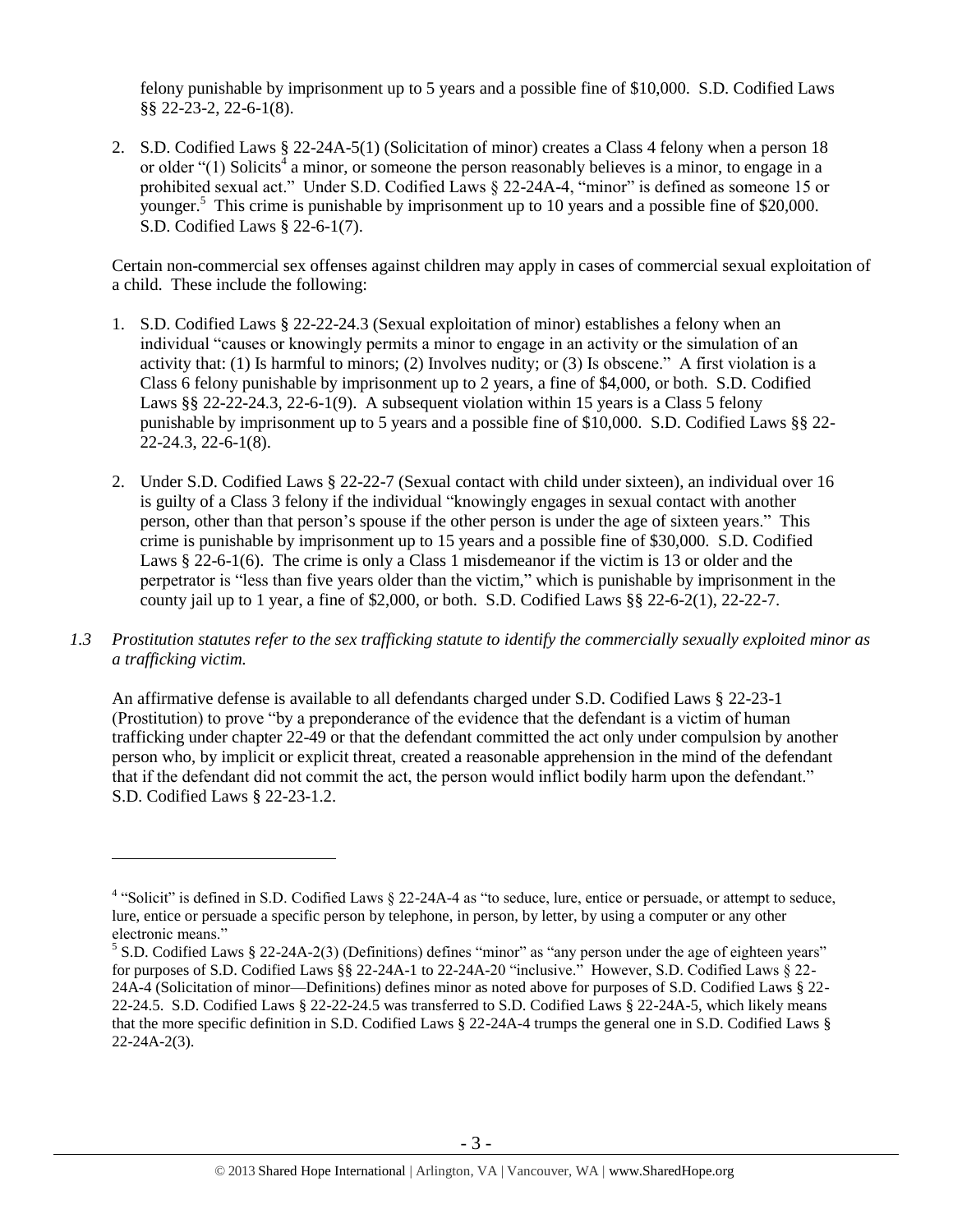*1.4 The state racketeering or gang crimes statute includes sex trafficking and commercial sexual exploitation of children (CSEC) offenses as predicate acts allowing the statute to be used to prosecute trafficking crimes.* 

South Dakota has not enacted a racketeering statute. However, under S.D. Codified Laws Chapter 22- 10A (Street Gang Activity) sentences for violent crimes are intensified when committed as part of a "[p]attern of street gang activity," defined as "the commission, attempted commission, or solicitation by any member or members of a street gang of two or more felony or violent misdemeanor offenses on separate occasions within a three-year period for the purpose of furthering gang activity." S.D. Codified Laws § 22-10A-1(3). This would include sex trafficking and CSEC offenses, but can only be used in sentencing members of street gangs consisting of three or more individuals identified as a group. See S.D. Codified Laws § 22-10A-1(1).

1.4.1 Recommendation: Enact a racketeering statute that includes CSEC and trafficking offenses, including S.D. Codified Laws § 22-49-1 (Human Trafficking), § 22-23-2 (Promotion of prostitution), § 22-22-24.3 (Sexual exploitation of minor), and § 22-24A-5(1) (Solicitation of minor) as predicate crimes so the racketeering law may be used to prosecute trafficking enterprises.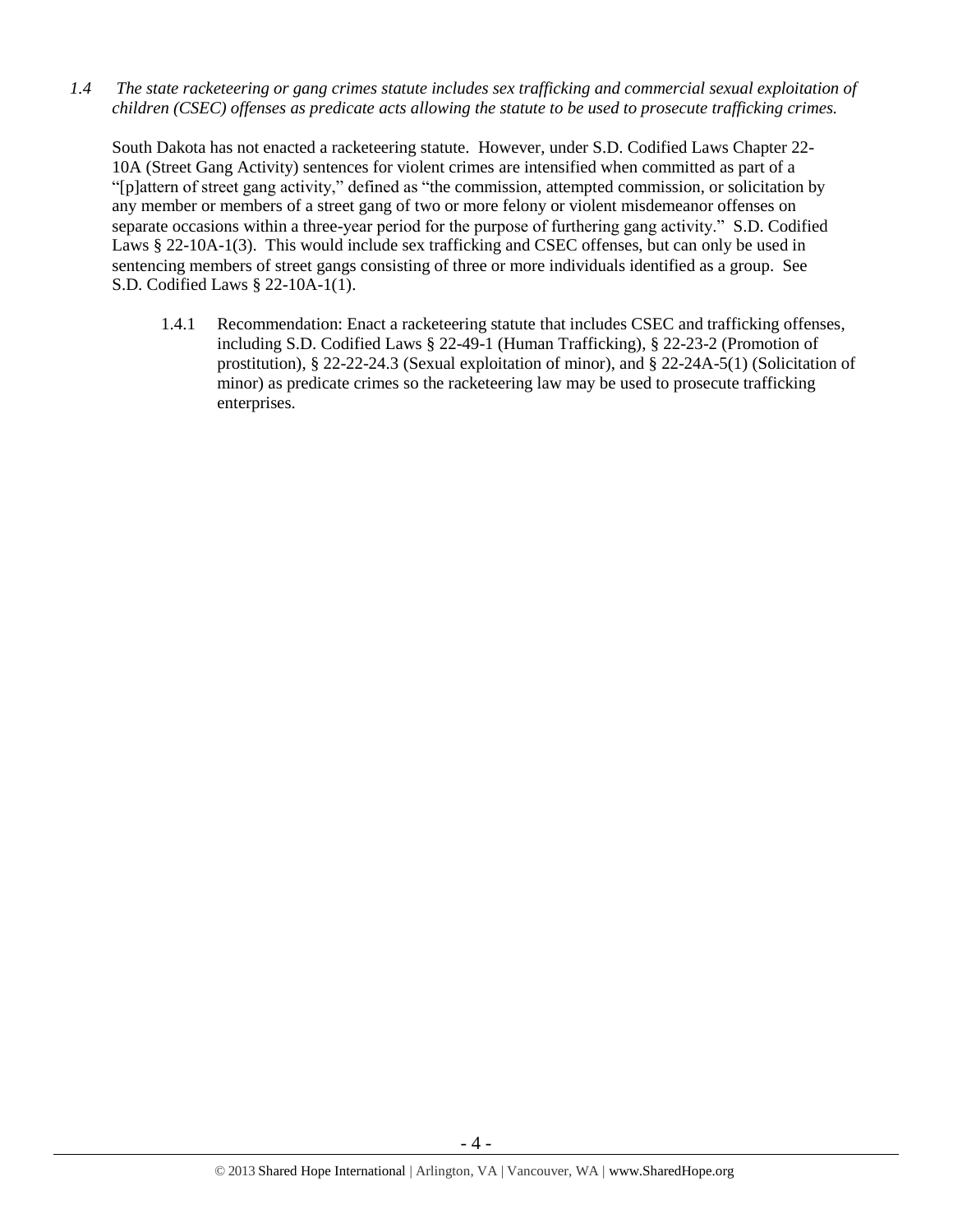#### **FRAMEWORK ISSUE 2: CRIMINAL PROVISIONS ADDRESSING DEMAND**

#### *Legal Components:*

- *2.1 The state sex trafficking law can be applied to buyers of commercial sex acts with a victim of domestic minor sex trafficking.*
- *2.2 Buyers of commercial sex acts with a minor can be prosecuted under commercial sexual exploitation of children (CSEC) laws.*
- *2.3 Solicitation of prostitution laws differentiate between buying sex acts with an adult and buying sex acts with a minor under 18.*
- *2.4 Penalties for buyers of commercial sex acts with minors are as high as federal penalties.*
- *2.5 Using the Internet to lure, entice, or purchase, or attempt to lure, entice, or purchase commercial sex acts with a minor is a separate crime or results in an enhanced penalty for buyers.*
- *2.6 No age mistake defense is permitted for a buyer of commercial sex acts with any minor under 18.*
- *2.7 Base penalties for buying sex acts with a minor under 18 are sufficiently high and not reduced for older minors. 2.8 Financial penalties for buyers of commercial sex acts with minors are sufficiently high to make it difficult for*
- *buyers to hide the crime.*
- *2.9 Buying and possessing child pornography carries penalties as high as similar federal offenses.*
- *2.10 Convicted buyers of commercial sex acts with minors and child pornography are required to register as sex offenders.*

\_\_\_\_\_\_\_\_\_\_\_\_\_\_\_\_\_\_\_\_\_\_\_\_\_\_\_\_\_\_\_\_\_\_\_\_\_\_\_\_\_\_\_\_\_\_\_\_\_\_\_\_\_\_\_\_\_\_\_\_\_\_\_\_\_\_\_\_\_\_\_\_\_\_\_\_\_\_\_\_\_\_\_\_\_\_\_\_\_\_\_\_\_\_

#### *Legal Analysis:*

 $\overline{a}$ 

*2.1 The state sex trafficking law can be applied to buyers of commercial sex acts with a victim of domestic minor sex trafficking.* 

S.D. Codified Laws § 22-49-1 (Human trafficking prohibited) can apply to buyers of sex with minors following federal precedent through the term "obtain."<sup>6</sup> The law states, "No person may recruit, harbor, transport, provide, or obtain, by any means, another person knowing that force, fraud, or coercion will be used to cause the person to engage in prostitution, forced labor, or involuntary servitude."

However, the placement of the word "obtain" in the statute requires the buyer know that force, fraud, or coercion will be used in the commission of the crime. This requirement makes it less likely that S.D. Codified Laws § 22-49-1 would be applicable against buyers.

2.1.1 Recommendation: Amend S.D. Codified Laws §§ 22-49-1 (Human trafficking prohibited) to eliminate the requirement that buyers of commercial sex with minors must "know" of the force, fraud, or coercion occurring in the trafficking situation.

 $6$  See United States v. Jungers, 702 F.3d 1066 ( $8<sup>th</sup>$  Cir. 2013). In this case, the Eighth Circuit specifically addressed whether the federal sex trafficking law, 18 U.S.C. § 1591 (Sex trafficking of children or by force, fraud, or coercion) applies to buyers when it reversed a District of South Dakota ruling that Congress did not intend the string of verbs constituting criminal conduct under 18 U.S.C. § 1591(a)(1) ("recruits, entices, harbors, transports, provides, obtains, or maintains") to reach the conduct of buyers. United States v. Jungers, 834 F. Supp. 2d 930, 931 (D.S.D. 2011). Holding that the conduct of buyers who obtain a child for commercial sex can violate 18 U.S.C. § 1591(a)(1), the Eighth Circuit illustrated through hypothetical buyer scenarios that, under certain circumstances, most of the terms in the string of verbs constituting criminal conduct under 18 U.S.C. § 1591(a)(1) could apply to buyers. While other terms may apply to buyers' conduct under state law as well, the analysis here focuses on the term "obtains" which is most likely to apply in the majority of buyer cases.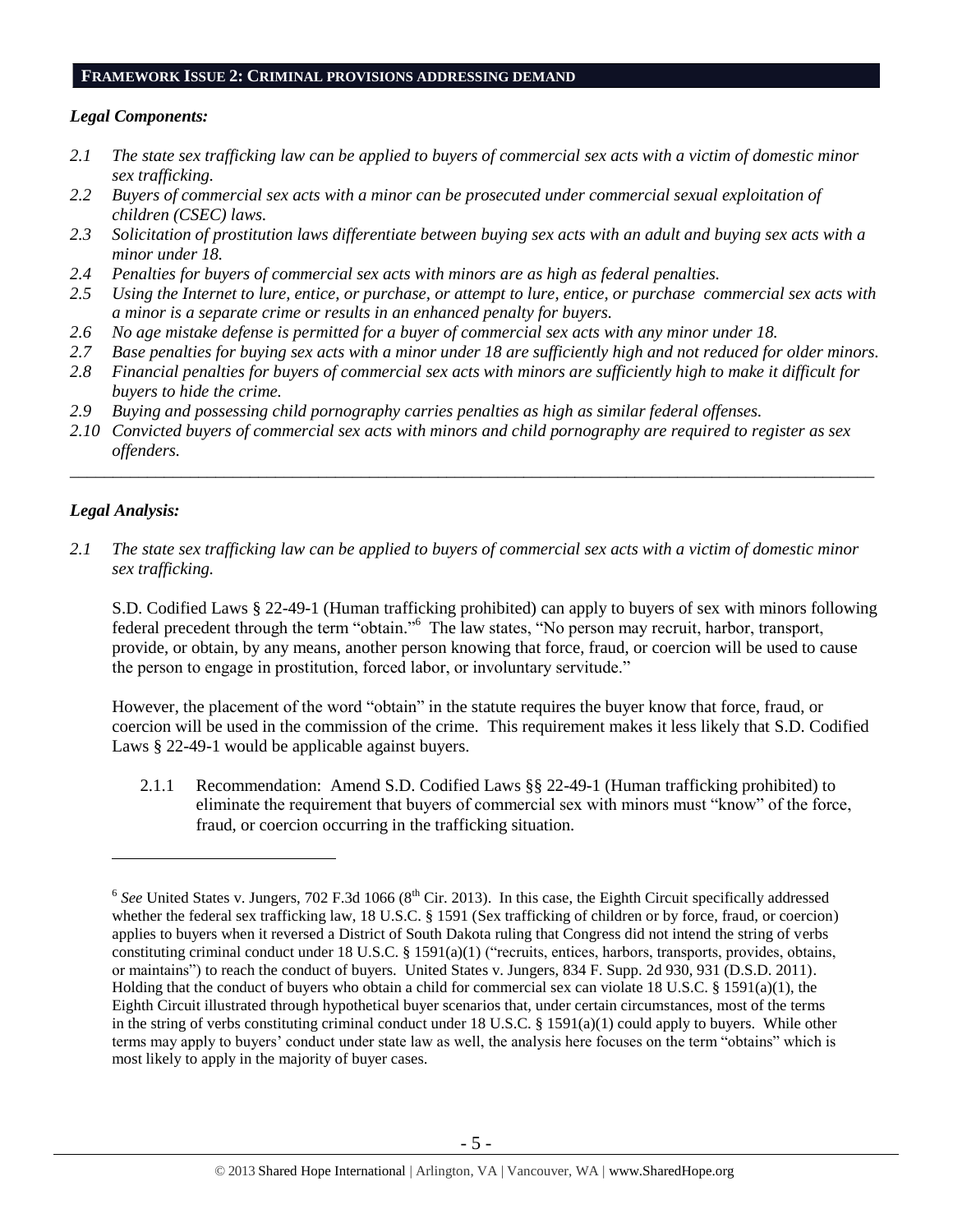## *2.2 Buyers of commercial sex acts with a minor can be prosecuted under commercial sexual exploitation of children (CSEC) laws.*

S.D. Codified Laws § 22-24A-5(1) (Solicitation of minor) establishes a Class 4 felony when a person 18 or older "(1) Solicits a minor,<sup>7</sup> or someone the person reasonably believes is a minor, to engage in a prohibited sexual act." While a "prohibited sexual act" may include commercial sexual exploitation, the lack of an express reference to commercial sexual activity makes it uncertain whether the offense can be applied to buyers of sex acts with a minor.<sup>8</sup> "Solicit" is defined as "to seduce, lure, entice or persuade, or attempt to seduce, lure, entice or persuade a specific person by telephone, in person, by letter, by using a computer or any other electronic means." S.D. Codified Laws § 22-24A-4(2).

Several sexual offense laws that are not specifically commercial in nature could also apply to buyers, including S.D. Codified Laws § 22-22-7 (Sexual contact with child under sixteen) and S.D. Codified Laws § 22-22-24.3 (Sexual exploitation of minor).<sup>9</sup>

- 2.2.1 Recommendation: Amend S.D. Codified Laws § 22-24A-5 (Solicitation of minor) to specifically criminalize solicitation of a minor under 18 for commercial sex acts and provide a heightened penalty comparable to the penalty for violations of S.D. Codified Laws § 22-49-1 (Human trafficking prohibited).
- *2.3 Solicitation of prostitution laws differentiate between buying sex acts with an adult and buying sex acts with a minor under 18.*

S.D. Codified Laws § 22-23-9 (Hiring another to engage in sexual activity) does not differentiate between buying sex with an adult and buying sex with a minor. The statute creates a Class 1 misdemeanor for "[a]ny person who hires or attempts to hire another person for a fee to engage in sexual activity," regardless of the age of the victim.

S.D. Codified Laws § 22-24A-5 (Solicitation of minor) can apply to situations of purchase of commercial sex acts with a minor under  $16^{10}$  by creating a Class 4 felony when an individual who is 18 or older "(1) Solicits a minor, or someone the person reasonably believes is a minor, to engage in a prohibited sexual act; or (2) Knowingly compiles or transmits by means of a computer; or prints, publishes or reproduces by other computerized means; or buys, sells, receives, exchanges or disseminates, any notice, statement or advertisement of any minor's name, telephone number, place of residence, physical characteristics or other descriptive or identifying information for the purpose of soliciting a minor or someone the person reasonably believes is a minor to engage in a prohibited sexual act," where the "prohibited sexual act" is a commercial sex act.

<sup>7</sup> *See supra* note [5.](#page-2-0)

<sup>&</sup>lt;sup>8</sup> S.D. Codified Laws § 22-24A-2(16) defines "prohibited sexual act" as "actual or simulated sexual intercourse, sadism, masochism, sexual bestiality, incest, masturbation, or sadomasochistic abuse; actual or simulated exhibition of the genitals, the pubic or rectal area, or the bare feminine breasts, in a lewd or lascivious manner; actual physical contact with a person's clothed or unclothed genitals, pubic area, buttocks, or, if such person is a female, breast with the intent to arouse or gratify the sexual desire of either party; defecation or urination for the purpose of creating sexual excitement in the viewer; or any act or conduct which constitutes sexual battery or simulates that sexual battery is being or will be committed. The term includes encouraging, aiding, abetting or enticing any person to commit any such acts as provided in this subdivision. The term does not include a mother's breast-feeding of her baby."

<sup>9</sup> *See* discussion of relevant provisions *supra* Section 1.2.

<sup>10</sup> *See supra* note [5.](#page-2-0)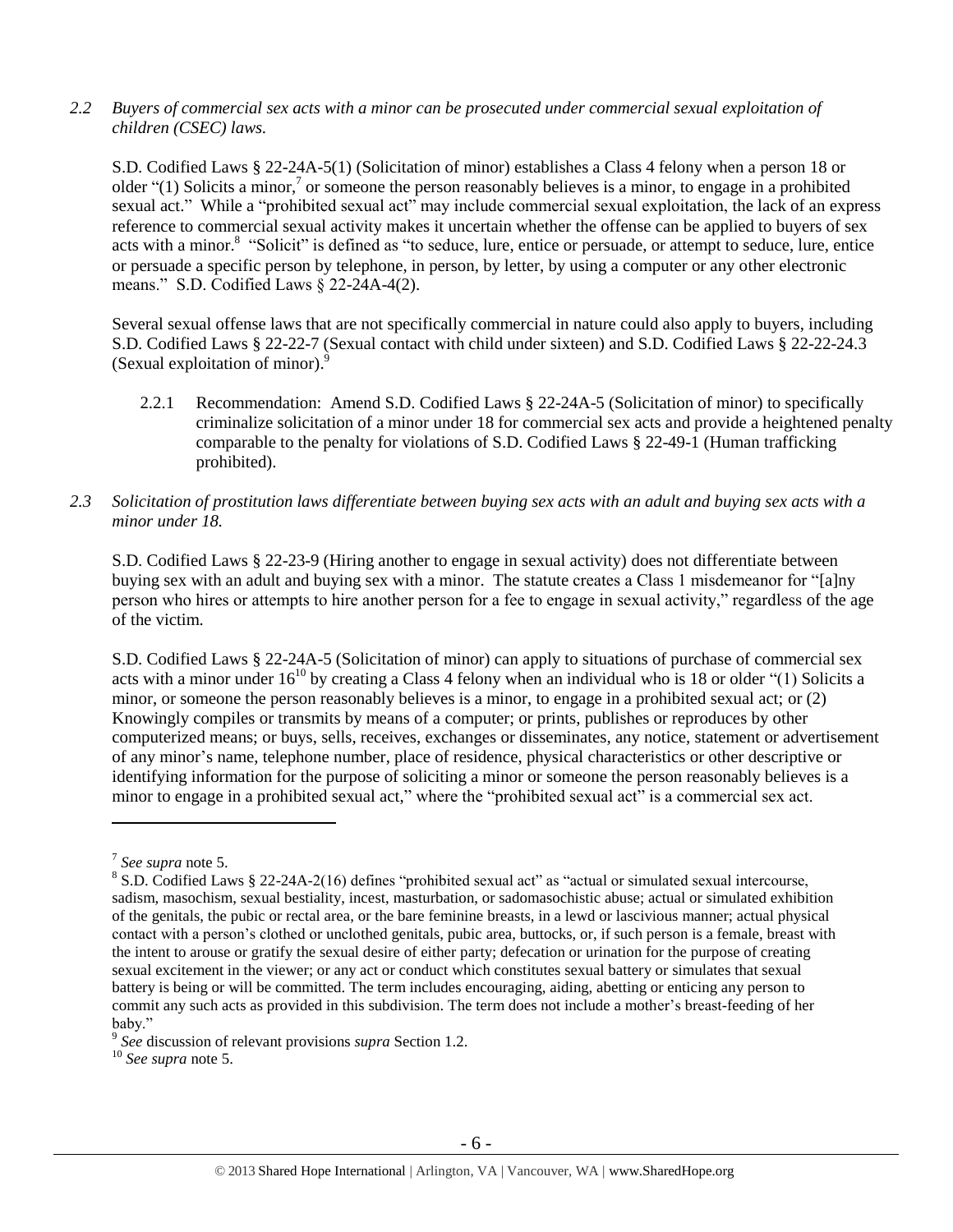- 2.3.1 Recommendation: Amend S.D. Codified Laws § 22-24A-5 (Solicitation of minor) to specifically prohibit solicitation of a minor for commercial sex acts and raise the age of a minor victim to under 18.
- 2.3.2 Recommendation: Amend S.D. Codified Laws § 22-23-9 (Hiring another to engage in sexual activity) to provide a heightened penalty for purchasing sex with a minor under 18.

## *2.4 Penalties for buyers of commercial sex acts with minors are as high as federal penalties.*

When applicable to buyers, S.D. Codified Laws § 22-49-2 (First degree human trafficking—Felony) states that a buyer convicted of human trafficking is guilty of a Class 2 felony, which is punishable by imprisonment up to 25 years and a possible fine of  $$50,000$ .<sup>11</sup> S.D. Codified Laws  $$22-6-1(5)$ .

S.D. Codified Laws § 22-24A-5(1) (Solicitation of minor) makes it a Class 4 felony when a person 18 or older "(1) Solicits a minor,<sup>12</sup> or someone the person reasonably believes is a minor, to engage in a prohibited sexual act," which could include forms of CSEC. This crime is punishable by imprisonment up to 10 years and a possible fine of \$20,000. S.D. Codified Laws § 22-6-1(7).

The general solicitation of prostitution law, S.D. Codified Laws § 22-23-9 (Hiring another to engage in sexual activity), establishes a Class 1 misdemeanor, which is punishable by imprisonment up to 1 year in the county jail, a fine of \$2,000, or both. S.D. Codified Laws § 22-6-2(1).

Buyers of commercial sex with minors charged with a sexual offense face a range of penalties. A conviction under S.D. Codified Laws § 22-22-7 (Sexual contact with child under sixteen) is punishable as a Class 3 felony by imprisonment up to 15 years and a possible fine of \$30,000. S.D. Codified Laws § 22-6-1(6). If, however, the buyer was less than 5 years older than the victim and the victim was 13 or older, the crime would only be a Class 1 misdemeanor punishable by imprisonment up to 1 year in the county jail, a fine of \$2,000, or both. S.D. Codified Laws §§ 22-6-2(1), 22-22-7.

In comparison, if the victim is under the age of 14, a conviction under the TVPA for child sex trafficking is punishable by 15 years to life imprisonment and a fine not to exceed \$250,000. 18 U.S.C. §§  $1591(b)(1)$ ,  $3559(a)(1)$ ,  $3571(b)(3)$ . If the victim is between the ages of  $14-17$ , a conviction is punishable by 10 years to life imprisonment and a fine not to exceed \$250,000. 18 U.S.C. §§ 1591(b)(2), 3559(a)(1), 3571(b)(3). A conviction is punishable by mandatory life imprisonment, however, if the buyer has a prior conviction for a federal sex offense<sup>13</sup> against a minor. 18 U.S.C. § 3559(e)(1). To the extent buyers can

<span id="page-6-0"></span> $11$  S.D. Codified Laws § 22-6-1.2 (Minimum sentence for subsequent felony convictions for a sex crime) states, "If an adult has a previous conviction for a felony sex crime as defined by § 22-24B-1, any subsequent felony conviction for a sex crime as defined by subdivisions 22-24B-1(1) to (15), inclusive, and (19) shall result in a minimum sentence of imprisonment equal to the maximum term allowable under § 22-6-1, up to twenty-five years. The court may suspend a portion of the prison sentence required under this section." *See* discussion of "sex crime" pursuant to S.D. Codified Laws § 22-24B-1 *infra* Section 2.10.

<sup>12</sup> *See supra* note [5.](#page-2-0)

<sup>&</sup>lt;sup>13</sup> Pursuant to 18 U.S.C. § 3559(e)(2), "federal sex offense" is defined as

an offense under section 1591 [18 USCS § 1591] (relating to sex trafficking of children), 2241 [18 USCS § 2241] (relating to aggravated sexual abuse), 2242 [18 USCS § 2242] (relating to sexual abuse),  $2244(a)(1)$  [18 USCS §  $2244(a)(1)$ ] (relating to abusive sexual contact),  $2245$  [18 USCS § 2245] (relating to sexual abuse resulting in death), 2251 [18 USCS § 2251] (relating to sexual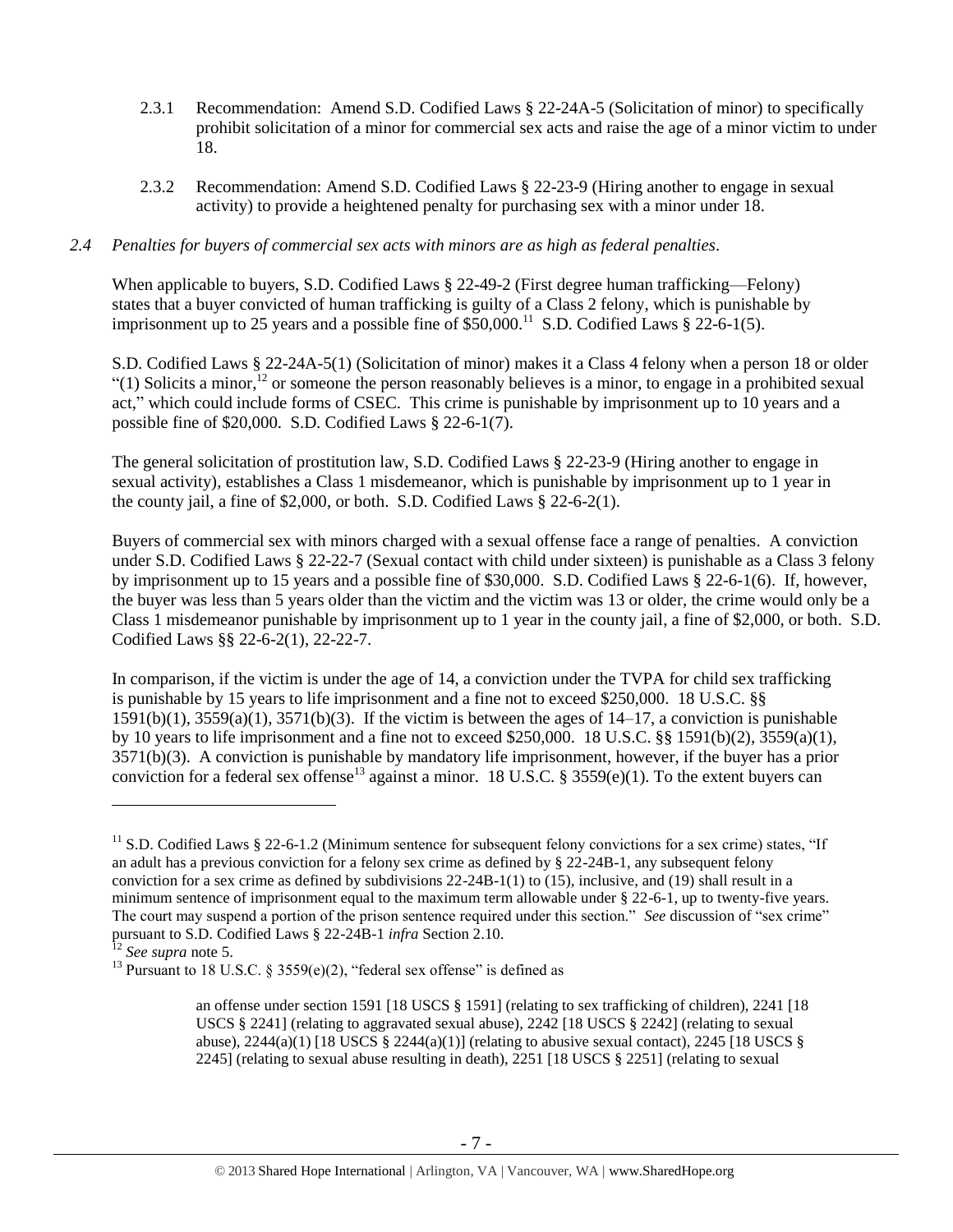be prosecuted under other federal CSEC laws,  $14$  a conviction is punishable by penalties ranging from a fine not to exceed \$250,000 to life imprisonment and a fine not to exceed \$250,000.<sup>15</sup>

*2.5 Using the Internet to lure, entice, or purchase, or attempt to lure, entice, or purchase commercial sex acts with a minor is a separate crime or results in an enhanced penalty for buyers.*

Under S.D. Codified Laws § 22-24A-5(2) (Solicitation of minor), a buyer may be guilty of a Class 4 felony when the buyer "[k]nowingly compiles or transmits by means of a computer; or prints, publishes or reproduces by other computerized means; or buys, sells, receives, exchanges or disseminates, any notice, statement or advertisement of any minor's [under 16] name, telephone number, place of residence, physical characteristics or other descriptive or identifying information for the purpose of soliciting a minor or someone the person reasonably believes is a minor to engage in a prohibited sexual act." Under this statute, whether or not a computer is used, a conviction is punishable by imprisonment up to 10 years and a possible fine of \$20,000. S.D. Codified Laws § 22-6-1(7). This statute also makes it a crime to "[s]olicit[] a minor, or someone the person reasonably believes is a minor, to engage in a prohibited sexual act." S.D. Codified Laws § 22-24A-5(1). In this statute, "solicits" is defined as "to seduce, lure, entice or persuade, or attempt to seduce, lure, entice or persuade a specific person by telephone, in person, by letter, by using a computer or any other electronic means." S.D. Codified Laws § 22-24A-4(2).

#### *2.6 No age mistake defense is permitted for a buyer of commercial sex acts with any minor under 18*

Both S.D. Codified Laws § 22-24A-5 (Solicitation of minor) and S.D. Codified Laws § 22-22-24.3 (Sexual exploitation of minor) state that "mistake as to the minor's age is not a defense to a charge of violating this section," thus preventing these buyers from asserting a mistake of age defense. S.D. Codified Laws § 22-23-9 (Hiring another to engage in sexual activity) is age-neutral, rendering the mistake of age defense inapplicable.

- 2.6.1 Recommendation: Amend S.D. Codified Laws §§ 22-49-1 (Human trafficking prohibited) to prohibit a defense based on mistake of age in cases of commercial sexual exploitation of a minor under 18.
- *2.7 Base penalties for buying sex acts with a minor under 18 are sufficiently high and not reduced for older minors.*

None of South Dakota's CSEC laws make it a crime to purchase sex with a minor. In the absence of a CSEC law that applies to buyers, S.D. Codified Laws § 22-24A-5 (Solicitation of minor) may apply to soliciting commercial sex acts and is punishable as a Class 4 felony by imprisonment up to 10 years and a possible fine of \$20,000. S.D. Codified Laws § 22-6-1(7). However, under S.D. Codified Laws § 22-24A-4, "minor" is defined

exploitation of children), 2251A [18 USCS § 2251A] (relating to selling or buying of children), 2422(b) [18 USCS § 2422(b)] (relating to coercion and enticement of a minor into prostitution), or 2423(a) [18 USCS § 2423(a)] (relating to transportation of minors).

<sup>&</sup>lt;sup>14</sup> 18 U.S.C. §§ 2251A(b) (Selling or buying of children), 2251(a) (Sexual exploitation of children), 2423(a) (Transportation of a minor with intent for minor to engage in criminal sexual activity), 2422(a) (Coercion and enticement), 2252(a)(2), (a)(4) (Certain activities relating to material involving the sexual exploitation of minors). <sup>15</sup> 18 U.S.C. §§ 2251A(b) (conviction punishable by imprisonment for 30 years to life and a fine), 2251(e)

<sup>(</sup>conviction punishable by imprisonment for 15–30 years and a fine), 2423(a) (conviction punishable by imprisonment for 10 years to life and a fine), 2422(a) (conviction punishable by a fine, imprisonment up to 20 years, or both),  $2252(a)(2)$ , (4) (stating that a conviction under subsection (a)(2) is punishable by imprisonment for  $5-20$ years and a fine, while a conviction under subsection (a)(4) is punishable by imprisonment up to 10 years, a fine, or both); *see also* 18 U.S.C. §§ 3559(a)(1) (classifying all of the above listed offenses as felonies), 3571(b)(3) (providing a fine up to \$250,000 for any felony conviction).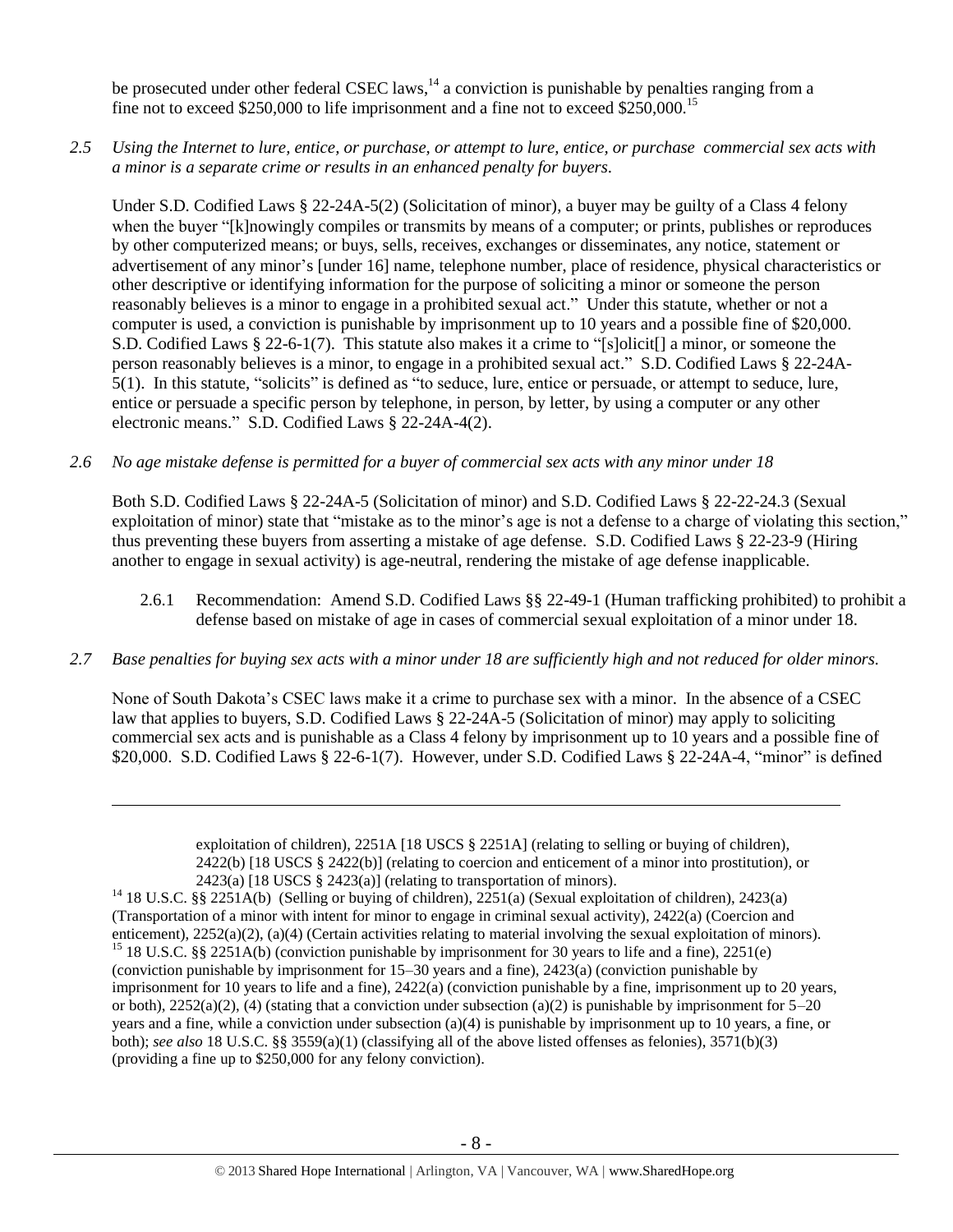as someone 15 or younger. $16$ 

2.7.1 Recommendation: Amend S.D. Codified Laws § 22-24A-5 (Solicitation of minor) to make it clearly applicable to solicitation of a minor for commercial sex acts increase the age of a minor victim to under 18.

## *2.8 Financial penalties for buyers of commercial sex acts with minors are sufficiently high to make it difficult for buyers to hide the crime.*

When a buyer can be found guilty of human trafficking in the first degree under S.D. Codified Laws § 22-49-2(3), which includes sex trafficking, then the crime may be punishable by a fine of \$50,000. S.D. Codified Laws § 22-6-1(5). S.D. Codified Laws § 22-24A-5 (Solicitation of minor) may carry a fine of \$20,000 when the solicited minor is under 16. S.D. Codified Laws § 22-6-1(7).

In contrast, if a buyer is charged with solicitation under S.D. Codified Laws § 22-23-9 (Hiring another to engage in sexual activity) a fine of \$2,000 is possible. S.D. Codified Laws  $\S$  22-6-2(1).

If charged with violating any of the sexual offense laws, buyers of commercial sex with minors could receive significant financial penalties. For S.D. Codified Laws § 22-22-24.3 (Sexual exploitation of minor) the buyer could receive a fine of \$4,000. S.D. Codified Laws § 22-6-1(9). A buyer convicted of a violating S.D. Codified Laws § 22-22-7 (Sexual contact with child under sixteen) may be punished by a maximum fine of \$30,000. S.D. Codified Laws § 22-6-1(6). If, however, the buyer was less than 5 years older than the victim and the victim was 13 or older, the crime would only carry a possible fine of \$2,000. S.D. Codified Laws §§ 22-6-2(1), 22-22-7.

A buyer may also be subject to restitution orders, at the discretion of the court. S.D. Codified Laws § 23A-28-3 (Restitution plan—Present inability to pay—Absence of pecuniary damages—Condition of parole) provides "If the sentencing court orders the defendant to the county jail, suspended imposition of sentence, suspended sentence, or probation, the court may require as a condition that the defendant . . . promptly prepare a plan of restitution, including the name and address of each victim, a specific amount of restitution to each victim, and a schedule of restitution payments." For the purposes of restitution to crime victims, "victim" is defined as including "any person  $\ldots$  who has suffered pecuniary damages<sup>17</sup> as a result of the defendant's criminal activities . . . ." S.D. Codified Laws § 23A-28-2(5). "Criminal activities" is defined as "any crime [excluding petty offenses] for which there is a plea of guilty or verdict of guilty upon which a judgment of conviction may be rendered and any other crime committed after June 30, 1979, which is admitted by the defendant, whether or not prosecuted." S.D. Codified Laws § 23A-28-2(2). Moreover, South Dakota's state policy is that "restitution shall be made by each violator of the criminal laws to the victims of the violator's criminal activities to the extent that the violator is reasonably able to do so." S.D. Codified Laws § 23A-28-1.

Additionally, under S.D. Codified Laws § 23A-28-12 (Medical, psychological or psychiatric treatment of minor victim), "Anyone convicted under . . . § 22-22-7 [Sexual contact with child under sixteen] . . . shall be required as part of the sentence imposed by the court to pay all or part of the cost of any necessary medical, psychological, or psychiatric treatment, or foster care of the minor resulting from the act or acts for which the defendant is convicted."

A buyer is also subject to mandatory, criminal asset forfeiture under S.D. Codified Laws § 22-24A-15 (Person

<sup>16</sup> *See supra* note [5.](#page-2-0)

<sup>17</sup> *See supra* note [34.](#page-21-0)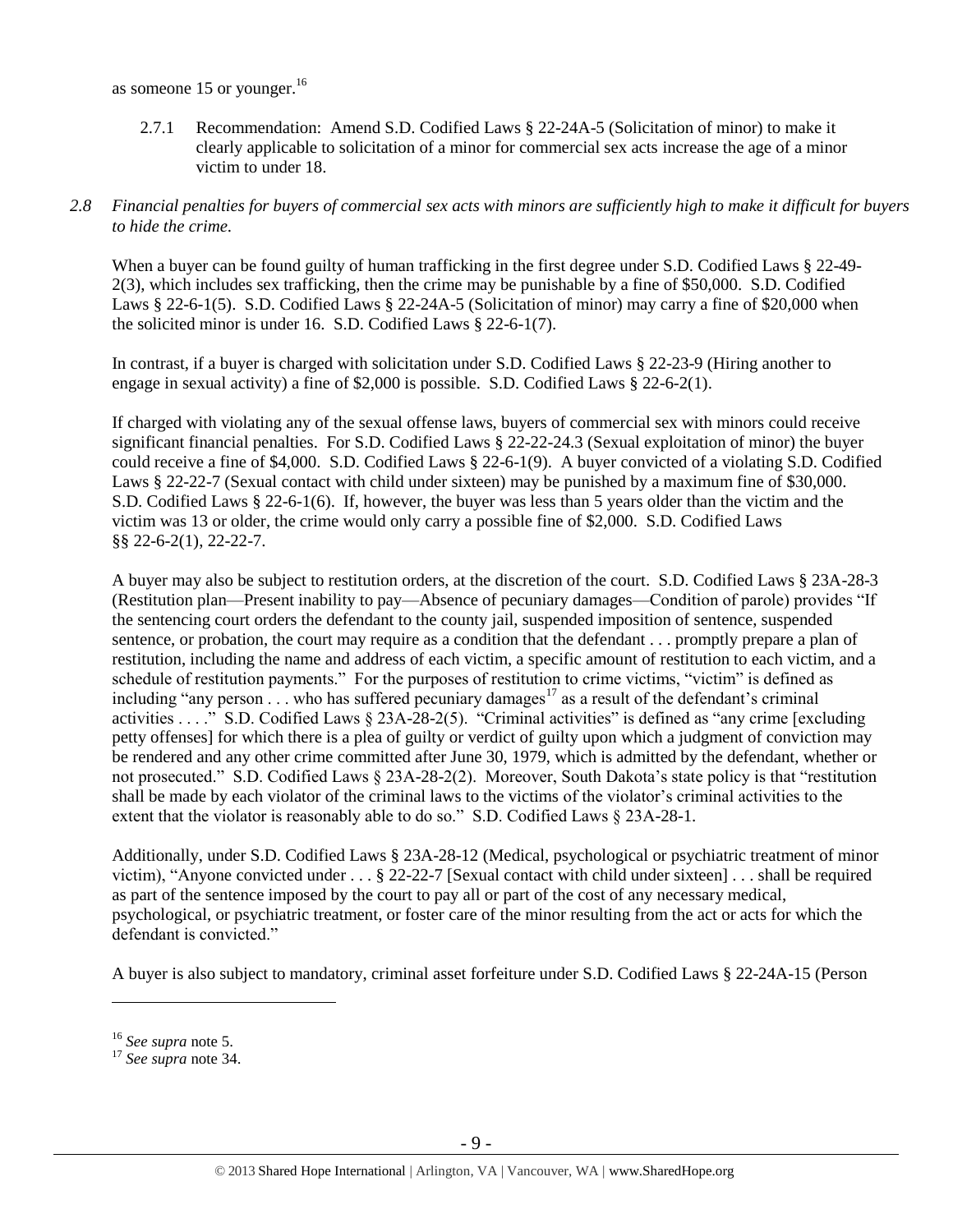<span id="page-9-0"></span>convicted forfeits certain property interests—Distribution of seized assets) when found guilty of certain crimes. Crimes allowing for asset forfeiture include, "22-24A-1 to 22-24A-20 [including sale of child pornography; possession, manufacture, or distribution of child pornography; solicitation of minor], inclusive, [or] 22-24B-1 [Sex crimes] . . . .<sup>18</sup> S.D. Codified Laws § 22-24A-15. Therefore, those buyers convicted of violations of § 22-24A-3 (Possession, manufacture, or distribution of child pornography), § 22-24A-5 (Solicitation of minor), § 22-22-24.3 (Sexual exploitation of minor), and § 22-22-7 (Sexual contact with child under sixteen) would be subject to asset forfeiture. S.D. Codified Laws §§ 22-24A-15, 22-24B-1.

Pursuant to S.D. Codified Laws § 22-24A-15 (Person convicted forfeits certain property interests – Distribution of seized assets), property subject to forfeiture includes the following:

(1) Any photograph, film, videotape, book, digital media or visual depiction that has been manufactured, distributed, purchased, possessed, acquired, or received in violation of [the statutes listed above];

(2) Any material, product, and equipment of any kind that is used or intended for use in manufacturing, processing, publishing, selling, possessing, or distributing any visual depiction proscribed by [the statutes listed above];

(3) Any property that is used, or intended for use, as a container for property described in subdivisions (1) and (2) of this section, including any computers and digital media;

(4) Any conveyances including aircraft, vehicles, or vessels, that transport, possess, or conceal, or that is used, or intended for use, to transport, or in any manner facilitate the transportation, sale, receipt, possession or concealment of any visual depiction proscribed under [the statutes listed above],

(5) Any book, record, and research, including microfilm, tape, and data that is used, or intended for use, in violation of [the statutes listed above];

(6) Any funds or other things of value used for the purposes of unlawfully purchasing, attempting to purchase, distributing, or attempting to acquire or distribute any visual depiction proscribed by [the statutes listed above];

(7) Any asset, interest, profit, income, and proceed acquired or derived from the unlawful sale or purchase, attempted sale or purchase, distribution, or attempted distribution of any visual depiction proscribed by [the statutes listed above].

Seizure procedures are not provided. S.D. Codified Laws § 22-24A-15 states that property from part (1) shall be deemed contraband and forfeited to the state. Regarding the use of the other listed property, S.D. Codified Laws § 22-24A-15 states that "[a]ny amount over and above the amount necessary to reimburse for the investigation and prosecution shall be used to satisfy any civil judgments."

- 2.8.1 Recommendation: Amend the asset forfeiture law, S.D. Codified Laws § 22-24A-15 (Person convicted forfeits certain property interests – Distribution of seized assets), to include assets derived from or used in connection with violations of S.D. Codified Laws Chapter 22-49 (Human trafficking).
- *2.9 Buying and possessing child pornography carries penalties as high as similar federal offenses.*

Under S.D. Codified Laws § 22-24A-3(3) (Possession, manufacture, or distribution of child pornography), a person who "[k]nowingly possesses, distributes, or otherwise disseminates any visual depiction of a minor engaging in a

<sup>18</sup> *See* discussion of "sex crime" pursuant to S.D. Codified Laws § 22-24B-1 *infra* Section 2.10.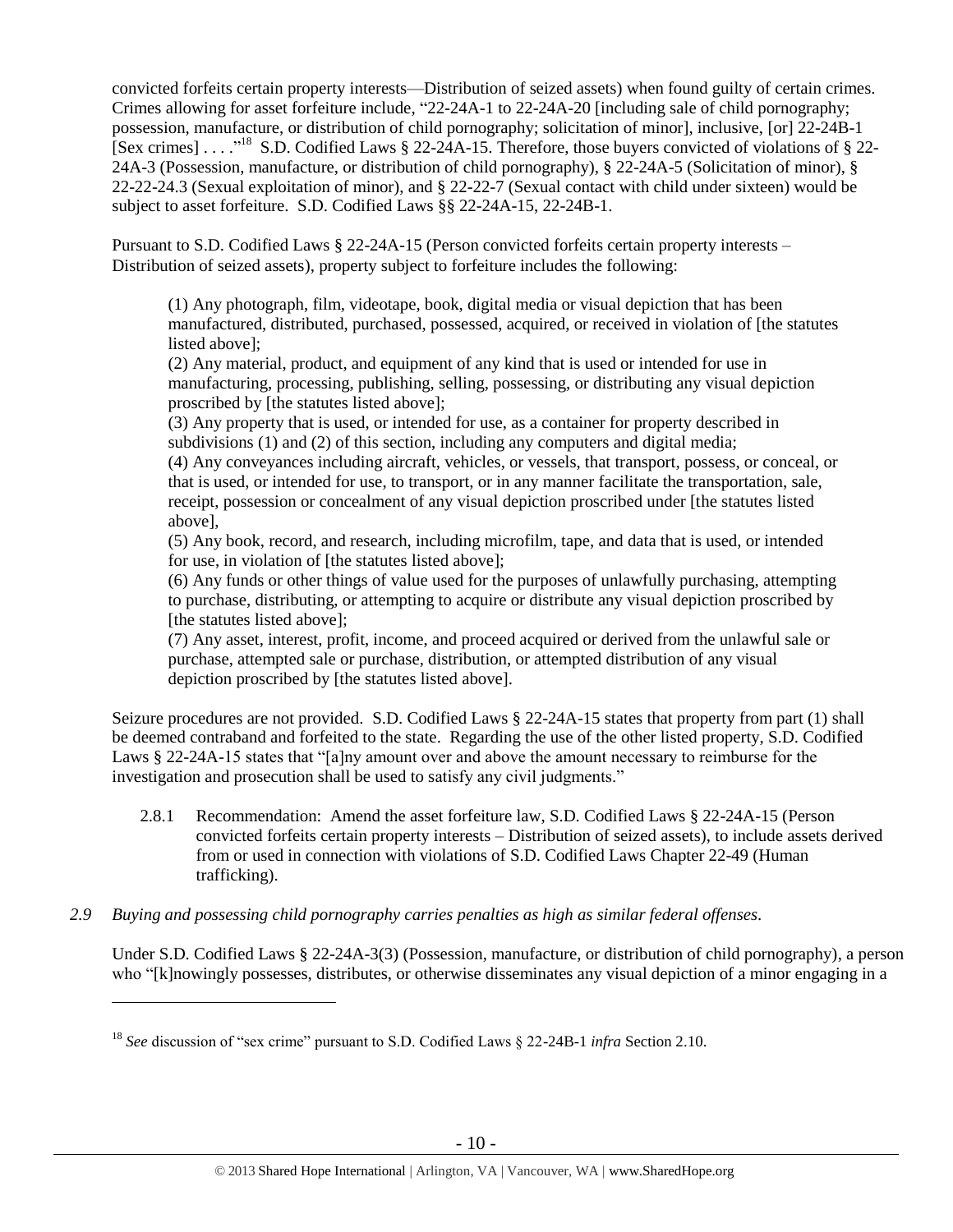prohibited sexual act, or in the simulation of such an act" is guilty of a Class 4 felony. This crime is punishable by imprisonment up to 10 years and a possible fine of \$20,000. S.D. Codified Laws § 22-6-1(7). A subsequent offense within 15 years is a Class 3 felony punishable by imprisonment up to 15 years and a possible fine of \$30,000. S.D. Codified Laws §§ 22-24A-3, 22-6-1(6). A person convicted of this crime also faces several financial penalties including asset forfeiture and civil damages. S.D. Codified Laws §§ 22-24A-7, 22-24A-15, 22-24B-1(5).<sup>19</sup>

In comparison, a federal conviction for possession of child pornography<sup>20</sup> is generally punishable by imprisonment for 5–20 years and a fine not to exceed  $$250,000.<sup>21</sup>$  Subsequent convictions, however, are punishable by imprisonment up to 40 years and a fine not to exceed  $$250,000.<sup>22</sup>$ 

## *2.10 Convicted buyers of commercial sex acts with minors and child pornography are required to register as sex offenders*.

Pursuant to S.D. Codified Laws § 22-24B-2 (Registration of convicted sex offenders), "Any person who has been convicted for commission of a sex crime, as defined in § 22-24B-1, shall register as a sex offender." According to S.D. Codified Laws § 22-24B-1 ("Sex crime" defined), "sex crimes" include the following:

(1) Rape as set forth in § 22-22-1;

(2) Felony sexual contact with a minor under sixteen as set forth in § 22-22-7 if committed by an adult;

(5) Possessing, manufacturing, or distributing child pornography as set forth in § 22-24A-3;

(6) Sale of child pornography as set forth in § 22-24A-1;

(7) Sexual exploitation of a minor as set forth in § 22-22-24.3;

(8) Kidnapping, as set forth in § 22-19-1, if the victim of the criminal act is a minor;

(9) Promotion of prostitution of a minor as set forth in subdivision 22-23-2(2);

(12) Solicitation of a minor as set forth in § 22-24A-5;

. . .

 $\overline{a}$ 

. . .

. . .

(15) An attempt to commit any of the crimes listed in this section or any conspiracy or solicitation to commit any of the crimes listed in this section;

<sup>21</sup> 18 U.S.C. §§ 2252(b) (stating that a conviction under subsection (a)(2) is punishable by imprisonment for 5–20 years and a fine, while a conviction under subsection (a)(4) is punishable by imprisonment up to 10 years, a fine, or both),  $2252A(b)(1)$  (a conviction is punishable by imprisonment for  $5-20$  years and a fine),  $1466A(a)$ , (b) (stating that a conviction under subsection (a) is "subject to the penalties provided in section  $2252A(b)(1)$ ," imprisonment for 5–20 years and a fine, while a conviction under subsection (b) is "subject to the penalties provided in section 2252A(b)(2)," imprisonment up to 10 years, a fine, or both); *see also* 18 U.S.C. §§ 3559(a)(1) (classifying all of the above listed offenses as felonies), 3571(b)(3) (providing a fine up to \$250,000 for any felony conviction).

<sup>22</sup> 18 U.S.C. §§ 2252(b) (stating if a person has a prior conviction under subsection (b)(1), or a list of other statutes, a conviction is punishable by a fine and imprisonment for 15–40 years, but if a person has a prior conviction under subsection (b)(1), or a list of other statutes, a conviction is punishable by a fine and imprisonment for  $10-20$  years),  $2252A(b)(1)$  (stating if a person has a prior conviction under subsection (a)(2), (a)(3), or a list of other statutes, a conviction is punishable by a fine and imprisonment for  $15-40$  years),  $1466A(a)$ , (b) (stating that the penalty scheme for section 2252A(b) applies); *see also* 18 U.S.C. §§ 3559(a)(1) (classifying all of the above listed offenses as felonies), 3571(b)(3) (providing a fine up to \$250,000 for any felony conviction).

<sup>19</sup> *See* discussion *supra* Section 2.8.

<sup>&</sup>lt;sup>20</sup> 18 U.S.C. §§ 2252(a)(2), (a)(4)(A) (Certain activities relating to material involving the sexual exploitation of minors),  $2252A(a)(2)$ –(3) (Certain activities relating to material constituting or containing child pornography), 1466A(a), (b) (Obscene visual representations of the sexual abuse of children).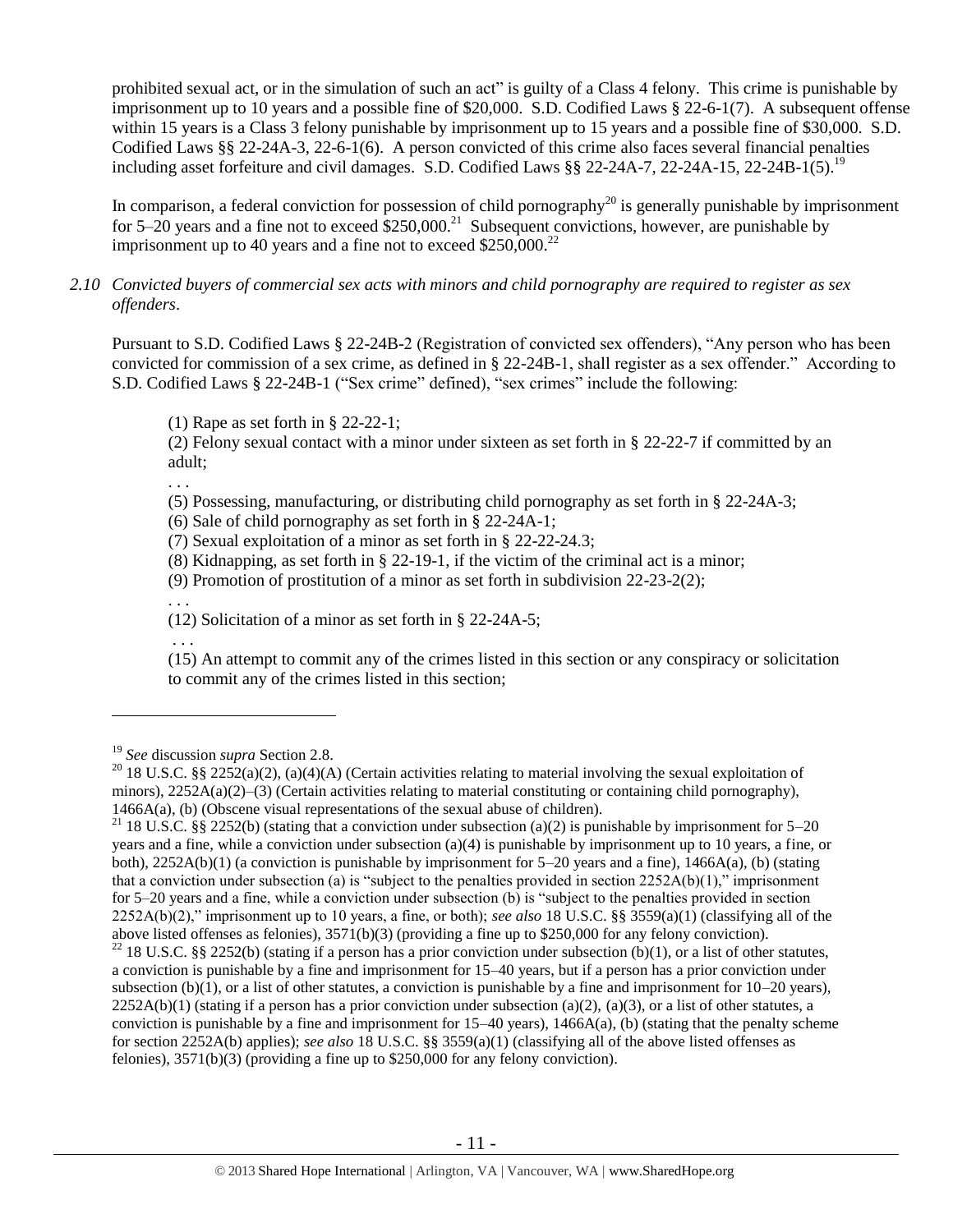. . .

(17) Any federal crime or court martial offense that would constitute a sex crime under federal law;

(18) Any crime committed in another state if that state also requires that anyone convicted of that crime register as a sex offender in that state; . . . . . . .

2.10.1 Recommendation: Amend S.D. Codified Laws § 22-24B-1 to add offenses under S.D. Codified Laws Chapter 22-49 (Human trafficking) to the list of sex crimes for which sex offender registration is required.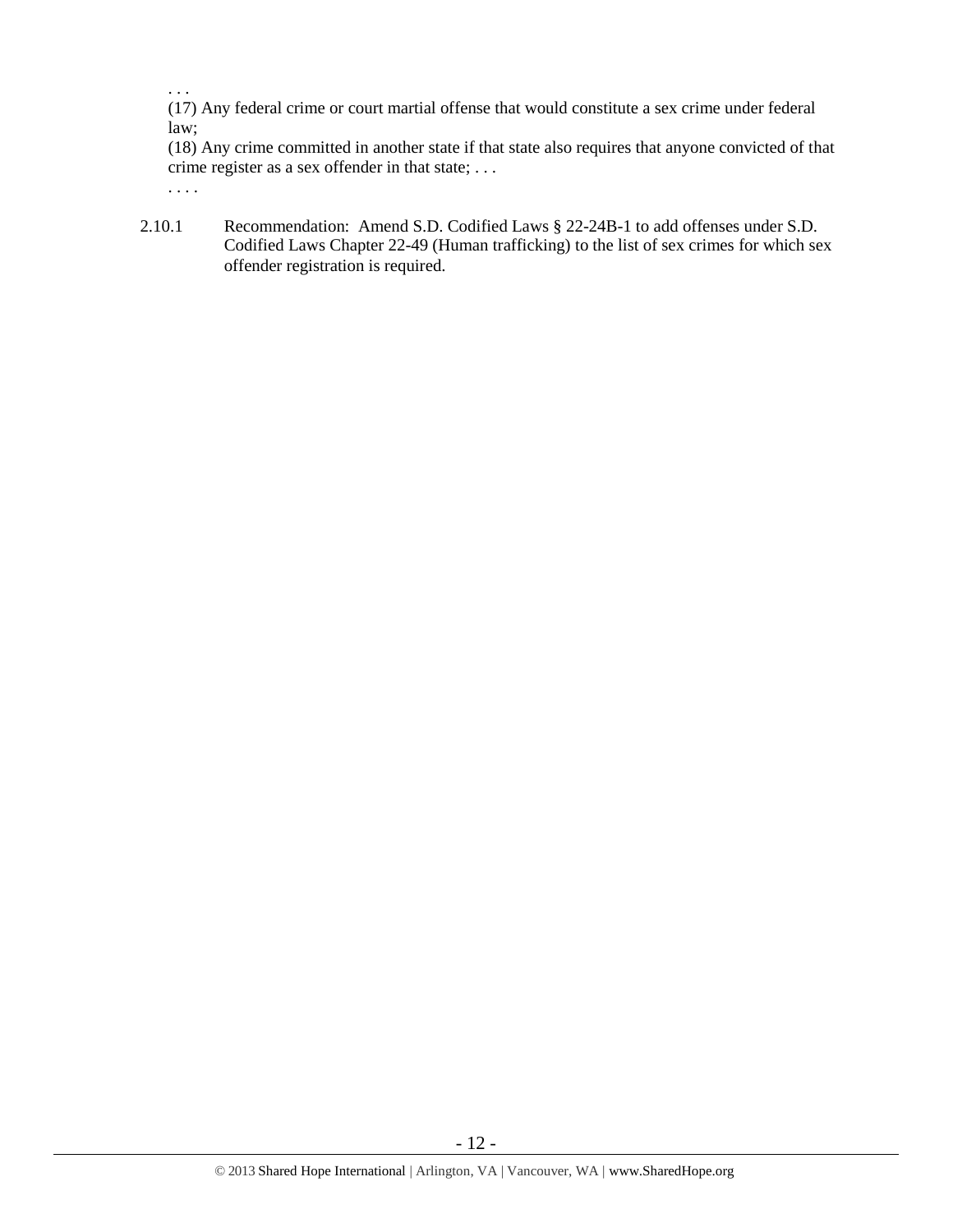#### **FRAMEWORK ISSUE 3: CRIMINAL PROVISIONS FOR TRAFFICKERS**

#### *Legal Components:*

- *3.1 Penalties for trafficking a child for sexual exploitation are as high as federal penalties.*
- *3.2 Creating and distributing child pornography carries penalties as high as similar federal offenses.*
- *3.3 Using the Internet to lure, entice, recruit, or sell commercial sex acts with a minor is a separate crime or results in an enhanced penalty for traffickers.*
- *3.4 Financial penalties for traffickers, including asset forfeiture, are sufficiently high.*
- *3.5 Convicted traffickers are required to register as sex offenders.*
- *3.6 Laws relating to termination of parental rights for certain offenses include sex trafficking or commercial sexual exploitation of children (CSEC) offenses in order to remove the children of traffickers from their control and potential exploitation.*

*\_\_\_\_\_\_\_\_\_\_\_\_\_\_\_\_\_\_\_\_\_\_\_\_\_\_\_\_\_\_\_\_\_\_\_\_\_\_\_\_\_\_\_\_\_\_\_\_\_\_\_\_\_\_\_\_\_\_\_\_\_\_\_\_\_\_\_\_\_\_\_\_\_\_\_\_\_\_\_\_\_\_\_\_\_\_\_\_\_\_\_\_\_\_*

## *Legal Analysis:*

*3.1 Penalties for trafficking a child for sexual exploitation are as high as federal penalties.* 

Human trafficking in the second degree is a Class 4 felony when an individual "[r]ecruits, harbors, transports, provides, or obtains, by any means, another person knowing that force, fraud, or coercion will be used to cause the person to engage in prostitution, forced labor, or involuntary servitude." S.D. Codified Laws § 22-49-1. Class 4 felonies are punishable by imprisonment up to 10 years and a possible fine of \$20,000. S.D. Codified Laws § 22-6- 1(7). S.D. Codified Laws § 22-49-2 creates a Class 2 felony for human trafficking in the first degree when the crimes "(1) Involve committing or attempting to commit kidnaping; (2) Involve a victim under the age of sixteen years; (3) Involve prostitution or procurement for prostitution; or (4) Result in the death of a victim." When these elements are involved, the crime is punishable by imprisonment up to 25 years and a possible fine of \$50,000. S.D. Codified Laws § 22-6-1(5).

A trafficker could also be found guilty of S.D. Codified Laws § 22-23-2(1), (2) (Promotion of prostitution) when the trafficker "[p]romotes the prostitution of a minor" or "[e]ncourages, induces, procures, or otherwise purposely causes another to become or remain a prostitute." This crime is a Class 5 felony punishable by imprisonment up to 5 years and a possible fine of \$10,000. S.D. Codified Laws §§ 22-23-2, 22-6-1(8).

Additionally, a trafficker could be charged with S.D. Codified Laws § 22-23-8 (Solicitation or procurement of prostitute for patron), which creates a Class 6 felony when an individual does any of the following:

(1) Solicits another person to patronize a prostitute;

(2) Procures a prostitute for a patron;

(3) Transports a person into or within this state to engage in prostitution, or procures or pays for transportation for that purpose;

(4) Knowingly permits a place owned, managed, supervised, or controlled by himself or herself, alone, or in association with others, to be regularly used for prostitution or the promotion of prostitution, or fails to make reasonable effort to abate such use by ejecting the tenant, notifying law enforcement authorities, or using other legally available means; or

(5) Solicits, receives, or agrees to receive any benefit for doing or agreeing to do anything prohibited by this section;

This crime is punishable by imprisonment for 2 years, a fine of \$4,000, or both. S.D. Codified Laws §  $22-6-1(9)$ .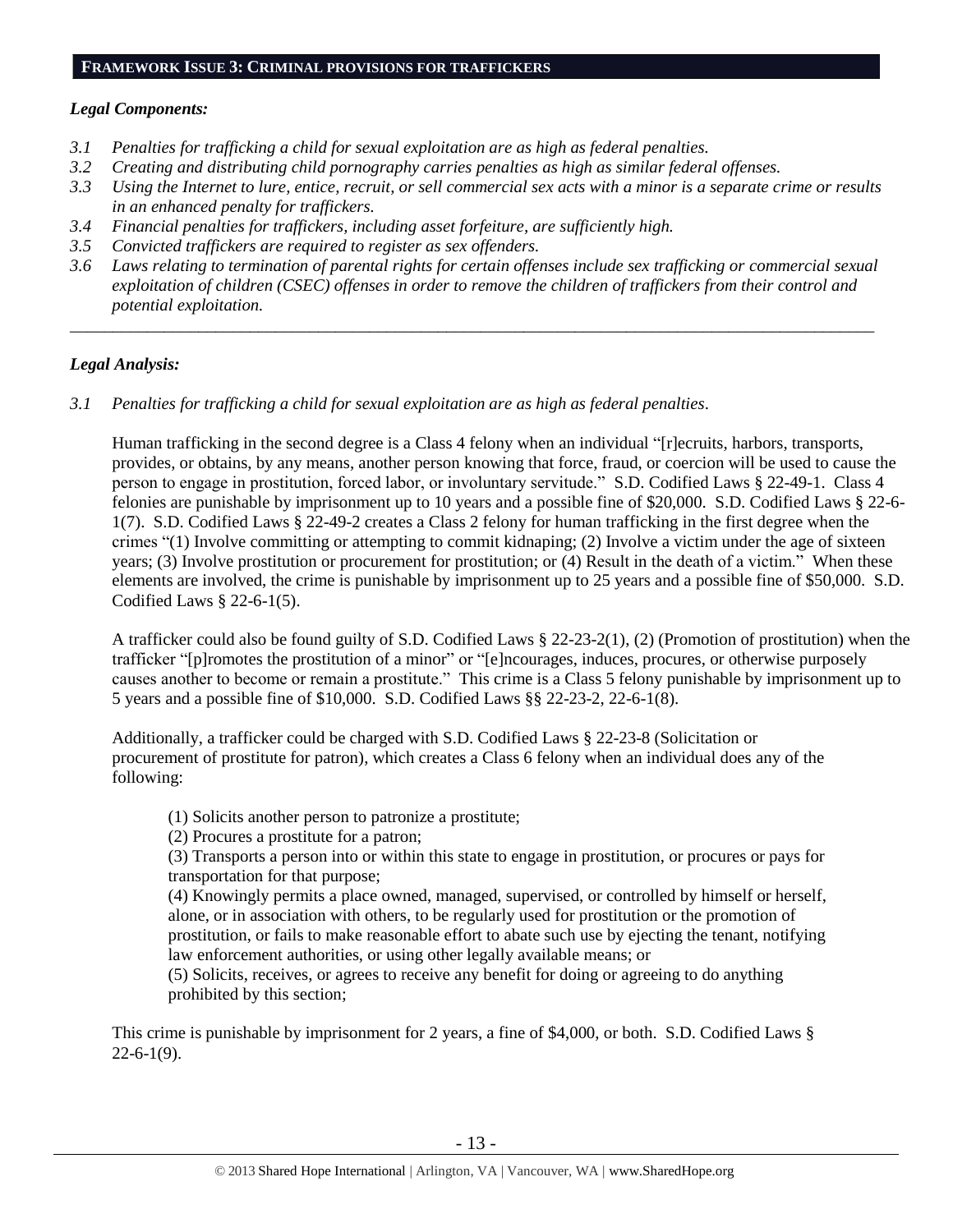A trafficker could be charged under S.D. Codified Laws § 22-24A-5(2) (Solicitation of minor), which creates a Class 4 felony when an individual 18 or older "[k]nowingly compiles or transmits by means of a computer; or prints, publishes or reproduces by other computerized means; or buys, sells, receives, exchanges or disseminates, any notice, statement or advertisement of any minor's name, telephone number, place of residence, physical characteristics or other descriptive or identifying information for the purpose of soliciting a minor or someone the person reasonably believes is a minor to engage in a prohibited sexual act." This crime is punishable by imprisonment up to 10 years and a possible fine of \$20,000. S.D. Codified Laws § 22-6-1(7).

In comparison, if the victim is under the age of 14, a conviction under the Trafficking Victims Protection Act (TVPA) for child sex trafficking is punishable by 15 years to life imprisonment and a fine not to exceed \$250,000. 18 U.S.C. §§ 1591(b)(1),  $3559(a)(1)$ ,  $3571(b)(3)$ . If the victim is between the ages of 14–17, a conviction is punishable by 10 years to life imprisonment and a fine not to exceed \$250,000. 18 U.S.C. §§ 1591(b)(2),  $3559(a)(1)$ ,  $3571(b)(3)$ . A conviction is punishable by mandatory life imprisonment, however, if the trafficker has a prior conviction for a federal sex offense<sup>23</sup> against a minor.

## *3.2 Creating and distributing child pornography carries penalties as high as similar federal offenses*.

S.D. Codified Laws § 22-24A-3 (Possession, manufacture, or distribution of child pornography) creates a Class 4 felony when an individual does any of the following:

(1) Creates any visual depiction of a minor engaging in a prohibited sexual act, or in the simulation of such an act;

(2) Causes or knowingly permits the creation of any visual depiction of a minor engaged in a prohibited sexual act, or in the simulation of such an act; or

(3) Knowingly possesses, distributes, or otherwise disseminates any visual depiction of a minor engaging in a prohibited sexual act, or in the simulation of such an act.

As a Class 4 felony, this crime is punishable by imprisonment up to 10 years and a possible fine of \$20,000. S.D. Codified Laws § 22-6-1(7). Subsequent convictions within 15 years are Class 3 felonies punishable by imprisonment up to 15 years and a possible fine of \$30,000. S.D. Codified Laws §§ 22- 24A-3, 22-6-1(6).

In comparison, if the victim is under the age of 14, a conviction under the TVPA for child sex trafficking is punishable by 15 years to life imprisonment and a fine not to exceed \$250,000. 18 U.S.C. §§ 1591(b)(1),  $3559(a)(1)$ ,  $3571(b)(3)$ . If the victim is between the ages of  $14-17$ , a conviction is punishable by 10 years to life imprisonment and a fine not to exceed \$250,000. 18 U.S.C.  $\S$  1591(b)(2), 3559(a)(1), 3571(b)(3). A conviction is punishable by mandatory life imprisonment, however, if the trafficker has a prior conviction for a federal sex offense<sup>24</sup> against a minor. Additionally, a federal conviction for distribution of child pornography<sup>25</sup> is generally punishable by imprisonment for  $5-20$  years and a fine not to exceed \$250,000.<sup>26</sup> Subsequent convictions, however,

<sup>&</sup>lt;sup>23</sup> See supra note [13](#page-6-0) for the definition of "federal sex offense."

<sup>&</sup>lt;sup>24</sup> See supra note [13](#page-6-0) for the definition of "federal sex offense."

<sup>&</sup>lt;sup>25</sup> 18 U.S.C. §§ 2252(a)(1), (a)(2), (a)(3) (Certain activities relating to material involving the sexual exploitation of minors),  $2252A(a)(2)$ , (a)(3) (Certain activities relating to material constituting or containing child pornography), 1466A(a) (Obscene visual representations of the sexual abuse of children).

<sup>&</sup>lt;sup>26</sup> 18 U.S.C. §§ 2252(b) (stating that a conviction under subsection (a)(1), (a)(2), or (a)(3) is punishable by imprisonment for  $5-20$  years and a fine),  $2252A(b)(1)$  (a conviction is punishable by imprisonment for  $5-20$  years and a fine), 1466A(a), (b) (stating that a conviction under subsection (a) is "subject to the penalties provided in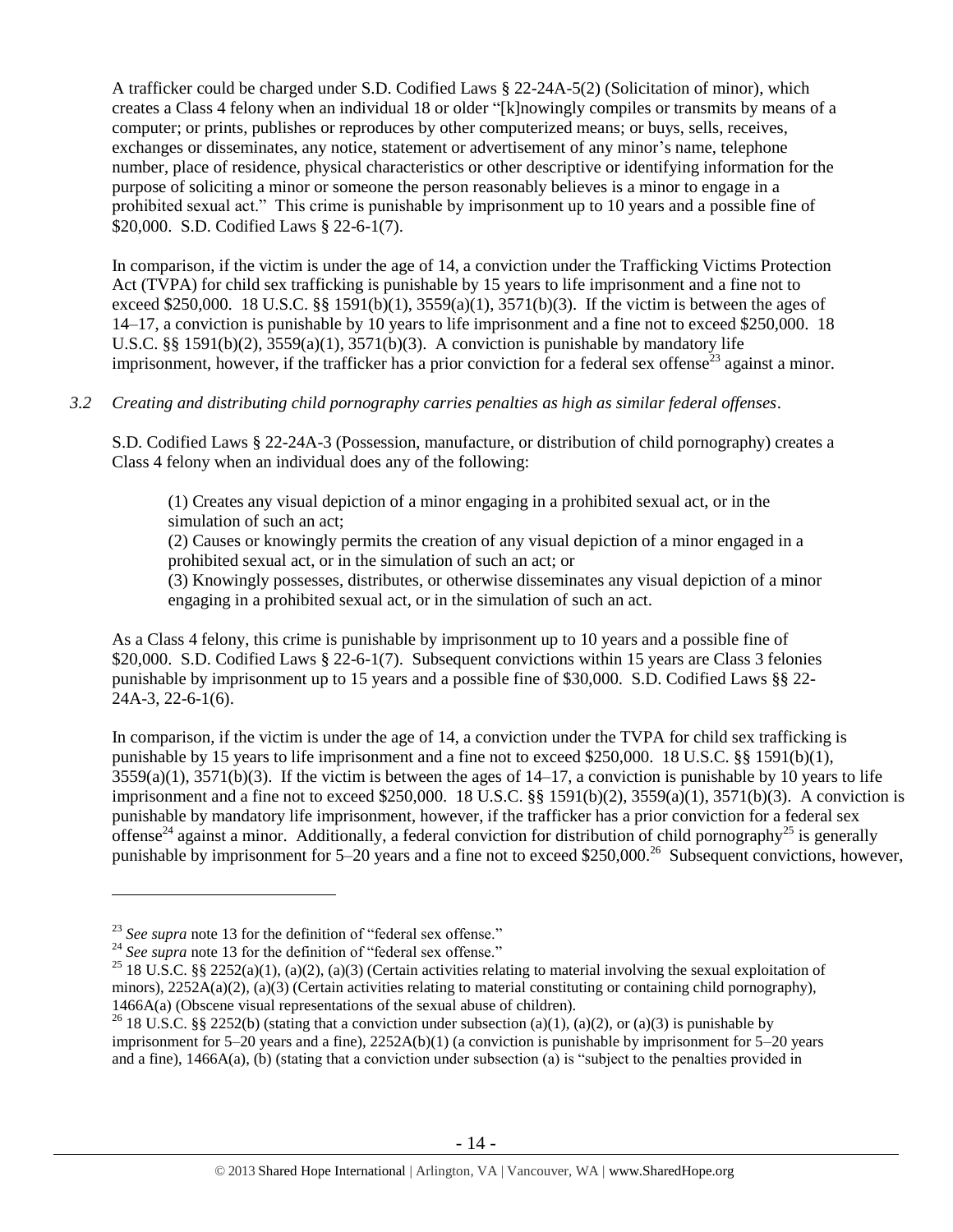are punishable by imprisonment up to 40 years and a fine not to exceed \$250,000.<sup>27</sup>

*3.3 Using the Internet to lure, entice, recruit, or sell commercial sex acts with a minor is a separate crime or results in an enhanced penalty for traffickers.*

A person 18 or older violates S.D. Codified Laws § 22-24A-5(2) (Solicitation of minor) when he "[k]nowingly compiles or transmits by means of a computer; or prints, publishes or reproduces by other computerized means; or buys, sells, receives, exchanges or disseminates, any notice, statement or advertisement of any minor's name, telephone number, place of residence, physical characteristics or other descriptive or identifying information for the purpose of soliciting a minor or someone the person reasonably believes is a minor to engage in a prohibited sexual act." This is a Class 4 felony punishable by imprisonment up to 10 years and a possible fine of \$20,000. S.D. Codified Laws §§ 22-24A-5, 22-6- 1(7). S.D. Codified Laws § 22-24A-5(1) creates a Class 4 felony when a person 18 or older "(1) Solicits<sup>28</sup> a minor, or someone the person reasonably believes is a minor, to engage in a prohibited sexual act." Under S.D. Codified Laws § 22-24A-4, "minor" is defined as someone 15 or younger. This crime is punishable by imprisonment up to 10 years and a possible fine of \$20,000. S.D. Codified Laws § 22-6- 1(7).

#### *3.4 Financial penalties for traffickers, including asset forfeiture, are sufficiently high.*

 $\overline{a}$ 

A person found guilty of human trafficking in the first degree faces a possible fine of \$50,000. S.D. Codified Laws §§ 22-49-2, 22-6-1(5). The crime of human trafficking in the second degree carries a possible fine of \$20,000. S.D. Codified Laws §§ 22-49-3, 22-6-1(7).

For a violation of S.D. Codified Laws § 22-23-2 (Promotion of prostitution), a trafficker could receive a possible fine of \$10,000. S.D. Codified Laws §§ 22-23-2, 22-6-1(8). In contrast, a violation of S.D. Codified Laws § 22-23- 8 (Solicitation or procurement of prostitute for patron) carries a possible fine of \$4,000 for violations. S.D. Codified Laws § 22-6-1(9). Lastly, S.D. Codified Laws § 22-24A-5 (Solicitation of minor) is punishable by a possible fine of \$20,000. S.D. Codified Laws § 22-6-1(7).

Traffickers may be subject to restitution orders, at the discretion of the court. S.D. Codified Laws § 23A-28-3 (Restitution plan—Present inability to pay—Absence of pecuniary damages—Condition of parole) provides "If the sentencing court orders the defendant to the county jail, suspended imposition of sentence, suspended sentence, or probation, the court may require as a condition that the defendant . . . promptly prepare a plan of restitution, including the name and address of each victim, a specific amount of restitution to each victim, and a schedule of restitution payments." For the purposes of restitution to crime victims, "victim" is defined as

<sup>28</sup> "Solicit" is defined in S.D. Codified Laws  $\S$  22-24A-4 as "to seduce, lure, entice or persuade, or attempt to seduce, lure, entice or persuade a specific person by telephone, in person, by letter, by using a computer or any other electronic means."

section 2252A(b)(1)," imprisonment for 5–20 years and a fine, while a conviction under subsection (b) is "subject to the penalties provided in section 2252A(b)(2)," imprisonment up to 10 years, a fine, or both); *see also* 18 U.S.C. §§ 3559(a)(1) (classifying all of the above listed offenses as felonies), 3571(b)(3) (providing a fine up to \$250,000 for any felony conviction).

<sup>&</sup>lt;sup>27</sup> 18 U.S.C. §§ 2252(b) (stating if a person has a prior conviction under subsection (a)(1), (a)(2), or (a)(3) or a list of other statutes, a conviction is punishable by a fine and imprisonment for 15–40 years), 2252A(b)(1) (stating if a person has a prior conviction under subsection (a)(2), (a)(3), or a list of other statutes, a conviction is punishable by a fine and imprisonment for  $15-40$  years),  $1466A(a)$ , (b) (stating that the penalty scheme for section  $2252A(b)$ applies); *see also* 18 U.S.C. §§ 3559(a)(1) (classifying all of the above listed offenses as felonies), 3571(b)(3) (providing a fine up to \$250,000 for any felony conviction).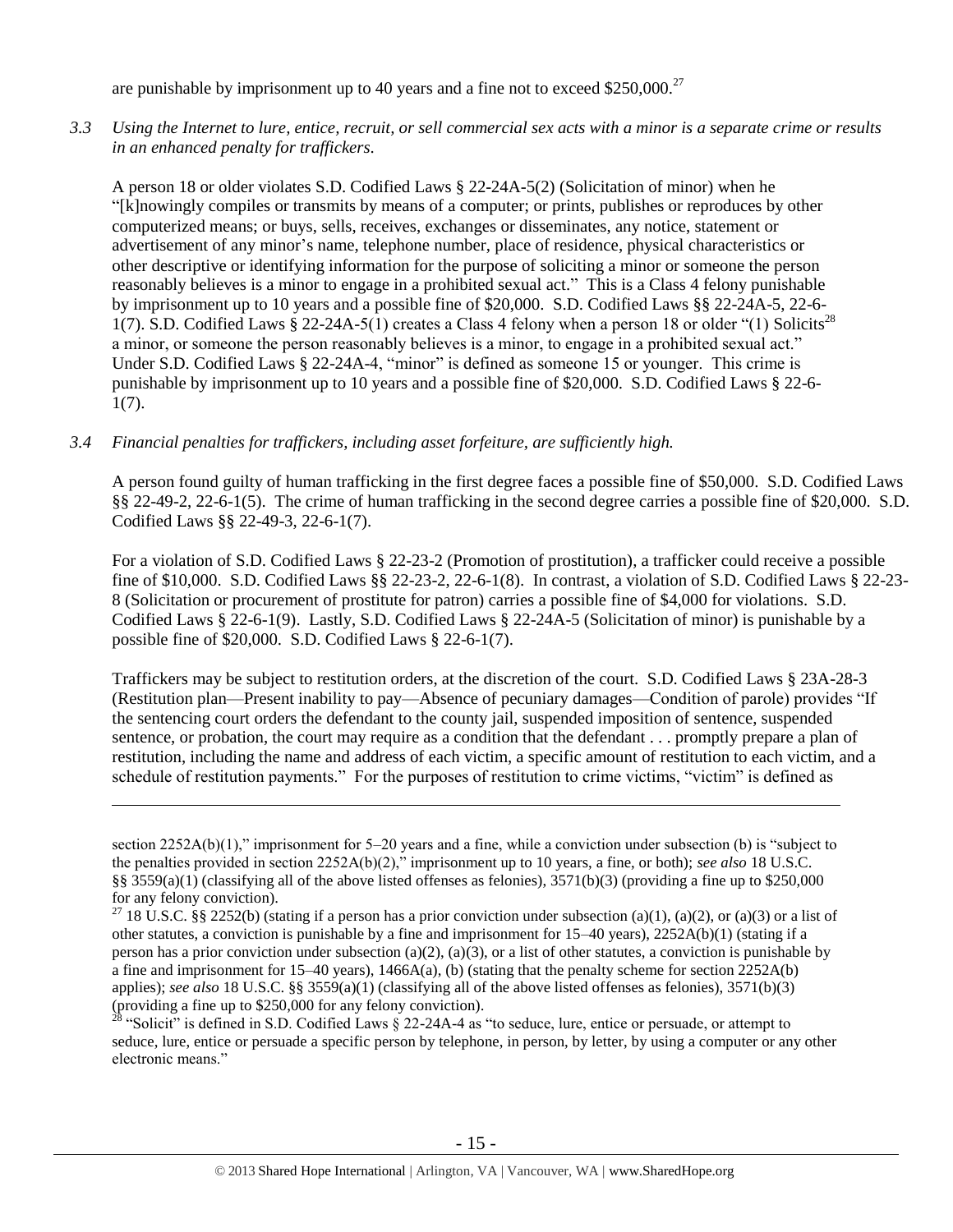including "any person  $\dots$  who has suffered pecuniary damages<sup>29</sup> as a result of the defendant's criminal activities . . . ." S.D. Codified Laws § 23A-28-2(5). "Criminal activities" is defined as "any crime [excluding petty offenses] for which there is a plea of guilty or verdict of guilty upon which a judgment of conviction may be rendered and any other crime committed after June 30, 1979, which is admitted by the defendant, whether or not prosecuted." S.D. Codified Laws § 23A-28-2(2). Moreover, South Dakota's state policy is that "restitution shall be made by each violator of the criminal laws to the victims of the violator's criminal activities to the extent that the violator is reasonably able to do so." S.D. Codified Laws § 23A-28-1.

Additionally, under S.D. Codified Laws § 23A-28-12 (Medical, psychological or psychiatric treatment of minor victim), "[a]nyone convicted under § 26-10-1 [Abuse of or cruelty to minor as felony], 22-22-7 [Sexual contact with child under sixteen] . . . or subdivision  $22-22-1(1)$  or (5) [Rape], shall be required as part of the sentence imposed by the court to pay all or part of the cost of any necessary medical, psychological, or psychiatric treatment, or foster care of the minor resulting from the act or acts for which the defendant is convicted."

A trafficker is subject to mandatory criminal asset forfeiture under S.D. Codified Laws § 22-24A-15 (Person convicted forfeits certain property interests—Distribution of seized assets) when found guilty of certain crimes. Crimes allowing for asset forfeiture include, "§§ 22-19A-1 [Stalking], 22-24A-1 to 22-24A-20 [including sale of child pornography; possession, manufacture, or distribution of child pornography; solicitation of minor], inclusive, 22-24B-1 [Sex crimes]<sup>30</sup>...." Therefore, those traffickers convicted of § 22-24A-3 (Possession, manufacture, or distribution of child pornography), § 22-24A-5 (Solicitation of a minor), § 22-22-24.3 (Sexual exploitation of minor), and

§ 22-22-7 (Sexual contact with child under sixteen) would be subject to asset forfeiture. S.D. Codified Laws §§ 22-24A-15, 22-24B-1.

Pursuant to S.D. Codified Laws §22-24A-15 (Person convicted forfeits certain property interests— Distribution of seized assets), property subject to forfeiture includes the following:

(1) Any photograph, film, videotape, book, digital media or visual depiction that has been manufactured, distributed, purchased, possessed, acquired, or received in violation of [the statutes listed above];

(2) Any material, product, and equipment of any kind that is used or intended for use in manufacturing, processing, publishing, selling, possessing, or distributing any visual depiction proscribed by [the statutes listed above];

(3) Any property that is used, or intended for use, as a container for property described in subdivisions (1) and (2) of this section, including any computers and digital media;

(4) Any conveyances including aircraft, vehicles, or vessels, that transport, possess, or conceal, or that is used, or intended for use, to transport, or in any manner facilitate the transportation, sale, receipt, possession or concealment of any visual depiction proscribed under [the statutes listed above],

(5) Any book, record, and research, including microfilm, tape, and data that is used, or intended for use, in violation of [the statutes listed above]:

(6) Any funds or other things of value used for the purposes of unlawfully purchasing, attempting to purchase, distributing, or attempting to acquire or distribute any visual depiction proscribed by [the statutes listed above];

<sup>29</sup> *See supra* note [34.](#page-21-0)

<sup>30</sup> *See supra* note [18.](#page-9-0)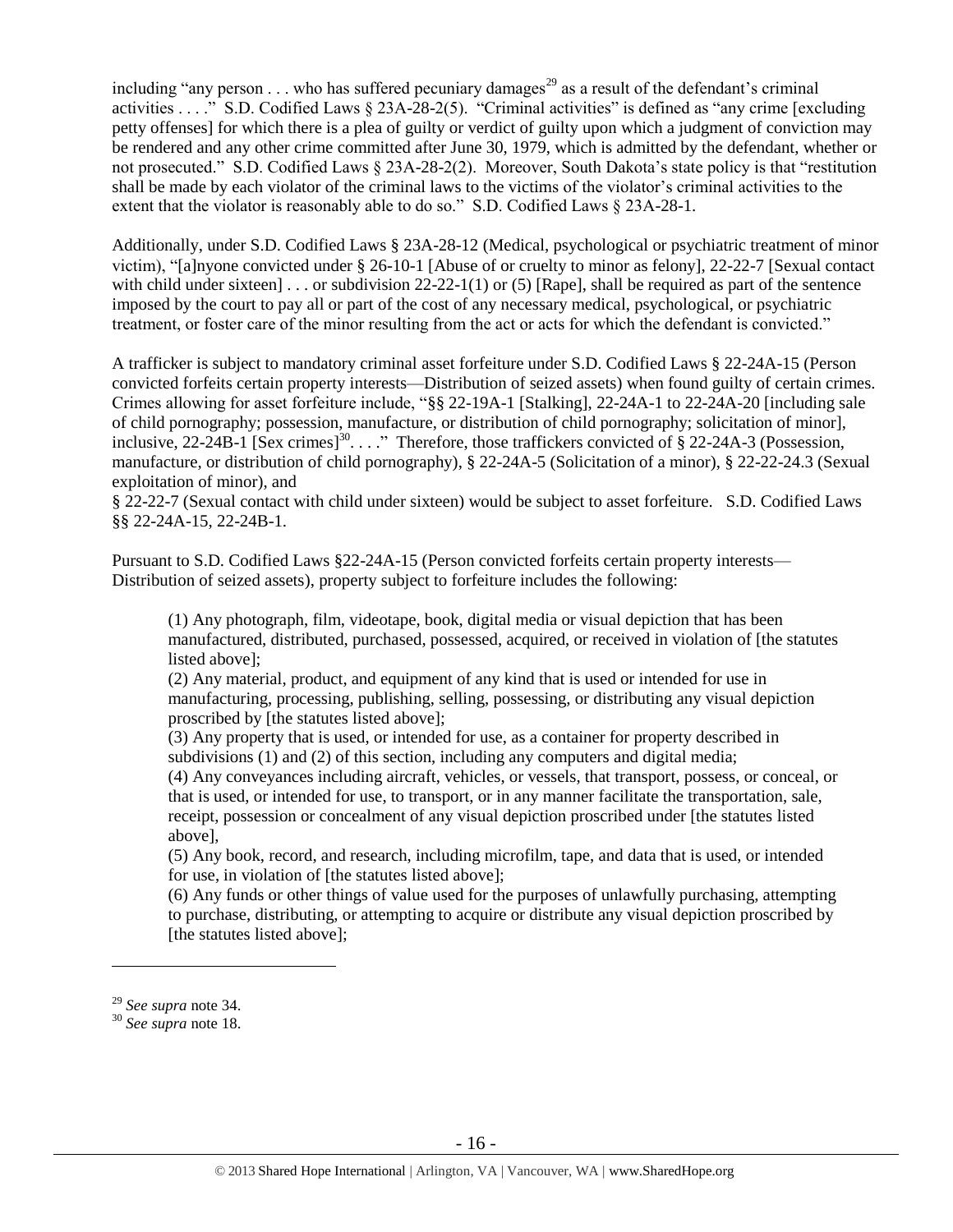(7) Any asset, interest, profit, income, and proceed acquired or derived from the unlawful sale or purchase, attempted sale or purchase, distribution, or attempted distribution of any visual depiction proscribed by [the statutes listed above].

Seizure procedures are not provided. S.D. Codified Laws § 22-24A-15 states that property from part (1) shall be deemed contraband and forfeited to the state. Regarding the use of the other listed property, S.D. Codified Laws § 22-24A-15 states that "[a]ny amount over and above the amount necessary to reimburse for the investigation and prosecution shall be used to satisfy any civil judgments."

## *3.5 Convicted traffickers are required to register as sex offenders.*

Pursuant to S.D. Codified Laws § 22-24B-2 (Registration of convicted sex offenders), "Any person who has been convicted for commission of a sex crime, as defined in § 22-24B-1, shall register as a sex offender." According to S.D. Codified Laws § 22-24B-1 ("Sex crime" defined), "sex crimes" include the following:

(1) Rape as set forth in § 22-22-1;

(2) Felony sexual contact with a minor under sixteen as set forth in § 22-22-7 if committed by an adult;

. . .

(5) Possessing, manufacturing, or distributing child pornography as set forth in § 22-24A-3;

(6) Sale of child pornography as set forth in § 22-24A-1;

(7) Sexual exploitation of a minor as set forth in § 22-22-24.3;

(8) Kidnapping, as set forth in § 22-19-1, if the victim of the criminal act is a minor;

(9) Promotion of prostitution of a minor as set forth in subdivision 22-23-2(2);

. . . (12) Solicitation of a minor as set forth in § 22-24A-5;

. . .

(15) An attempt to commit any of the crimes listed in this section or any conspiracy or solicitation to commit any of the crimes listed in this section;

. . . (17) Any federal crime or court martial offense that would constitute a sex crime under federal law;

(18) Any crime committed in another state if that state also requires that anyone convicted of that crime register as a sex offender in that state; . . .

. . . .

S.D. Codified Laws §§ 22-49-1, 22-49-2, 22-49-3 (Human trafficking) and § 22-23-8 (Solicitation or procurement of prostitute for patron) are not included as sex crimes requiring registration as a sex offender.

- 3.5.1 Recommendation: Amend S.D. Codified Laws § 22-24B-1 to include a registration requirement for S.D. Codified Laws § 22-23-8 (Solicitation or procurement of prostitute for patron) and §§ 22-49-1, 22-49-2, 22-49-3 (Human trafficking) when the crime involves a minor sex trafficking victim used in a commercial sex act.
- *3.6 Laws relating to termination of parental rights for certain offenses include sex trafficking or commercial sexual exploitation of children (CSEC) offenses in order to remove the children of traffickers from their control and potential exploitation.*

Human trafficking offenses under S.D. Codified Laws Chapter 22-49 (Human trafficking) and most CSEC crimes are not specifically mentioned as establishing grounds for terminating parental rights. However, for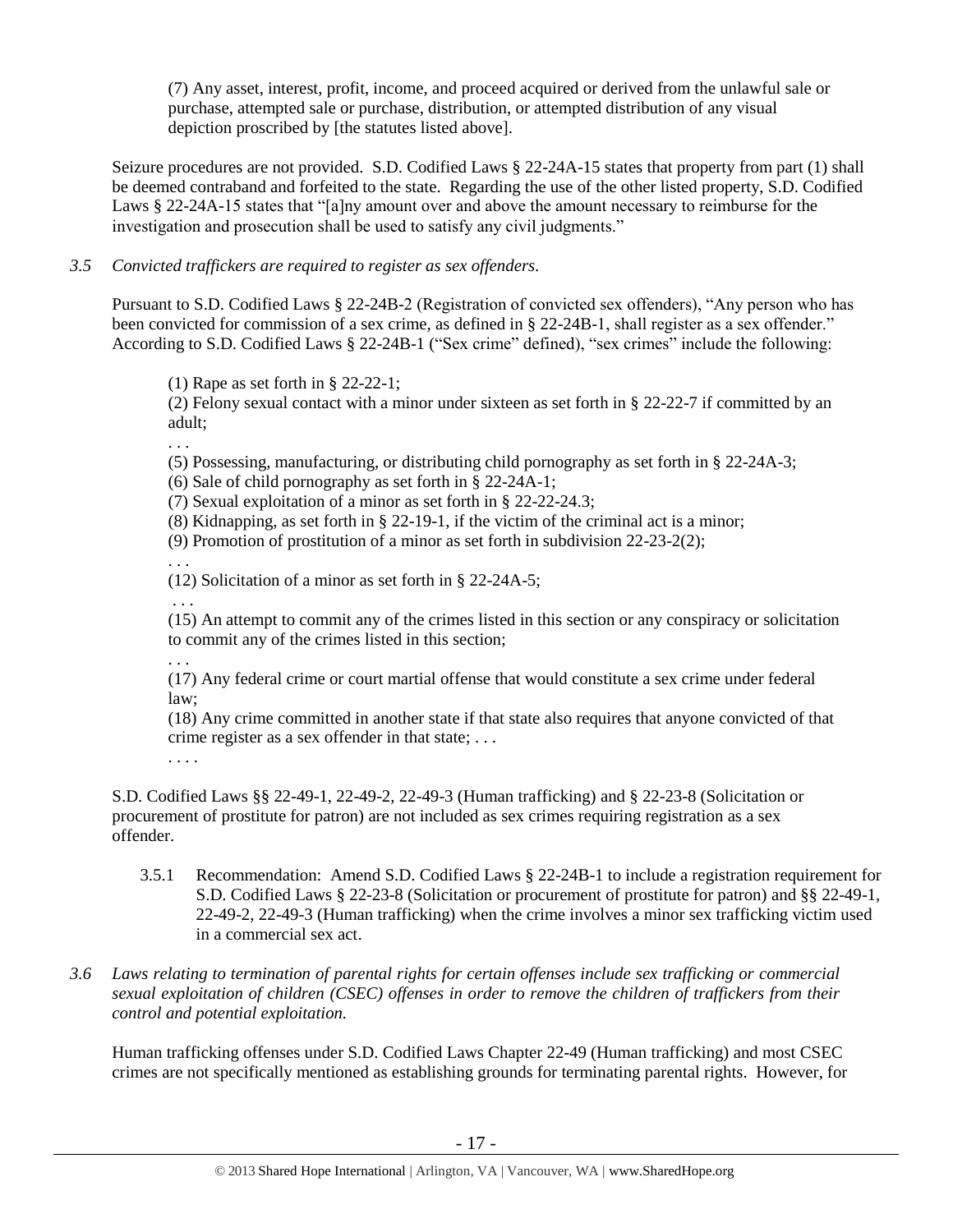children in the dependency system as a result of being removed from the home due to abuse or neglect, S.D. Codified Laws § 26-8A-26 (Termination of parental rights—Alternative Dispositions—permanency review for children in foster care) states in part, "If an adjudicated, abused, or neglected child whose parental rights have not been terminated has been in the custody of the Department of Social Services and it appears at a dispositional or review hearing that all reasonable efforts have been made to rehabilitate the family, that the conditions which led to the removal of the child still exist, and there is little likelihood that those conditions will be remedied so the child can be returned to the custody of the child's parents, the court shall affirmatively find that good cause exists for termination of the parental rights of the child's parents and the court shall enter an order terminating parental rights." S.D. Codified Laws § 26-8A-26.1<sup>31</sup> (Additional reasons for termination of parental rights) further provides, "In addition to the provisions of § 26-8A-26, the court may find that good cause exists for termination of parental rights of a parent who," among other things,

(1) Committed a crime defined in § 22-16-4 [Murder in the first degree], 22-16-7 [Murder in the second degree], 22-16-15 [Manslaughter in the first degree], 22-16-20 [Manslaughter in the second degree], 22- 22-1[Rape], 22-22-24.3 [Sexual exploitation of minor], 22-22A-2 [Incest], 22-22A-3 [Aggravated incest], 26-10-1 [Abuse of or cruelty to minor], or subdivision 22-19-1(5) [Kidnapping], or committed conduct described by any of those statutes that violated the law or ordinance of another jurisdiction having elements similar to an offense described by any of those statutes;

(2) Committed a crime defined in § 22-18-1.1 [Aggravated assault] against the child or another child of such parent, or committed conduct described by that section that violated the law or ordinance of another jurisdiction having elements similar to the offense described by that section;

(3) Has been determined by a court by clear and convincing evidence to have subjected the child or another child to torture, sexual abuse, abandonment for at least six months, chronic physical, mental, or emotional injury, or chronic neglect if the neglect was a serious threat to the safety of the child or another child;

(4) Is incarcerated and is unavailable to care for the child during a significant period of the child's minority, considering the child's age and the child's need for care by an adult;

. . . .

 $\overline{a}$ 

(11) Is required to register as a sex offender pursuant to chapter 22-24B.

Under S.D. Codified Laws § 26-8A-21.1(3),(11) (Reunification with parent not required), a parent need not be reunified with a child who is already in the dependency system due to neglect or abuse if said parent "committed a crime defined in § 22-18-1.1, 22-22-7 [Sexual contact with child under sixteen], or subdivision 22-23-2(2) [Promotion of prostitution] against the child or another child of such parent, or committed conduct described by those sections that violate the law or ordinance of another jurisdiction having elements similar to the offense describe by those sections" or who "[i]s required to register as a sex offender pursuant to chapter 22- 24B."

3.6.1 Recommendation: Amend S.D. Codified Laws § 26-8A-26.1 (Termination of parental rights) to include as good cause for termination of parental rights human trafficking offenses under S.D. Codified Laws Chapter 22-49 (Human trafficking) and § 22-24A-5(2) (Solicitation of minor) when the crime solicited is a commercial sex act.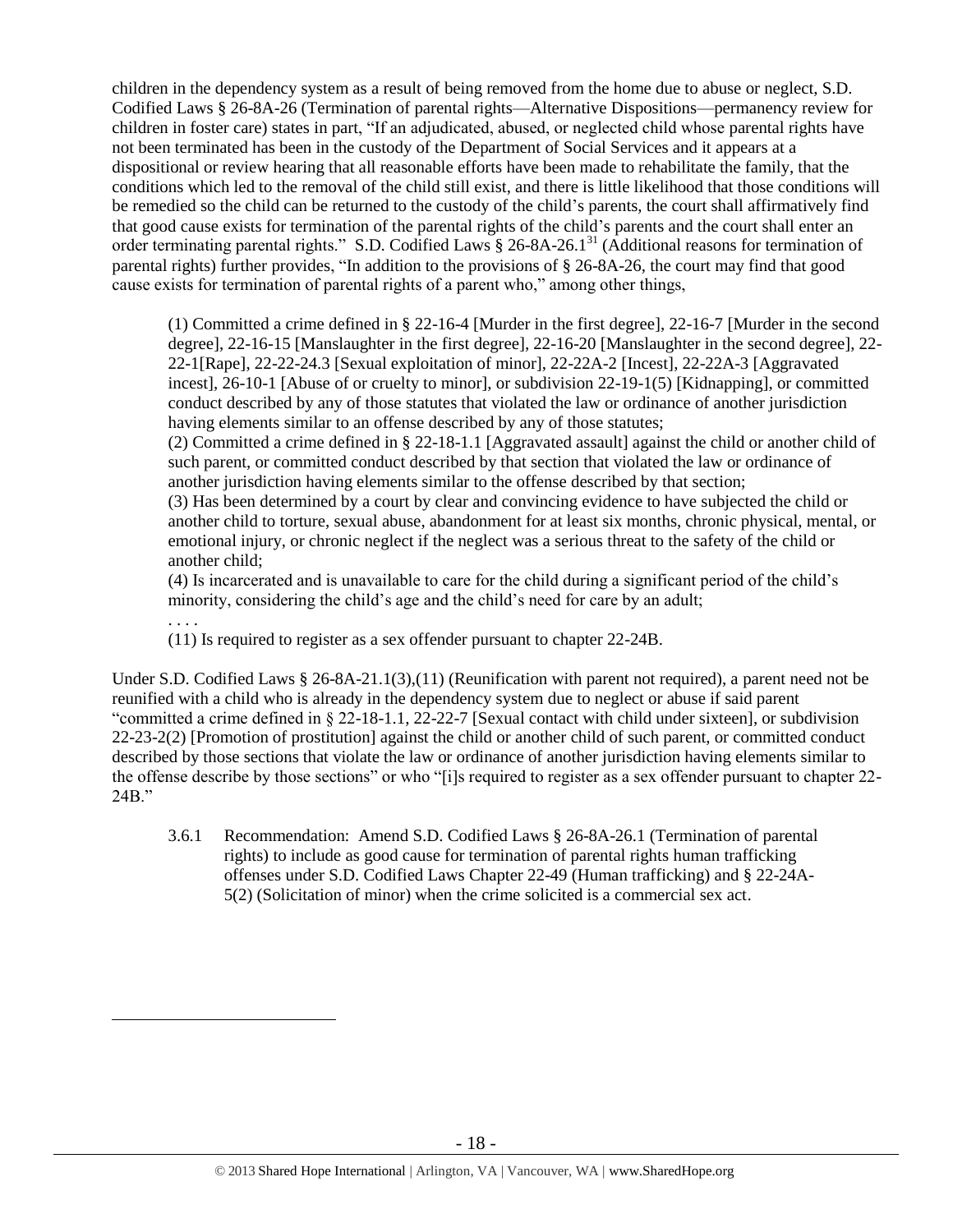#### **FRAMEWORK ISSUE 4: CRIMINAL PROVISIONS FOR FACILITATORS**

#### *Legal Components:*

- *4.1 The acts of assisting, enabling, or financially benefitting from child sex trafficking are included as criminal offenses in the state sex trafficking statute.*
- *4.2 Financial penalties, including asset forfeiture laws, are in place for those who benefit financially from or aid and assist in committing domestic minor sex trafficking.*

*\_\_\_\_\_\_\_\_\_\_\_\_\_\_\_\_\_\_\_\_\_\_\_\_\_\_\_\_\_\_\_\_\_\_\_\_\_\_\_\_\_\_\_\_\_\_\_\_\_\_\_\_\_\_\_\_\_\_\_\_\_\_\_\_\_\_\_\_\_\_\_\_\_\_\_\_\_\_\_\_\_\_\_\_\_\_\_\_\_\_\_\_\_\_*

- *4.3 Promoting and selling child sex tourism is illegal.*
- *4.4 Promoting and selling child pornography is illegal.*

#### *Legal Analysis:*

*4.1 The acts of assisting, enabling, or financially benefitting from child sex trafficking are included as criminal offenses in the state sex trafficking statute*.

South Dakota's human trafficking law applies to facilitators and generally creates a Class 4 felony for any person who "[b]enefits financially or by receiving anything of value from participation in a venture that has engaged in acts set forth in this section." S.D. Codified Laws § 22-49-3(2). S.D. Codified Laws § 22-49-2 creates a Class 2 felony for human trafficking in the first degree when the crimes "(1) Involve committing or attempting to commit kidnaping; (2) Involve a victim under the age of sixteen years; (3) Involve prostitution or procurement for prostitution; or (4) Result in the death of a victim." When these elements are involved, the crime is punishable by imprisonment up to 25 years and a possible fine of \$50,000. S.D. Codified Laws § 22-6- 1(5).

Additionally, under S.D. Codified Laws § 22-23-8 (Solicitation or procurement of prostitute for patron) a facilitator could be guilty of a Class 6 felony if the individual does either of the following: "(3) Transports a person into or within this state to engage in prostitution, or procures or pays for transportation for that purpose; (4) Knowingly permits a place owned, managed, supervised, or controlled by himself or herself, alone, or in association with others, to be regularly used for prostitution or the promotion of prostitution, or fails to make reasonable effort to abate such use by ejecting the tenant, notifying law enforcement authorities, or using other legally available means; or (5) Solicits, receives, or agrees to receive any benefit for doing or agreeing to do anything prohibited by this section."

*4.2 Financial penalties, including asset forfeiture laws, are in place for those who benefit financially from or aid and assist in committing domestic minor sex trafficking.*

A person found guilty of human trafficking in the first degree faces a possible fine of \$50,000. S.D. Codified Laws §§ 22-49-2, 22-6-1(5). The crime of human trafficking in the second degree carries a possible fine of \$20,000. S.D. Codified Laws §§ 22-49-3, 22-6-1(7). A violation of S.D. Codified Laws § 22-23-8 (Solicitation or procurement of prostitute for patron) carries a possible fine of \$4,000 for violations.

A facilitator may be subject to restitution orders at the discretion of the court. S.D. Codified Laws § 23A-28-3 (Restitution plan—Present inability to pay—Absence of pecuniary damages—Condition of parole) provides "If the sentencing court orders the defendant to the county jail, suspended imposition of sentence, suspended sentence, or probation, the court may require as a condition that the defendant . . . promptly prepare a plan of restitution, including the name and address of each victim, a specific amount of restitution to each victim, and a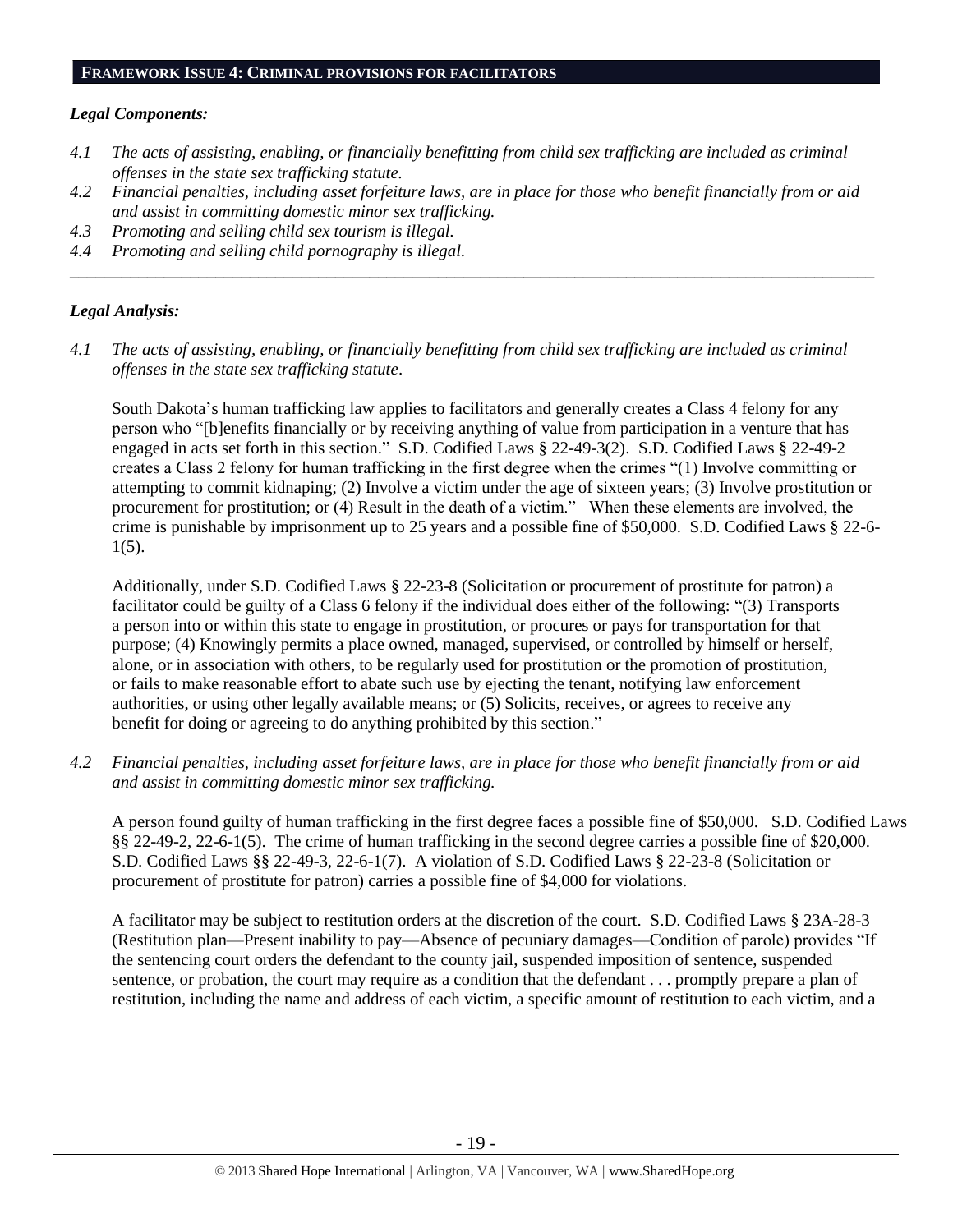schedule of restitution payments." For the purposes of restitution to crime victims, "victim" is defined as including "any person  $\ldots$  who has suffered pecuniary damages<sup>32</sup> as a result of the defendant's criminal activities . . . ." S.D. Codified Laws § 23A-28-2(5). "Criminal activities" is defined as "any crime [excluding petty offenses] for which there is a plea of guilty or verdict of guilty upon which a judgment of conviction may be rendered and any other crime committed after June 30, 1979, which is admitted by the defendant, whether or not prosecuted." S.D. Codified Laws § 23A-28-2(2). Moreover, South Dakota's state policy is that "restitution shall be made by each violator of the criminal laws to the victims of the violator's criminal activities to the extent that the violator is reasonably able to do so." S.D. Codified Laws § 23A-28-1.

Crimes that could subject a facilitator to mandatory criminal asset forfeiture include, "§§ 22-19A-1 [Stalking], 22-24A-1 to 22-24A-20 [including Sale of child pornography; possession, manufacture, or distribution of child pornography; solicitation of minor], inclusive, 22-24B-1["Sex crime" defined] . . . ." S.D. Codified Laws § 22-24A-15. Sex crimes listed in S.D. Codified Laws § 22-24B-1 ("Sex crime" defined) include several relevant to facilitators, including,

(5) Possessing, manufacturing, or distributing child pornography as set forth in § 22-24A-3;

- (6) Sale of child pornography as set forth in § 22-24A-1;
- . . .

. . .

(15) An attempt to commit any of the crimes listed in this section or any conspiracy or solicitation to commit any of the crimes listed in this section;

(17) Any federal crime or court martial offense that would constitute a sex crime under federal law;

(18) Any crime committed in another state if that state also requires that anyone convicted of that crime register as a sex offender in that state

. . . .

Pursuant to S.D. Codified Laws §22-24A-15 (Person convicted forfeits certain property interests – Distribution of seized assets), property subject to forfeiture includes the following:

(1) Any photograph, film, videotape, book, digital media or visual depiction that has been manufactured, distributed, purchased, possessed, acquired, or received in violation of [the statutes listed above];

(2) Any material, product, and equipment of any kind that is used or intended for use in manufacturing, processing, publishing, selling, possessing, or distributing any visual depiction proscribed by [the statutes listed above];

(3) Any property that is used, or intended for use, as a container for property described in subdivisions (1) and (2) of this section, including any computers and digital media;

(4) Any conveyances including aircraft, vehicles, or vessels, that transport, possess, or conceal, or that is used, or intended for use, to transport, or in any manner facilitate the transportation, sale, receipt, possession or concealment of any visual depiction proscribed under [the statutes listed above],

(5) Any book, record, and research, including microfilm, tape, and data that is used, or intended for use, in violation of [the statutes listed above];

(6) Any funds or other things of value used for the purposes of unlawfully purchasing, attempting to purchase, distributing, or attempting to acquire or distribute any visual depiction proscribed by [the statutes listed above];

<sup>32</sup> *See supra* note [34.](#page-21-0)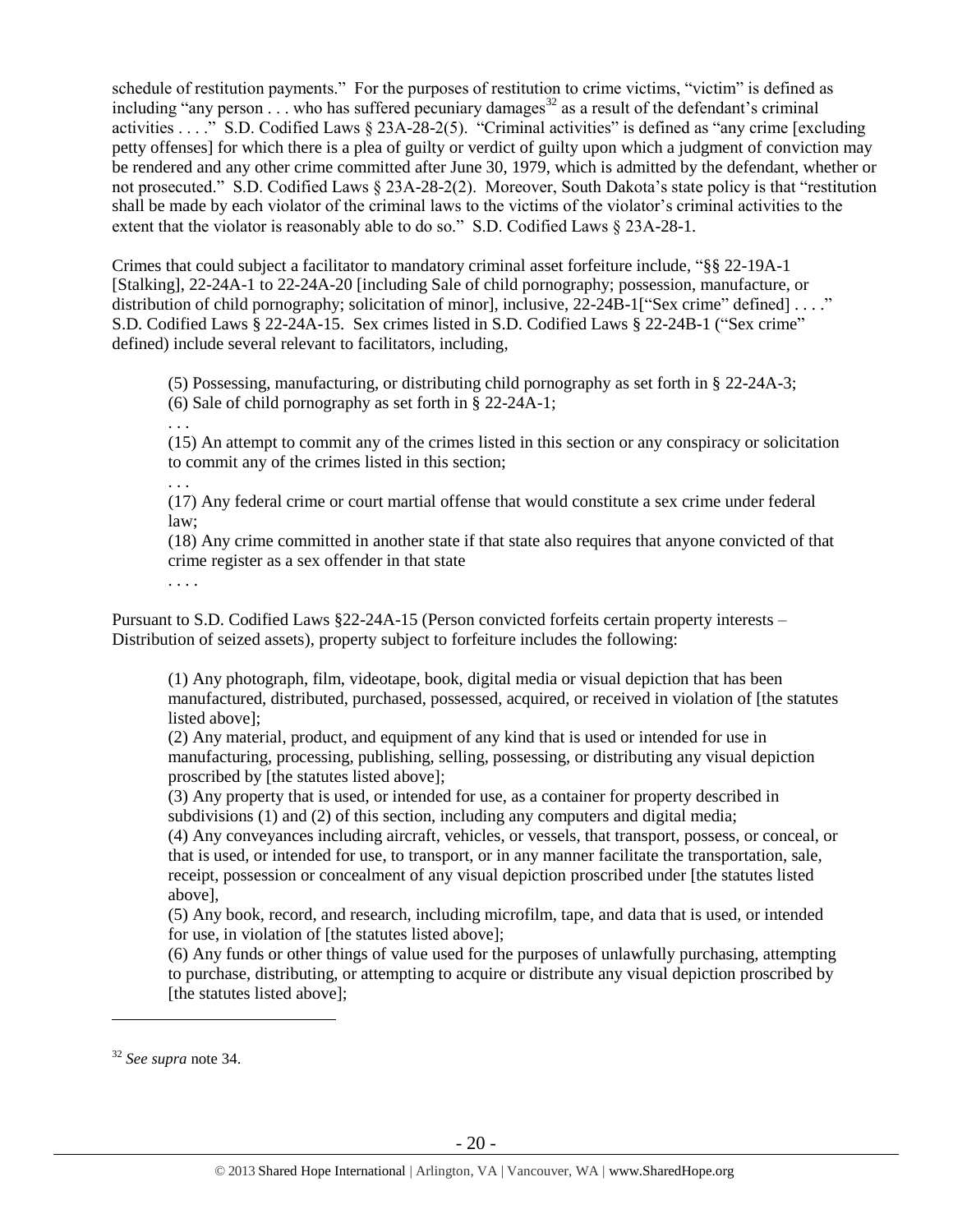(7) Any asset, interest, profit, income, and proceed acquired or derived from the unlawful sale or purchase, attempted sale or purchase, distribution, or attempted distribution of any visual depiction proscribed by [the statutes listed above].

Seizure procedures are not provided. S.D. Codified Laws § 22-24A-15 states that property from part (1) shall be deemed contraband and forfeited to the state. Regarding the use of the other listed property, S.D. Codified Laws § 22-24A-15 states that "[a]ny amount over and above the amount necessary to reimburse for the investigation and prosecution shall be used to satisfy any civil judgments."

## *4.3 Promoting and selling child sex tourism is illegal*.

There is no specific provision in the South Dakota code prohibiting child sex tourism.

4.3.1 Recommendation: Enact a law that prohibits selling or offering to sell travel services that include or facilitate travel for the purpose of engaging in commercial sexual exploitation of a minor or prostitution of a minor, if the travel is occurring in South Dakota.

## *4.4 Promoting and selling child pornography is illegal*.

S.D. Codified Laws § 22-24A-1 (Sale of child pornography) creates a Class 6 felony when a person "sells, or displays for sale, any book, magazine, pamphlet, slide, photograph, film, or electronic or digital media image depicting a minor engaging in a prohibited sexual act, or engaging in an activity that involves nudity, or in the simulation of any such act." This crime is punishable by imprisonment up to 2 years, a fine of \$4,000, or both. S.D. Codified Laws § 22-6-1(9).

Additionally, S.D. Codified Laws § 22-24A-3(3) (Possession, manufacture, or distribution of child pornography) creates a Class 4 felony for certain crimes including when an individual "[k]nowingly possesses, distributes, or otherwise disseminates any visual depiction of a minor engaging in a prohibited sexual act, or in the simulation of such an act." A first time violation of this statute is punishable as a Class 4 felony by imprisonment up to 10 years and a possible fine of \$20,000. S.D. Codified Laws § 22-6-1(7). A subsequent offense within 15 years is a Class 3 felony punishable by imprisonment up to 15 years and a possible fine of \$30,000. S.D. Codified Laws §§ 22-24A-3, 22-6-1(6).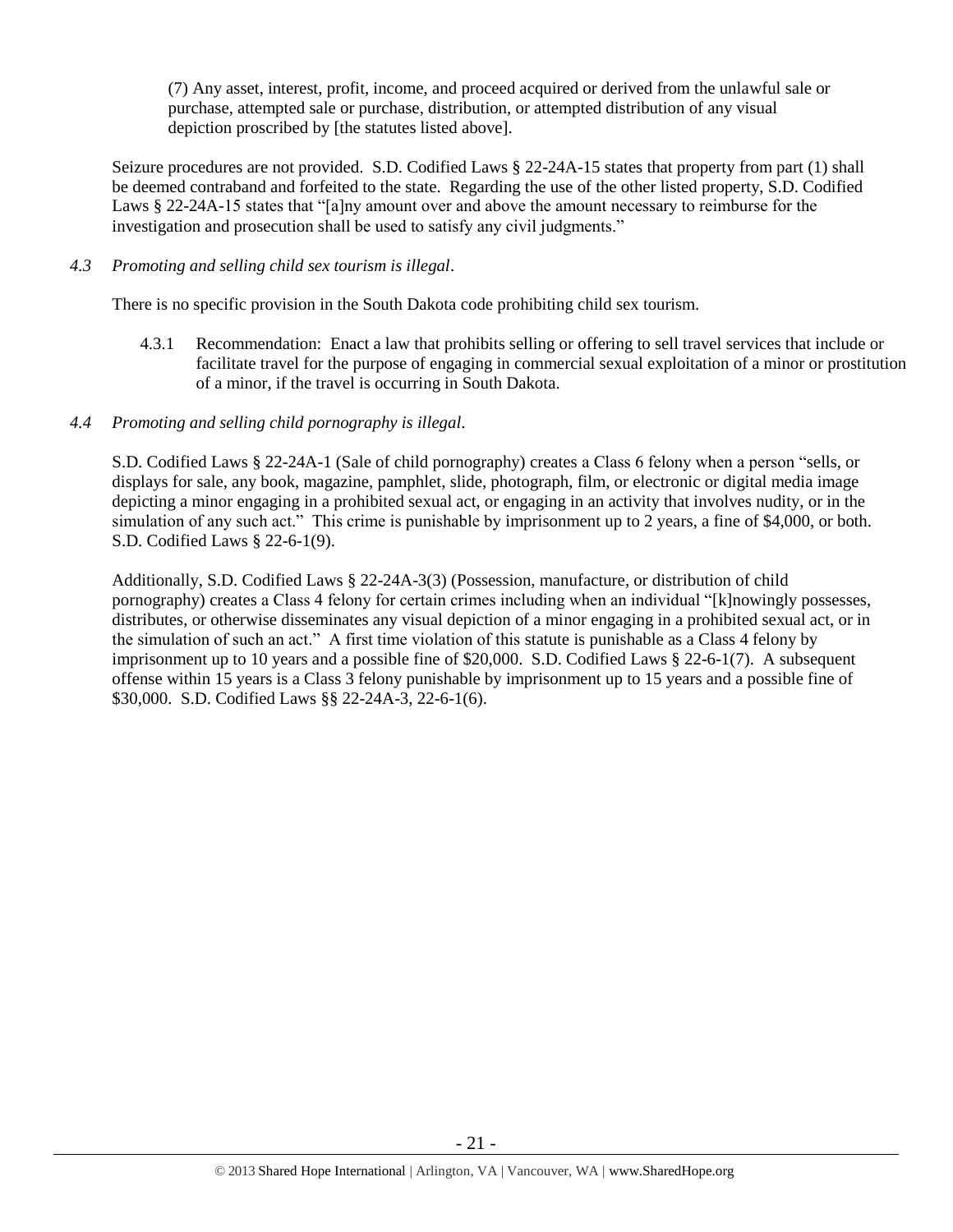#### **FRAMEWORK ISSUE 5: PROTECTIVE PROVISIONS FOR THE CHILD VICTIMS**

## *Legal Components:*

- *5.1 Statutorily-mandated victim services define "victim" to specifically include victims of domestic minor sex trafficking or commercial sexual exploitation of children (CSEC) to ensure prompt identification and access to victims' rights and services.*
- *5.2 The state sex trafficking statute expressly prohibits a defendant from raising consent of the minor to the commercial sex acts as a defense.*
- *5.3 Prostitution laws apply only to adults, making minors under 18 specifically immune from this offense.*
- *5.4 Child victims of sex trafficking or commercial sexual exploitation are provided with a child protection response, including specialized shelter and services, and are not detained in juvenile detention facilities.*
- *5.5 Commercial sexual exploitation or sex trafficking is identified as a type of abuse and neglect within child protection statutes.*
- *5.6 The definition of "caregiver" (or similar term) in the child welfare statutes is broad enough to include a trafficker who has custody or control of a child in order to bring a trafficked child into the protection of child protective services.*
- *5.7 Crime victims' compensation is specifically available to a child victim of sex trafficking or commercial sexual exploitation of children (CSEC) without regard to ineligibility factors.*
- *5.8 Victim-friendly procedures and protections are provided in the trial process for minors under 18.*
- *5.9 Expungement or sealing of juvenile delinquency records resulting from arrests or adjudications for prostitution-related offenses committed as a result of, or in the course of, the commercial sexual exploitation of a minor is available within a reasonable time after turning 18.*
- *5.10 Victim restitution and civil remedies for victims of domestic minor sex trafficking or commercial sexual exploitation of children (CSEC) are authorized by law.*
- *5.11 Statutes of limitations for civil and criminal actions for child sex trafficking or commercial sexual exploitation of children (CSEC) offenses are eliminated or lengthened sufficiently to allow prosecutors and victims a realistic opportunity to pursue criminal action and legal remedies.*

*\_\_\_\_\_\_\_\_\_\_\_\_\_\_\_\_\_\_\_\_\_\_\_\_\_\_\_\_\_\_\_\_\_\_\_\_\_\_\_\_\_\_\_\_\_\_\_\_\_\_\_\_\_\_\_\_\_\_\_\_\_\_\_\_\_\_\_\_\_\_\_\_\_\_\_\_\_\_\_\_\_\_\_\_\_\_\_\_\_\_\_\_\_\_*

# *Legal Analysis:*

<span id="page-21-0"></span> $\overline{a}$ 

*5.1 Statutorily-mandated victim services define "victim" to specifically include victims of domestic minor sex trafficking or commercial sexual exploitation of children (CSEC) to ensure prompt identification and access to victims' rights and services.*

For all provisions in Title 22 (Crimes), which contains commercial sex offenses, general sex offenses and human trafficking, a "victim" is defined as "any natural person against whom the defendant in a criminal prosecution has committed or attempted to commit a crime." S.D. Codified Laws § 22-1-2(53).

Similarly, for the purposes of Chapter 23A-28 (Restitution to crime victims), a "victim" is defined as "any person, as defined in subdivision  $22$ -1-2(31),<sup>33</sup> who has suffered pecuniary damages<sup>34</sup> as a result of the

<sup>&</sup>lt;sup>33</sup> "Person" is defined as "any natural person, unborn child, association, limited liability company, corporation, firm, organization, partnership, or society. If the term is used to designate a party whose property may be the subject of a crime or petty offense, it also includes the United States, any other country, this state, and any other state or territory of the United States, and any of their political subdivisions, agencies, or corporations." S.D. Codified Laws § 22-1- 2(31).

<sup>&</sup>lt;sup>2(31)</sup>. <sup>34</sup> "Pecuniary damages" is defined in S.D. Codified Laws  $\S$  23A-28-2(3) as "all damages which a victim could recover against the defendant in a civil action arising out of the same facts or event, except punitive damages and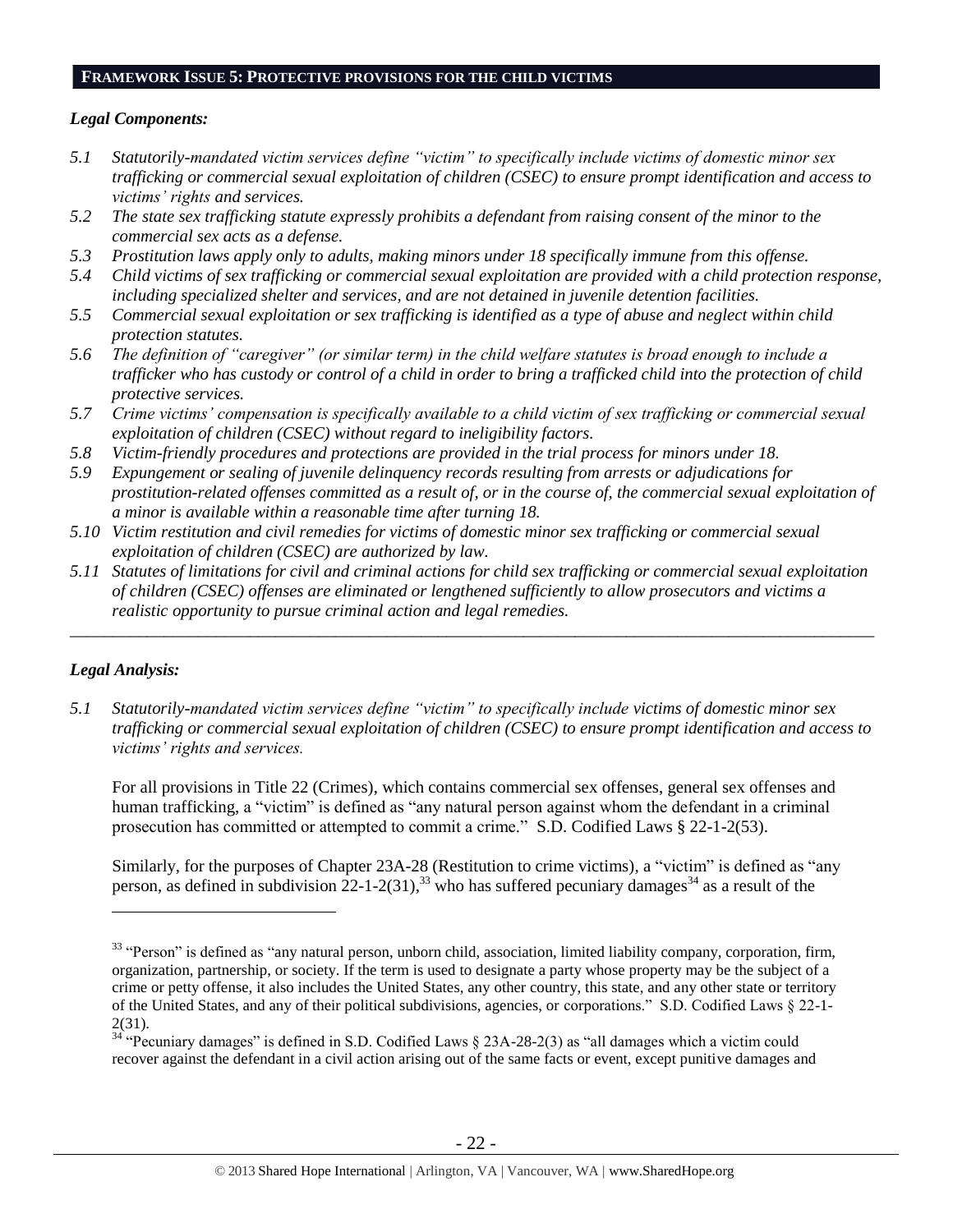defendant's criminal activities,<sup>35</sup> including any person who has by contract or by statute undertaken to indemnify another or to pay or provide a specified or determinable amount or benefit upon determinable contingencies." S.D. Codified Laws § 23A-28-2(5).

For the purposes of Chapter 23A-28C (Crime Victims' Act), a "victim" is defined as "any person being the direct subject of an alleged act, which would constitute a crime of violence as defined by subdivision 22-1-  $2(9)$ ,<sup>36</sup> simple assault between family or household members as defined in subdivision  $25$ -10-1(2),<sup>37</sup> stalking as defined in chapter 22-19A, a violation of chapter 22-22 [Sex offenses], or a driving under the influence vehicle accident, under the laws of South Dakota or the laws of the United States." S.D. Codified Laws § 23A-28C-4.

- 5.1.1 Recommendation: Amend the definition of "victim" for purposes of S.D. Codified Laws § 23A-28C-4 (Victim defined—Crime Victims' Act) and § 23A-28-2(5) (Definition of terms—Restitution to crime victims) to expressly include victims of trafficking offenses pursuant to S.D. Codified Laws §§ 22-49-1, 22-49-2 and 22-49-3 and CSEC offenses pursuant to S. D. Codified Laws § 22-23-2 (Promotion of prostitution) and § 22-24A-5(1) (Solicitation of minor).
- *5.2 The state sex trafficking statute expressly prohibits a defendant from raising consent of the minor to the commercial sex acts as a defense.*

South Dakota prohibits consent of the minor as a defense to committing certain crimes. Specifically, S.D. Codified Laws § 22-24A-3 (Possession, manufacture, or distribution of child pornography), § 22-24A-5 (Solicitation of minor), and § 22-22-24.3 (Sexual exploitation of minor) all explicitly state that "[c]onsent to performing these proscribed acts [or "a prohibited sexual act"] by a minor or a minor's parent, guardian, or custodian . . . is not a defense to a charge of violating this section."

- 5.2.1 Recommendation: Amend S.D. Codified Laws §§ 22-49-1, 22-49-2, 22-49-3 (Human trafficking), § 22-23-2(2) (Promotion of prostitution), and § 22-23-8 (Solicitation or procurement of prostitute for patron) to mirror the prohibition of a consent defense stated in S.D. Codified Laws § 22-24A-3, § 22-24A-5, and § 22-22-24.3.
- *5.3 Prostitution laws apply only to adults, making minors under 18 specifically immune from this offense.*

 $\overline{a}$ 

Minors in South Dakota are not immune from prosecution for the offense of prostitution. S.D. Codified Laws § 22- 23-1 (Prostitution) states, "Any person who engages in or offers to engage in sexual activity for a fee is guilty of prostitution." If convicted, minors are guilty of a Class 1 misdemeanor. S.D. Codified Laws § 22-23-1. However,

damages for pain, suffering, mental anguish, and loss of consortium. Without limitation, the term includes damages for wrongful death."

<sup>&</sup>lt;sup>35</sup> "Criminal activities" is defined in S.D. Codified Laws § 23A-28-2(2) as "any crime for which there is a plea of guilty or verdict of guilty upon which a judgment of conviction may be rendered and any other crime committed after June 30, 1979, which is admitted by the defendant, whether or not prosecuted. However, the term does not include petty offenses."

 $36$  A "crime of violence" is defined as "any of the following crimes or an attempt to commit, or a conspiracy to commit, or a solicitation to commit any of the following crimes: murder, manslaughter, rape, aggravated assault, riot, robbery, burglary in the first degree, arson, kidnapping, felony sexual contact as defined in § 22-22-7, felony child abuse as defined in § 26-10-1, or any other felony in the commission of which the perpetrator used force, or was armed with a dangerous weapon, or used any explosive or destructive device." S.D. Codified Laws § 22-1-2(9).

<sup>&</sup>lt;sup>37</sup> Under S.D. Codified Laws § 25-10-1(2), "Family or household members" is defined as "spouses, former spouses, or persons related by consanguinity, adoption, or law, persons living in the same household, persons who have lived together, or persons who have had a child together."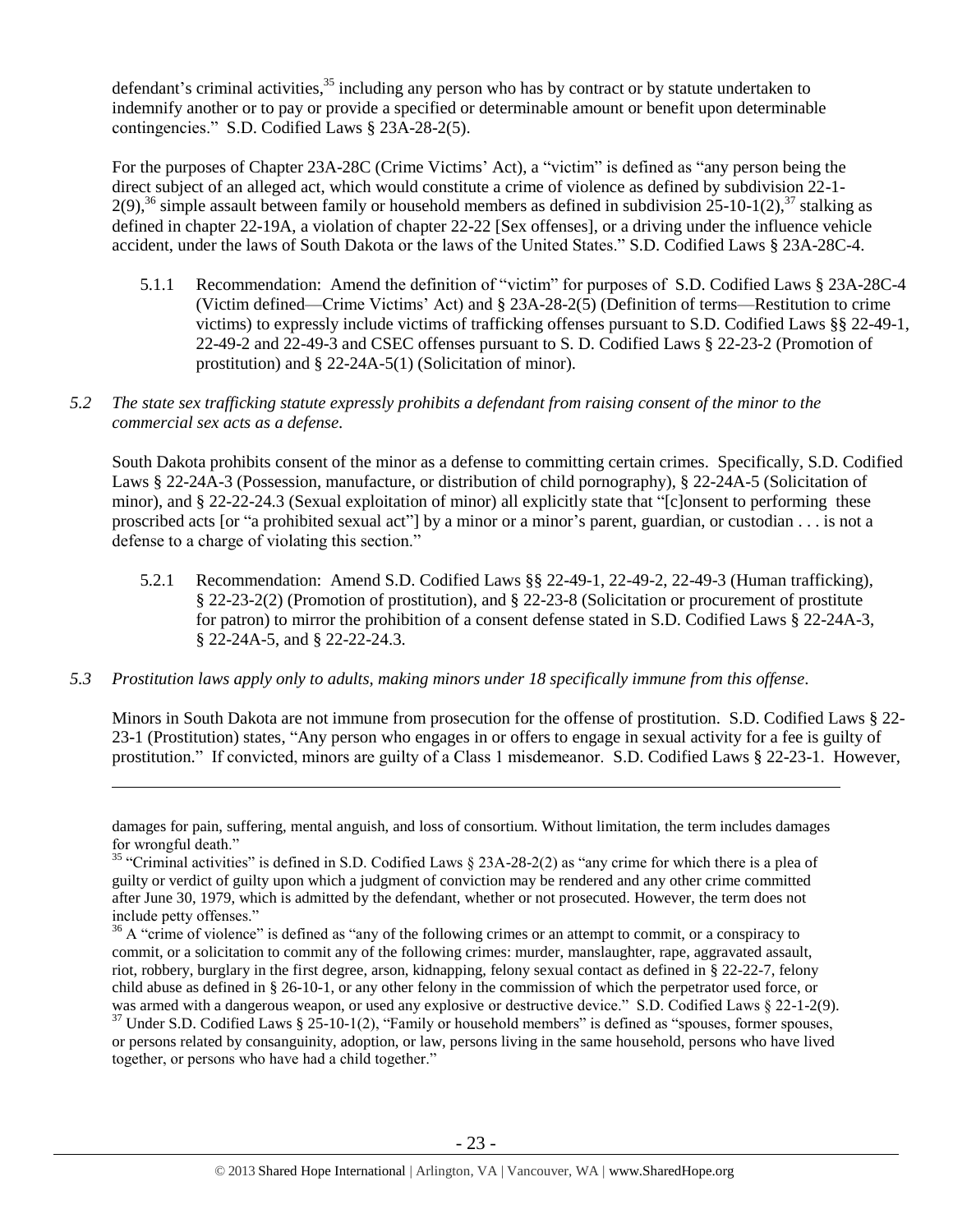an affirmative defense is available to all defendants charged under S.D. Codified Laws § 22-23-1 (Prostitution) to prove "by a preponderance of the evidence that the defendant is a victim of human trafficking under chapter 22-49 or that the defendant committed the act only under compulsion by another person who, by implicit or explicit threat, created a reasonable apprehension in the mind of the defendant that if the defendant did not commit the act, the person would inflict bodily harm upon the defendant." S.D. Codified Laws § 22-23-1.2.

5.3.1 Recommendation: Amend S.D. Codified Laws § 22-23-1 (Prostitution) to make it inapplicable to minors under 18 and identify any minor engaging in prostitution as a victim of human trafficking under S.D. Codified Laws § 22-49-1 (Human trafficking prohibited).

*5.4 Child victims of sex trafficking or commercial sexual exploitation are provided with a child protection response, including specialized shelter and services, and are not detained in juvenile detention facilities.*

#### **Child Initially Identified as Abused/Neglected**

Pursuant to S.D. Codified Laws § 26-8A-2 (Abused or neglected child defined), an abused or neglected child is defined as a child:

(1) Whose parent, guardian, or custodian has abandoned the child or has subjected the child to mistreatment or abuse;

(2) Who lacks proper parental care through the actions or omissions of the child's parent, guardian, or custodian;

(3) Whose environment is injurious to the child's welfare;

(4) Whose parent, guardian, or custodian fails or refuses to provide proper or necessary subsistence, supervision, education, medical care, or any other care necessary for the child's health, guidance, or well-being;

(5) Who is homeless, without proper care, or not domiciled with the child's parent, guardian, or custodian through no fault of the child's parent, guardian, or custodian;

(6) Who is threatened with substantial harm;

(7) Who has sustained emotional harm or mental injury as indicated by an injury to the child's intellectual or psychological capacity evidenced by an observable and substantial impairment in the child's ability to function within the child's normal range of performance and behavior, with due regard to the child's culture;

(8) Who is subject to sexual abuse, sexual molestation, or sexual exploitation by the child's parent, guardian, custodian, or any other person responsible for the child's care; . . . . 38

#### *I. Initial Custody*

 $\overline{a}$ 

#### a. Authority for Initial Custody

A minor victim may also be taken into custody if identified as an abused or neglected child. Pursuant to

<sup>&</sup>lt;sup>38</sup> Pursuant to S.D. Codified Laws  $\S$  26-8A-2(8), a sexually exploited child is likely to be identified as abused or neglected. If a child is identified as abused or neglected under S.D. Codified Laws § 26-8A-2(8) the definition of caregiver under S.D. Codified Laws § 26-7A-1(11) is not sufficiently broad to involve Child Protective Services in investigations where the child is in the custody or control of a non-family trafficker.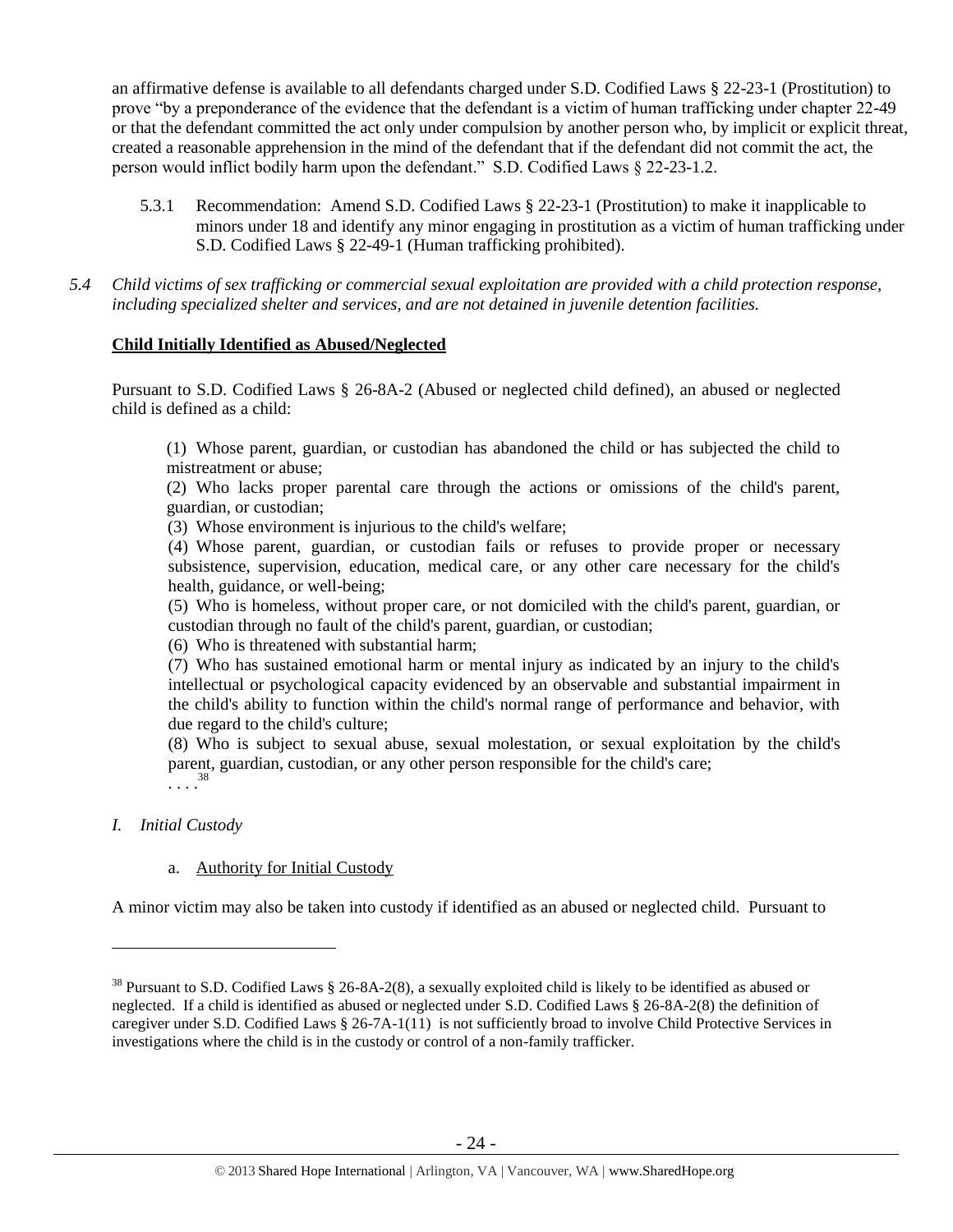S.D. Codified Laws § 26-8A-2 (Abused or neglected child defined), an "abused or neglected child" is defined as a child who, among other things, "is subject to sexual abuse, sexual molestation, or sexual exploitation by the child's parent, guardian, custodian, or any other person responsible for the child's care." S.D. Codified Laws § 26-8A-2(8).

## b. Placement

An abused or neglected child may "be placed in the temporary care of the Department of Social Services, foster care, or a shelter as designated by the court to be the least restrictive alternative for the child," for no more than 48 hours (excluding weekends and holidays) absent the filing of a petition and a court order following a hearing. S.D. Codified Laws § 26-7A-14 (Temporary care of child by caretaker designated by court--Limitation of temporary custody—Release). However, under S.D. Codified Laws § 26-7A-16 (Temporary custody until release by order of the court), "Notwithstanding § 26-7A-14, an apparent, alleged or adjudicated abused or neglected child, child in need of supervision or delinquent child may be held in temporary custody until released by order of the court."

There is no statute that specifies where the child must be placed; however, S.D. Codified Laws § 26-7A-26 (Detention in jail with adult prisoners prohibited for abused or neglected child--Temporary detention-- Detention with adults for child transferred to adult court) dictates that, "[n]o apparent, alleged, or adjudicated abused or neglected child may be securely detained at any time in a jail, lockup, or in any type of detention or temporary care facility containing adult prisoners."

## *II. Process following initial custody of abused/neglected child*

Subsequent to the initial custody, the court may order continued temporary custody of a child pending any hearing, with or without notice. S.D. Codified Laws § 26-7A-13 (Court-ordered temporary custody--Noticed hearing--Without noticed hearing). Further pursuant to S.D. Codified Laws § 26-7A-13, if the child is taken into custody without notice, the court or intake officer must issue a written custody order, which should be based on receipt of an affidavit or other communication in the following instances:

(1) On application by a state's attorney, social worker of Department of Social Services, or law enforcement officer respecting an apparent, alleged, or adjudicated abused or neglected child stating good cause to believe as follows:

(a) The child is abandoned or is seriously endangered by the child's environment; or

(b) There exists an imminent danger to the child's life or safety and immediate removal of the child from the child's parents, guardian, or custodian appears to be necessary for the protection of the child;

(2) On application by a state's attorney, court services officer, or law enforcement officer respecting an apparent, alleged, or adjudicated child in need of supervision or delinquent child stating good cause pursuant to § 26-8B-3 or 26-8C-3, as applicable, to believe as follows:

(a) The child seriously endangers others or there is need for protection of the child; or

(b) The child has run away or escaped from the child's parents, guardian, or custodian.

Between initial custody and the adjudication, the court must hold an advisory hearing. S.D. Codified Law § 26-7A-54 (Advisory hearing before adjudicatory hearing). Pursuant to S.D. Codified Law § 26-7A-54, during the advisory hearing,

. . . . (2) The court shall then receive the answer, response, denial, or admission of the parties and, if appropriate, of the child as follows:

(a) If the petition alleges the child to be abused or neglected, parents, guardian, or custodian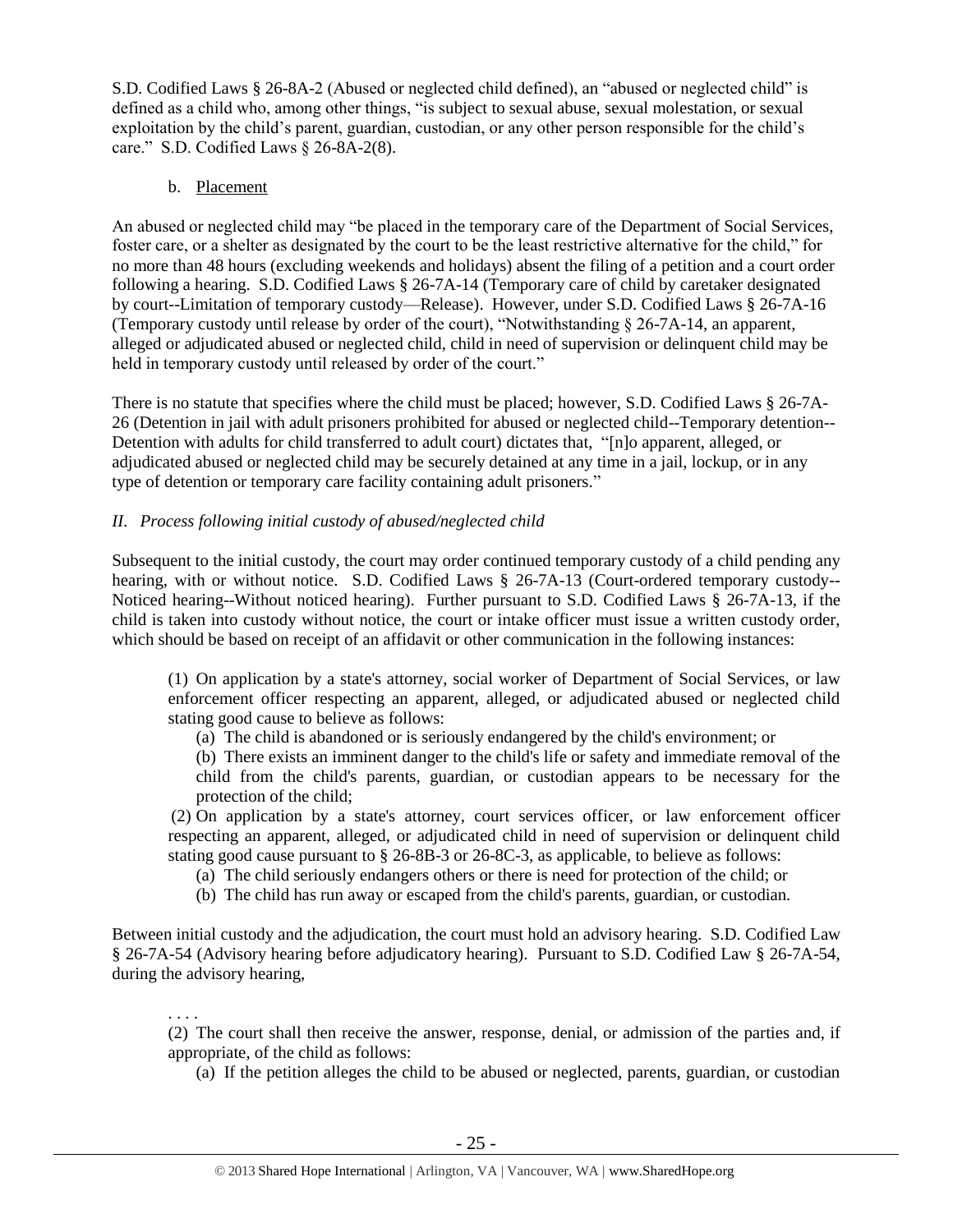of the child may admit the allegations contained in the petition and the court may accept the admissions if the court is satisfied there is a factual basis for them;

. . . .

## *III. Placement process pending adjudication/ investigation*

Pursuant to S.D. Codified Law § 26-7A-19 (Options of court following temporary custody hearing for abused or neglected child), the court may order several different placements for a child pending adjudication; specifically, the court may:

(1) Order the release of the child from temporary custody, either with or without restriction or condition or upon written promise of the child's parents, guardian, or custodian regarding the care and protection of the child; or

(2) Continue the temporary custody of the child under the terms and conditions for duration and placement that the court requires, including placement of temporary custody of the child with the Department of Social Services, in foster care or shelter. The court and the Department of Social Services shall give placement preference to a relative or custodian who is available and who has been determined by the department to be qualified, provided that placement with the relative or custodian is in the best interest of the child. . . .

## *IV. Adjudication*

Pursuant to S.D. Codified Law § 26-7A-82 (Adjudicatory hearing following advisory hearing--Support of evidence), "[f]ollowing an advisory hearing on a petition, the court shall conduct an adjudicatory hearing. . . . In cases concerning abused or neglected children, evidence that child abuse has occurred is prima facie evidence that the child is an abused or neglected child regardless of allegations contained in the petition. . . ."

Additionally, there are instances where the adjudicatory hearing is truncated. Pursuant to S.D. Codified Law § 26-7A-55 (Petition admitted to by all parties--Dispositional hearing--Petition not admitted to--Adjudicatory hearing--Interim order for temporary custody),

If all necessary parties admit the allegations contained in the petition and the court accepts the admissions, the court may find, conclude and make a decision as to adjudication of the child . . . The court may then proceed with the dispositional phase of the proceedings without conducting a formal adjudicatory hearing on the petition with the concurrence of all parties. However, at the request of any party or if required by the court, the court shall set a later time and date for the dispositional hearing. The court shall then determine interim dispositional arrangements concerning the child and the parties.

. . . .

If the advisory hearing is adjourned and continued or if the advisory hearing is completed and the adjudicatory hearing on the petition is scheduled for a later time and date, the court shall make an interim order regarding temporary custody of the child as determined by the court.

#### *V. Process outcomes*

Pursuant to S.D. Codified Law § 26-8A-21 (Reasonable efforts to eliminate need for removal--Reasonable efforts to return child to home--Determining adequacy of efforts), there are a number of possible outcomes for a child that has been deemed abused or neglected; however, the goal is for family reunification. Specifically, S.D. Codified Law § 26-8A-21 dictates that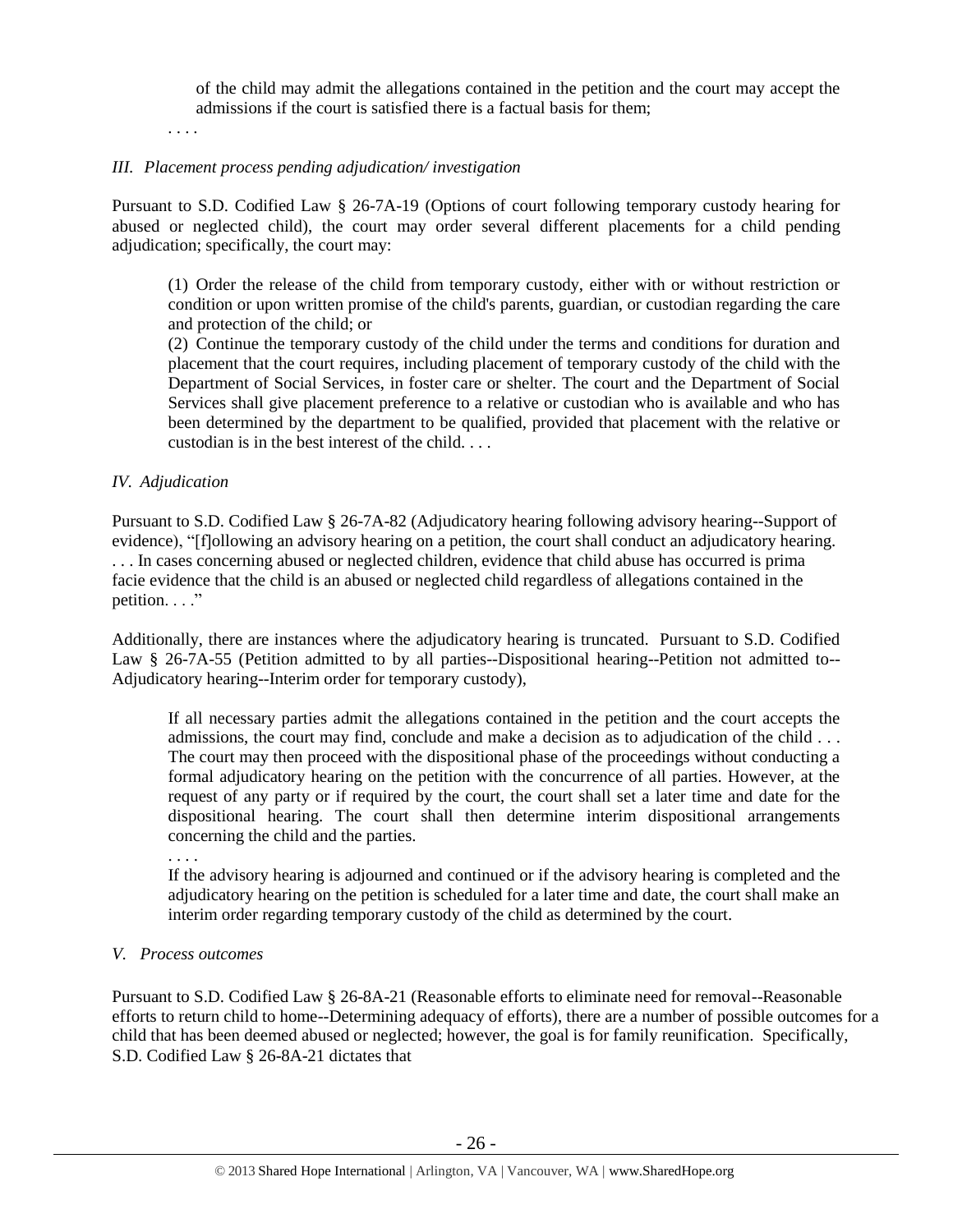. . . . If the child is to be or has been removed from the home, the court shall first make a judicial determination that removal of the child from the home is or was necessary because continued presence of the child in the home would be contrary to the welfare of the child and that reasonable efforts by the department to avoid removal of the child from the home have been made. If the child has been removed from the home and has not been returned to the home, the court shall first make a judicial determination that reasonable efforts have been made by the department to return the child to the home and that the child cannot be returned to the home because it would be contrary to the welfare of the child. . . . .

However, if a parent or guardian has been committed, aided or abetted in the crime of human trafficking, the reunification of the family is not required, pursuant to S.D. Codified Law § 26-8A-21.1 (Exceptions to § 26-8A-21). Specifically reunification is not required if the parent or guardian

. . . . (3) Committed a crime defined in  $\S...$  subdivision 22-23-2(2) (Promoting prostitution--Felony)<sup>39</sup> against the child or another child of such parent, or committed conduct described by those sections that violated the law or ordinance of another jurisdiction having elements similar to the offense described by those sections;

(4) Has been determined by a court by clear and convincing evidence to have subjected the child or another child to torture, sexual abuse, abandonment for at least six months, chronic physical, mental, or emotional injury, or chronic neglect if the neglect was a serious threat to the safety of the child or another child;

. . .

(10)Has exposed the child to or demonstrated an inability to protect the child from substantial harm or risk of harm resulting from a crime, act, or omission as specified in subdivision (1), (2), or (3) of this section;

. . . .

 $\overline{a}$ 

Before the final dispositional hearing, if the family has not been reunified, the court is required to have a permanency hearing. S.D. Codified Law § 26-8A-21.2 (Permanency hearing required if child is not to be returned to parents--Court to determine placement--Final dispositional hearing); at the hearing the court may make the following determinations:

(1) The child should be placed for adoption. If the court determines that the child should be placed for adoption, the state shall notify the parties of its intent to seek the termination of parental rights if such notice has not already been provided;

(2) The child should be referred for legal guardianship;

(3) The child should be placed permanently with a fit and willing relative; or

(4) A compelling reason is documented with the court that none of the permanent plans listed in this section would be in the best interest of the child, and the child should be placed in another planned permanent living arrangement.

The final step in the process is the dispositional decree, which is defined by S.D. Codified Law §26-8A-

<sup>39</sup> In pertinent part, S.D. Codified Law § 22-23-2 (Promoting prostitution—Felony) criminalizes the act of "[a]ny person who: . . . (2) Promotes the prostitution of a minor. . ."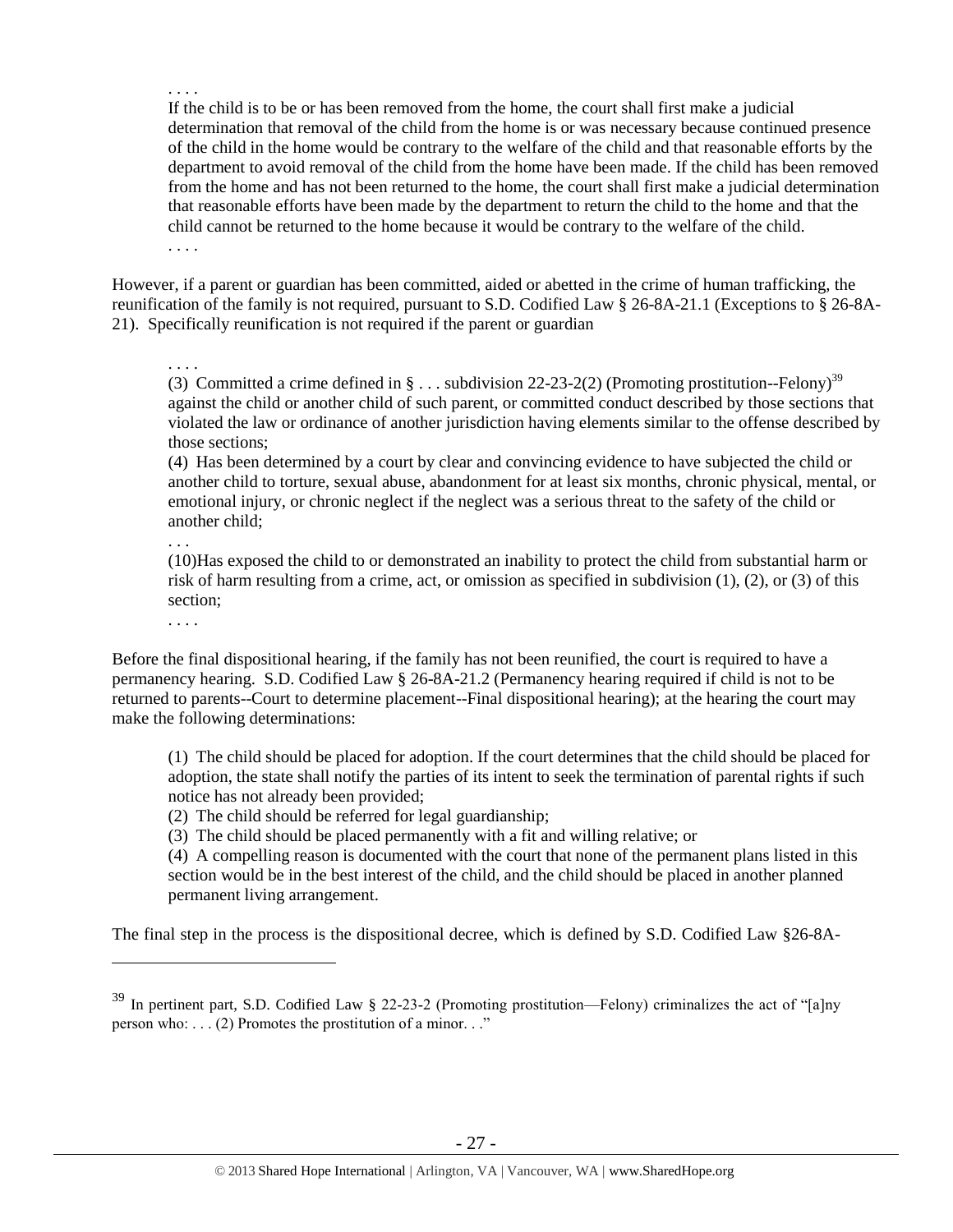22 (Final decree of disposition--Permitted disposition when parental rights not terminated--Annual permanency hearing for child in foster care). Specifically, the statute dictates that if parental rights are not terminated, the court could return the child to the child's parent's custody, place the child in, "another planned permanent living arrangement, order a medical examination to determine the proper placement of the child, whichever, "the court finds appropriate as the least restrictive alternative available."

# **Child Initially Identified as in Need of Supervision ("CHINS")**

Pursuant to S.D. Codified Laws § 26-8B-2 ("Child in need of supervision" defined), a child in need of supervision is defined as a

. . . .

 (2) Any child who has run away from home or is otherwise beyond the control of the child's parent, guardian, or custodian;

 (3) Any child whose behavior or condition endangers the child's own welfare or the welfare of others;

. . . .

#### *I. Initial Custody*

a. Authority for Initial Custody

Domestic minor sex trafficking victims who are not identified and classified as a child in need of supervision as defined in S.D. Codified Laws § 26-8B-2 ("Child in need of supervision" defined) could still be temporarily detained under S.D. Codified Laws § 26-11-1 (Conduct of proceedings—Temporary detention), which states,

If any child under the age of eighteen years is arrested, with or without a warrant, for a violation of any law or municipal ordinance for which the child is not subject to proceedings as a child in need of supervision as defined in § 26-8B-2 . . . the child shall be brought before the judge of a court having jurisdiction over the offense and proceedings shall be conducted as though the child were eighteen years of age or older.

. . . .

 $\overline{a}$ 

b. Placement

Under S.D. Codified Laws § 26-7A-16 (Temporary custody until release by order of the court), "Notwithstanding § 26-7A-14 (Temporary care of child by caretaker designated by court--Limitation of temporary custody—Release)<sup>40</sup>, an apparent, alleged or adjudicated abused or neglected child, child in need of supervision or delinquent child may be held in temporary custody until released by order of the court."

<sup>&</sup>lt;sup>40</sup> An abused or neglected child may "be placed in the temporary care of the Department of Social Services, foster care, or a shelter as designated by the court to be the least restrictive alternative for the child," for no more than 48 hours (excluding weekends and holidays) absent the filing of a petition and a court order following a hearing. S.D. Codified Laws § 26-7A-14 (Temporary care of child by caretaker designated by court--Limitation of temporary custody—Release).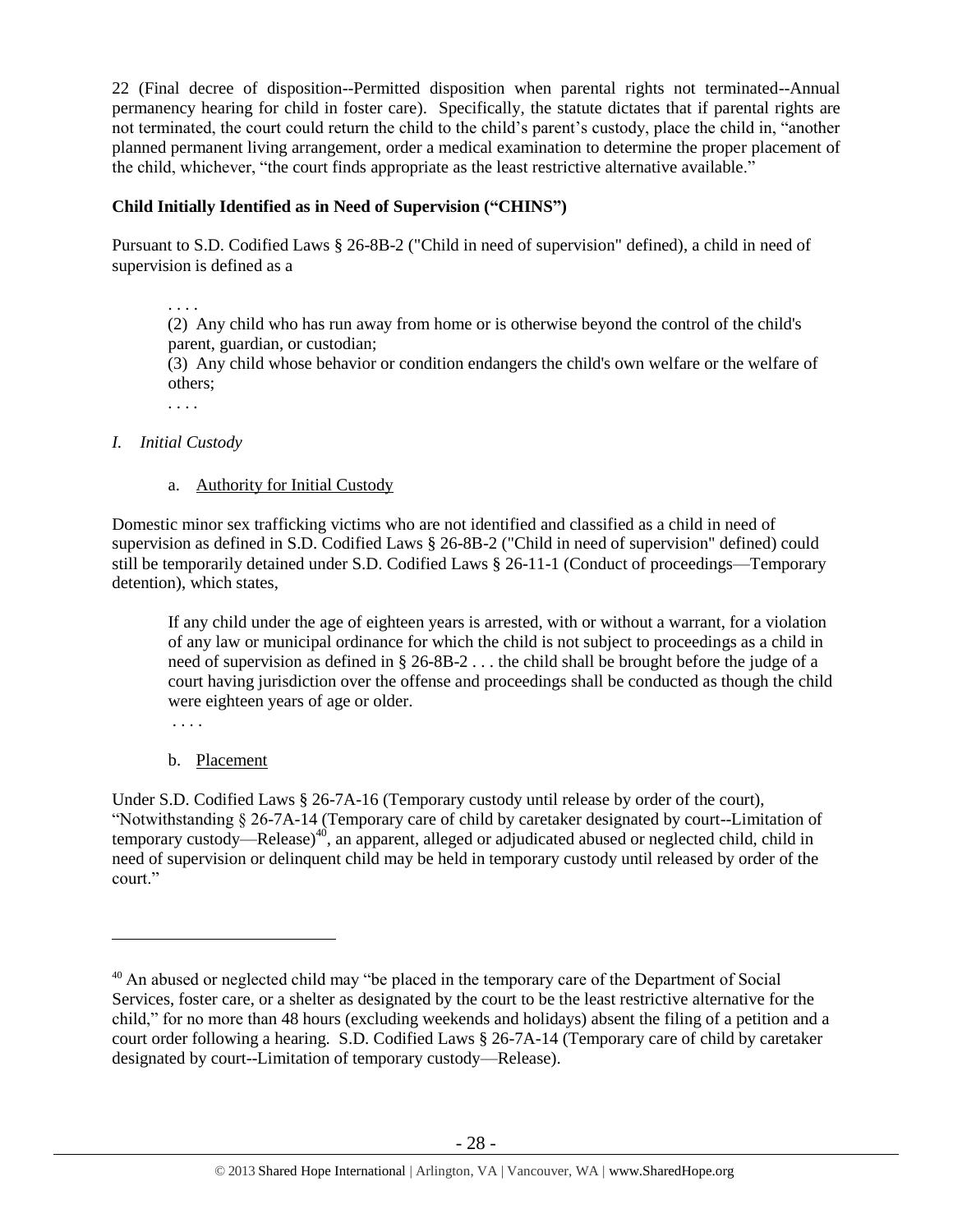Prior to a temporary custody hearing, a child alleged to be in need of supervision taken into temporary custody "shall be released to the child's parents, guardian, or custodian unless the parents, guardian, or custodian cannot be located or in the judgment of the intake officer are not suitable to receive the child, in which case the child shall be placed in shelter." S.D. Codified Laws § 26-8B-3 (Circumstances requiring release--Circumstances allowing detention--Length of detention). However, if a child is not returned to the custody of a parent or guardian, pursuant to S.D. Codified Laws § 26-7A-26 (Detention in jail with adult prisoners prohibited for abused or neglected child--Temporary detention--Detention with adults for child transferred to adult court), "An apparent, alleged, or adjudicated child in need of supervision may not be securely detained in a jail, lockup, or in any type of detention or temporary care facility containing adult prisoners except for approved collocated detention centers. . . ."

## *II. Process following initial custody of child in need of supervision*

Subsequent to the initial custody, the court may order continued temporary custody of a child pending any hearing, with or without notice. S.D. Codified Laws § 26-7A-13 (Court-ordered temporary custody--Noticed hearing--Without noticed hearing). Further pursuant to S.D. Codified Laws § 26-7A-13, if the child is taken into custody without notice, the court or intake officer must issue a written custody order, which should be based on receipt of an affidavit or other communication in the following instances:

(1) On application by a state's attorney, social worker of Department of Social Services, or law enforcement officer respecting an apparent, alleged, or adjudicated abused or neglected child stating good cause to believe as follows:

(a) The child is abandoned or is seriously endangered by the child's environment; or

(b) There exists an imminent danger to the child's life or safety and immediate removal of the child from the child's parents, guardian, or custodian appears to be necessary for the protection of the child;

(2) On application by a state's attorney, court services officer, or law enforcement officer respecting an apparent, alleged, or adjudicated child in need of supervision or delinquent child stating good cause pursuant to § 26-8B-3 [Circumstances requiring release--Circumstances allowing detention--Length of detention] or 26-8C-3 [Release--Placement in shelter-- Circumstances warranting detention], as applicable, to believe as follows:

- (a) The child seriously endangers others or there is need for protection of the child; or
- (b) The child has run away or escaped from the child's parents, guardian, or custodian.

A child in need of supervision may also be held in detention not to exceed 24 hours if the parents, guardian, or custodian are unavailable or unsuitable and, pursuant to S.D. Codified Laws § 27-8B-3, one of the following conditions are satisfied:

(1) The child has failed to comply with court services or a court-ordered program;

(2) The child is being held for another jurisdiction as a parole or probation violator, as a runaway or as a person under court-ordered detention;

(3) The child has a demonstrated propensity to run away from the child's home, from courtordered placement outside of the child's home or from agencies charged with providing temporary care for the child;

(4) The child is under court-ordered home detention in this jurisdiction; or

(5) There are specific, articulated circumstances which justify the detention for the protection of the child from potentially immediate harm to the child or to others.

Between initial custody and the adjudication, the court must hold an advisory hearing. S.D. Codified Law § 26-7A-54 (Advisory hearing before adjudicatory hearing). Pursuant to S.D. Codified Law § 26-7A-54, during the advisory hearing,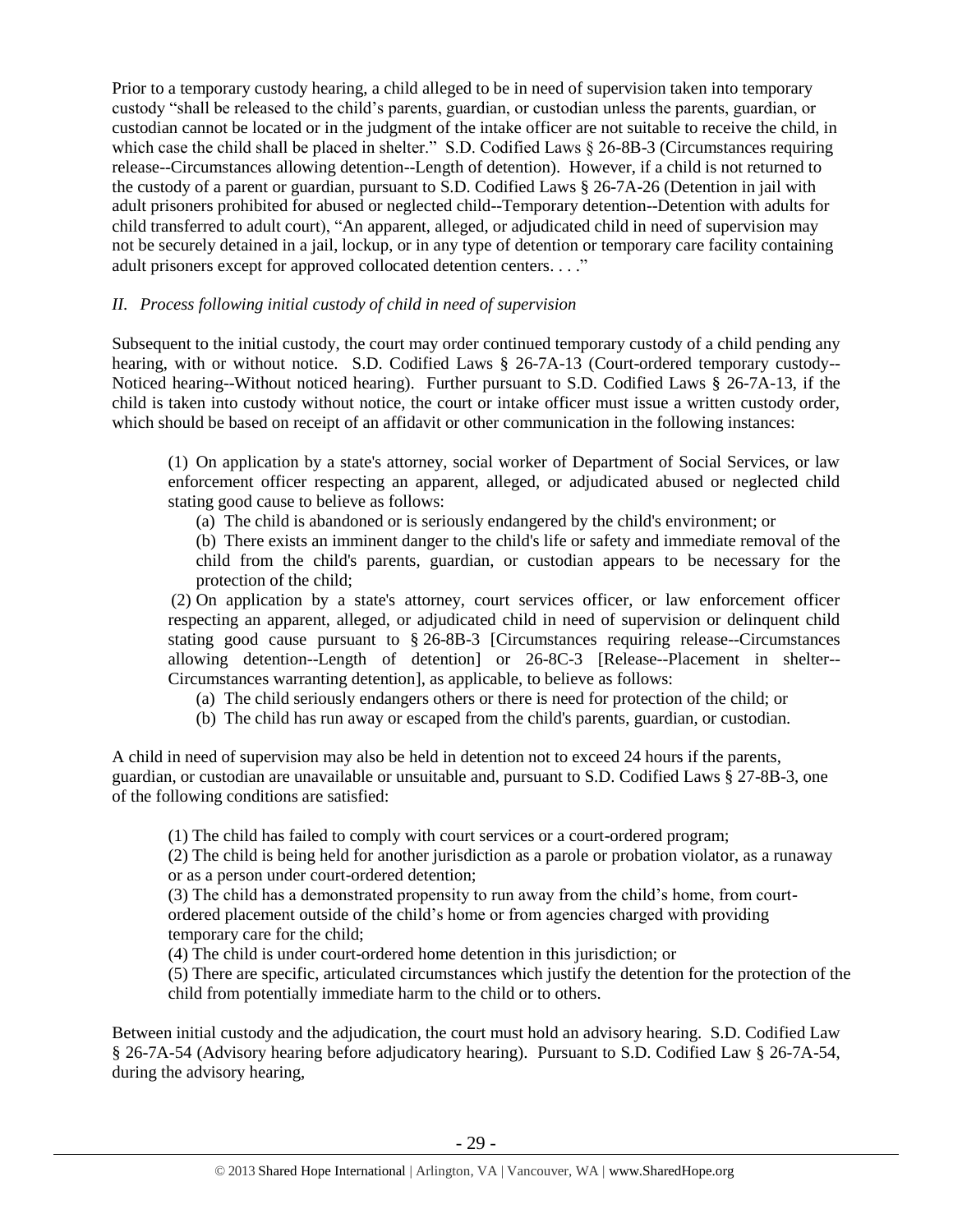. . . .

(2) The court shall then receive the answer, response, denial, or admission of the parties and, if appropriate, of the child as follows:

. . .

(b) If the petition alleges a child to be in need of supervision, parents, guardian, or custodian of the child and the child may admit the allegations contained in the petition and the court may accept the admissions if the court is satisfied there is a factual basis for them;. . . .

#### *III. Placement process pending adjudication/ investigation*

Pursuant to S.D. Codified Laws § 26-8B-7 (Limit of temporary custody), "An alleged or adjudicated child in need of supervision may not be held in temporary custody for more than ninety days beginning with the date the child is first taken into custody unless at the ninetieth day the child is in the process of receiving treatment or care which has a specified duration. In that case the temporary custody may be extended to the end of the treatment or care."

The South Dakota legislature does not further define specific locations where a child may be held pending adjudication; except that under S.D. Codified Laws § 26-7A-26 (Detention in jail with adult prisoners prohibited for abused or neglected child--Temporary detention--Detention with adults for child transferred to adult court), "An apparent, alleged, or adjudicated child in need of supervision may not be securely detained in a jail, lockup, or in any type of detention or temporary care facility containing adult prisoners except for approved collocated detention centers . . . ."

#### *IV. Adjudication*

Pursuant to S.D. Codified Law § 26-7A-82 (Adjudicatory hearing following advisory hearing--Support of evidence), "[f]ollowing an advisory hearing on a petition, the court shall conduct an adjudicatory hearing. . . . The court shall consider . . . whether the allegations of the petition are supported by evidence beyond a reasonable doubt concerning an alleged child in need of supervision. . . ."

Additionally, there are instances where the adjudicatory hearing is truncated. Pursuant to S.D. Codified Law § 26-7A-55 (Petition admitted to by all parties--Dispositional hearing--Petition not admitted to--Adjudicatory hearing--Interim order for temporary custody),

If all necessary parties admit the allegations contained in the petition and the court accepts the admissions, the court may find, conclude and make a decision as to adjudication of the child . . . The court may then proceed with the dispositional phase of the proceedings without conducting a formal adjudicatory hearing on the petition with the concurrence of all parties. However, at the request of any party or if required by the court, the court shall set a later time and date for the dispositional hearing. The court shall then determine interim dispositional arrangements concerning the child and the parties.

If the advisory hearing is adjourned and continued or if the advisory hearing is completed and the adjudicatory hearing on the petition is scheduled for a later time and date, the court shall make an interim order regarding temporary custody of the child as determined by the court.

#### *V. Process outcomes*

. . . .

Except in particular circumstances, such as when a child violates a court order or a juvenile correctional facility is deemed by multiple parties to be the least restrictive alternative available, children adjudicated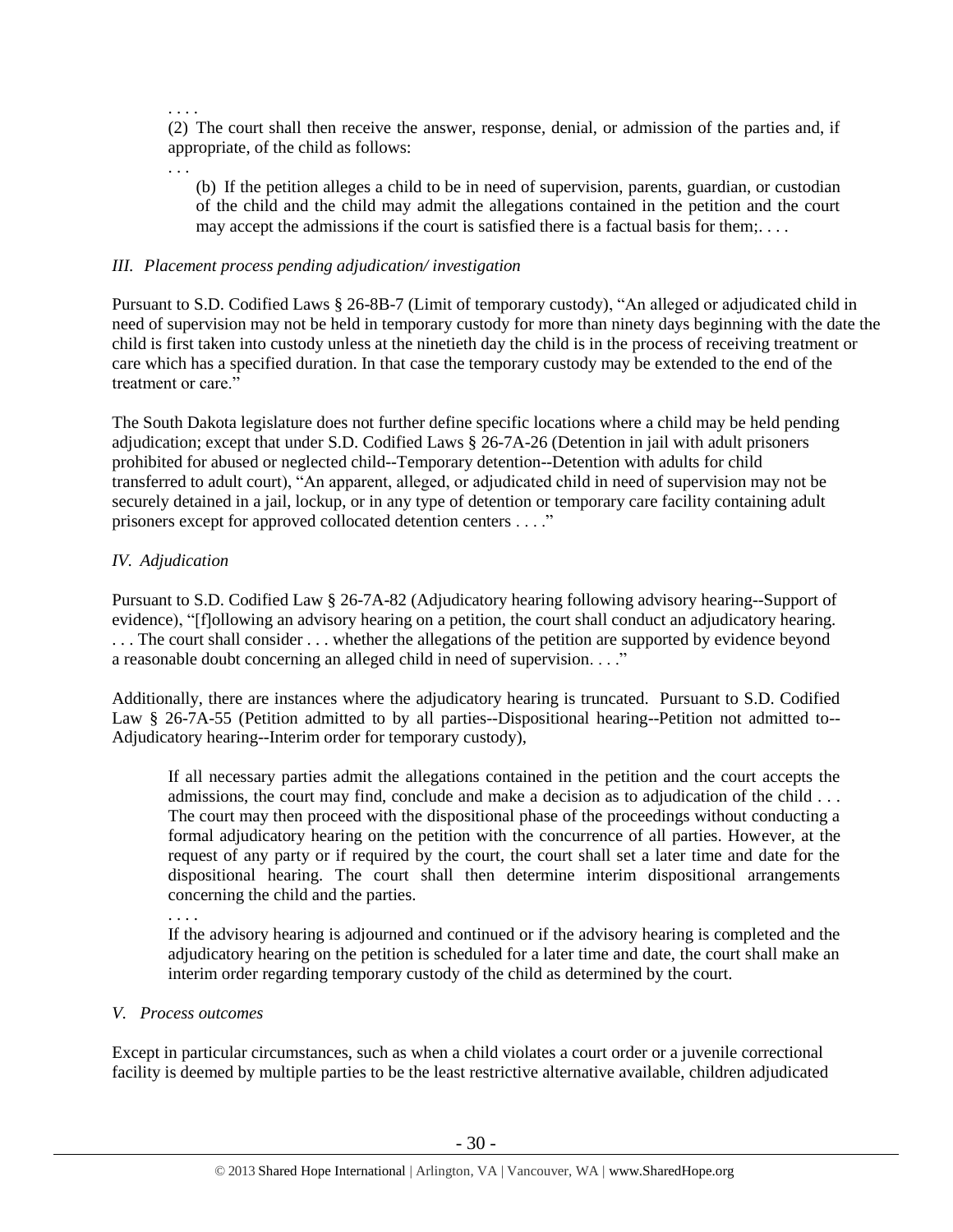as in need of supervision may not be placed in detention facilities. S.D. Codified Laws § 26-8B-6 (Decree of disposition—Alternatives). Pursuant to S.D. Codified Laws § 26-8B-6, the least restrictive means available must be chosen, and the possible placement options include probation, protective supervision, a rehabilitative supervised work program, an alternative education program, or a "foster home, group home, group care center, residential treatment center, or other community-based services."

## **Child Initially Identified as Delinquent**

As a commercially sexually exploited child, a minor could be charged with S.D. Codified Laws § 22-23-1 (Prostitution), and as a result be considered a delinquent child under S.D. Codified Laws § 26-8C-2 (Delinquent child defined). A delinquent child is "any child ten years of age or older who, regardless of where the violation occurred, has violated any federal, state, or local law or regulation for which there is a penalty of a criminal nature for an adult, except state or municipal hunting, fishing, boating, park, or traffic laws that are classified as misdemeanors, or petty offenses or any violation of § 35-9-2 [Purchase, possession or consumption of beverage by minor as misdemeanor] or 32-23-21 [Under the age of twentyone—Additional offenses]." <sup>41</sup> S.D. Codified Laws § 26-8C-2.

## *I. Initial Custody*

 $\overline{a}$ 

## *a.* Authority for Initial Custody

Under S.D. Codified Laws § 26-7A-12 (Temporary custody without court order), a child could be taken into temporary custody without a court order if any of the following conditions are met:

(1) If the child is subject to arrest under the provisions of §§ 23A-3-2 [Law enforcement officer's power to arrest without warrant] and 23A-3-4 [Advice as to authority and cause of arrest without warrant];

(2) If the child is abandoned or seriously endangered in the child's surroundings or is seriously endangering others and immediate removal of the child appears to be necessary for the child's protection or for the protection of others;

(3) If there are reasonable grounds to believe the child has run away or escaped from the child's parents, guardian, or custodian;

(4) If the officer reasonably believes that temporary custody is warranted because there exists an imminent danger to the child's life or safety and there is no time to apply for a court order and the child's parents, guardian, or custodian refuse an oral request for consent to the child's removal from their custody or the child's parents, guardian, or custodian are unavailable; or

(5) If the child is under the influence of alcohol, inhalants, or a controlled drug or substance.

A court, pursuant to S.D. Codified Laws § 26-7A-13 (Order of temporary custody), may also order temporary custody under similar conditions of S.D. Codified Laws § 26-7A-12(2)-(4) (Temporary custody without court order). If a child has been taken into temporary custody without a court order, the officer must notify the state's attorney as well as the intake officer, who will conduct the placement hearing immediately. S.C. Codified Laws §§ 26-7A-17 (Notice to state's attorney of child taken into temporary custody--Written report--Notice to court), 26-7A-13.1 (Hearing by intake officer). An intake officer also has the discretion to send a child to a juvenile diversion program instead of holding a temporary custody hearing. S.C. Codified Laws § 26-7A-10(3) (Preliminary investigation by state's

<sup>&</sup>lt;sup>41</sup> S.D. Codified Laws § 32-23-21 (Under the age of twenty-one—Additional offenses) refers to alcohol and drug related offenses.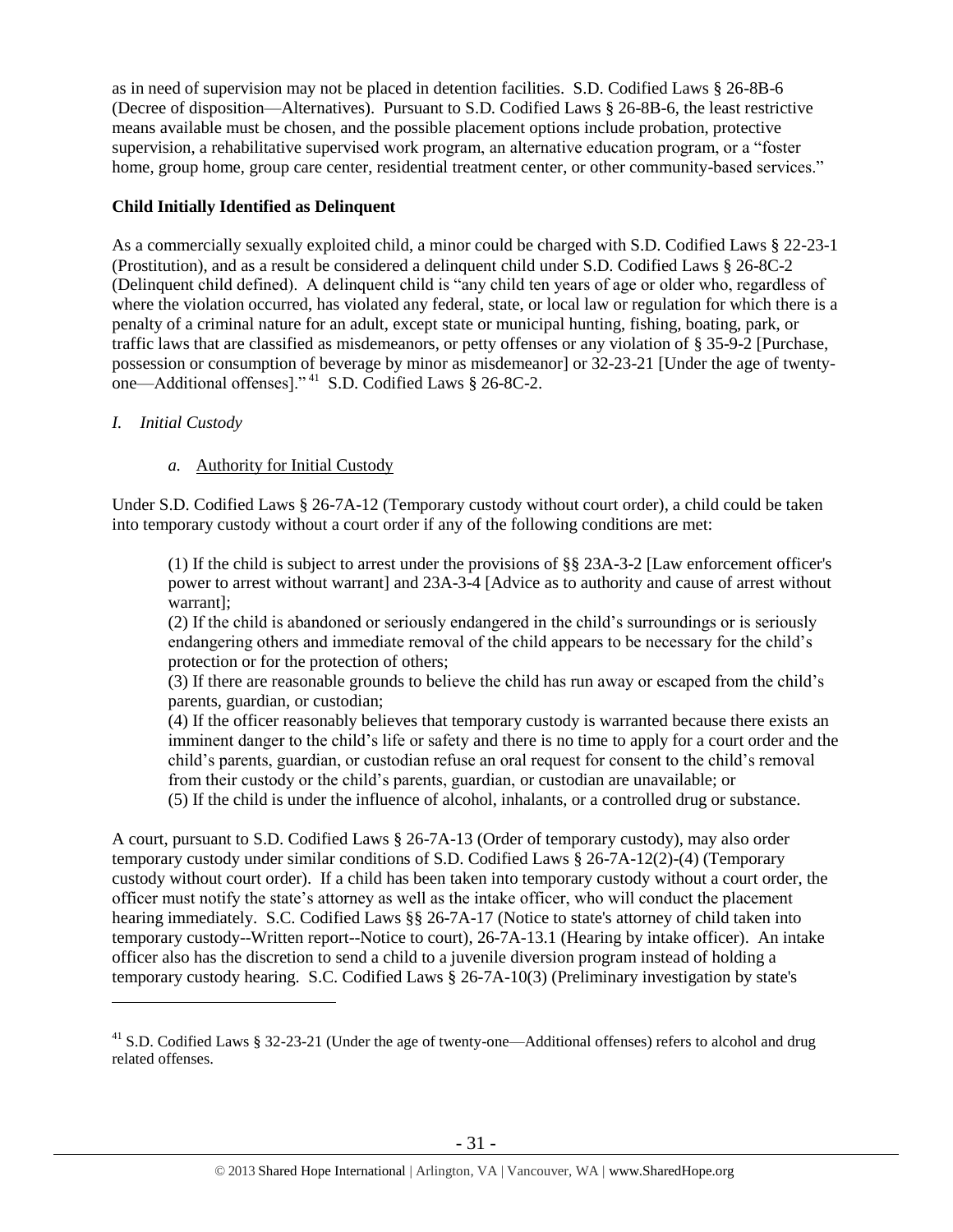attorney--Authorized procedure on basis of investigation).

Domestic minor sex trafficking victims who are not identified and classified as a child in need of supervision as defined in S.D. Codified Laws § 26-8B-2 or a delinquent child as defined in S.D. Codified Laws § 26-8C-2 could still be temporarily detained under S.D. Codified Laws § 26-11-1 (Conduct of proceedings—Temporary detention), which states,

If any child under the age of eighteen years is arrested, with or without a warrant, for a violation of any law or municipal ordinance for which the child is not subject to proceedings as a child in need of supervision as defined in § 26-8B-2 ["Child in need of supervision" defined] or a delinquent child as defined in § 26-8C-2 [Delinquent child defined] or for a violation of subdivision 34-46-2 (2) [Unlawful actions–Tobacco], the child shall be brought before the judge of a court having jurisdiction over the offense and proceedings shall be conducted as though the child were eighteen years of age or older.

. . .

 $\overline{a}$ 

A child under the age of eighteen years, subject to proceedings pursuant to this section and accused of a Class 1 misdemeanor, may be held in or sentenced to a detention or temporary care facility for up to thirty days if sight and sound separated from adult prisoners.

b. Placement

Under S.D. Codified Laws § 26-7A-16 (Temporary custody until release by order of the court), "Notwithstanding § 26-7A-14 [Temporary care of child by caretaker designated by court--Limitation of temporary custody--Release]<sup>42</sup>, an apparent, alleged or adjudicated abused or neglected child, child in need of supervision or delinquent child may be held in temporary custody until released by order of the court."

However, pursuant to S.D. Codified Laws § 26-8C-3 (Temporary custody—Placement in detention prior to hearing),

A child may not be placed in detention unless the intake officer finds that the parents, guardian, or custodian are not available or are not suitable to receive the child, and finds at least one of the following circumstances exists:

(1) The child is a fugitive from another jurisdiction;

(2) The child is charged with a violation of § 22-22-7 [Sexual contact with child under sixteen--Felony or misdemeanor], a crime of violence under subdivision 22-1-2 (9)

[Definition of terms] or a serious property crime, which, if committed by an adult, would be a felony;

(3) The child is already held in detention or on conditional release in connection with another delinquency proceeding;

(4) The child has a demonstrable recent record of willful failures to appear for juvenile court proceedings;

(5) The child has a demonstrable recent record of violent conduct;

(6) The child has a demonstrable recent record of adjudications for serious property offenses;

 $42$  An abused or neglected child may "be placed in the temporary care of the Department of Social Services, foster care, or a shelter as designated by the court to be the least restrictive alternative for the child," for no more than 48 hours (excluding weekends and holidays) absent the filing of a petition and a court order following a hearing. S.D. Codified Laws § 26-7A-14.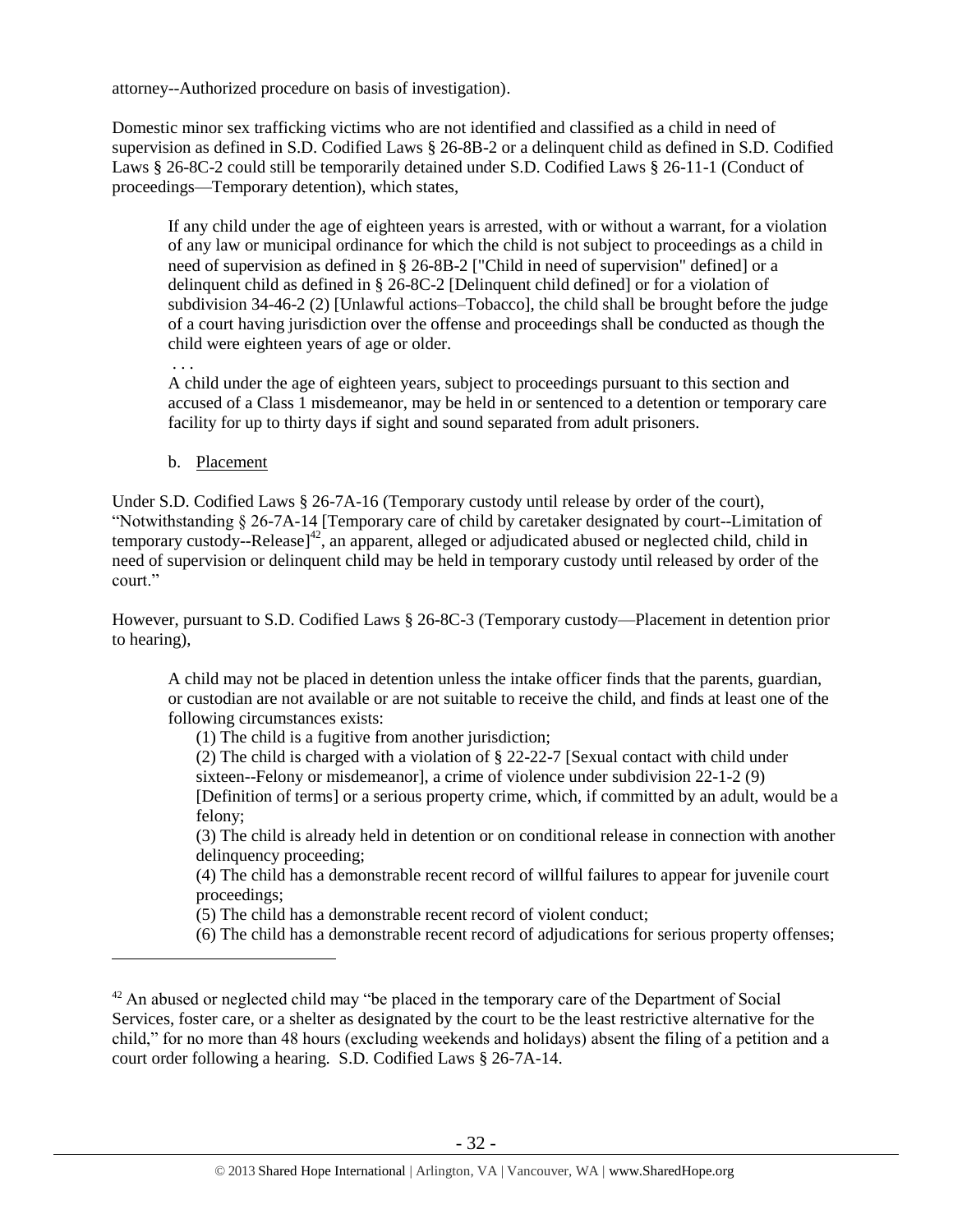(7) The child is under the influence of alcohol, inhalants, or a controlled drug or substance and detention is the least restrictive alternative in view of the gravity of the alleged offense and is necessary for the physical safety of the child, the public, and others; or (8) The child has failed to comply with court services or a court ordered program. The shelter or detention authorized shall be the least restrictive alternative available.

A child alleged to be delinquent who has been taken into temporary custody by a law enforcement officer is generally released to her parents, guardian, or custodian prior to the temporary custody hearing, unless such individuals cannot be located or placement would not be suitable, in which case the child is placed in a shelter. S.D. Codified Laws § 26-8C-3 (Temporary custody—Placement in detention prior to hearing).

Additionally, pursuant to S.D. Codified Laws § 26-7A-26 (Detention in jail with adult prisoners prohibited for abused or neglected child--Temporary detention--Detention with adults for child transferred to adult court), "An apparent or alleged delinquent child may be held in an adult lockup or jail for up to six hours for purposes of identification, processing, interrogation, transfer to juvenile facility, or release to parents if the child is sight and sound separated from adult prisoners." However, if the area is not considered a metropolitan area, the child may be held for a period not to exceed forty-eight hours in an adult facility, "if the facility has been certified by the Department of Corrections as providing sight and sound separation of juveniles from adults and if no suitable juvenile facility is available." S.D. Codified Laws § 26-7A-26.

## *II. Process following initial custody of allegedly delinquent child*

Subsequent to the initial custody, the court may order continued temporary custody of a child pending any hearing, with or without notice. S.D. Codified Laws § 26-7A-13 (Court-ordered temporary custody--Noticed hearing--Without noticed hearing). Further pursuant to S.D. Codified Laws § 26-7A-13, if the child is taken into custody without notice, the court or intake officer must issue a written custody order, which should be based on receipt of an affidavit or other communication in the following instances:

(1) On application by a state's attorney, social worker of Department of Social Services, or law enforcement officer respecting an apparent, alleged, or adjudicated abused or neglected child stating good cause to believe as follows:

(a) The child is abandoned or is seriously endangered by the child's environment; or

(b) There exists an imminent danger to the child's life or safety and immediate removal of the child from the child's parents, guardian, or custodian appears to be necessary for the protection of the child;

(2) On application by a state's attorney, court services officer, or law enforcement officer respecting an apparent, alleged, or adjudicated child in need of supervision or delinquent child stating good cause pursuant to § 26-8B-3 [Circumstances requiring release--Circumstances allowing detention--Length of detention] or 26-8C-3 [Release--Placement in shelter-- Circumstances warranting detention], as applicable, to believe as follows:

- (a) The child seriously endangers others or there is need for protection of the child; or
- (b) The child has run away or escaped from the child's parents, guardian, or custodian.

Between initial custody and the adjudication, the court must hold an advisory hearing. S.D. Codified Law § 26-7A-54 (Advisory hearing before adjudicatory hearing). Pursuant to S.D. Codified Law § 26-7A-54, during the advisory hearing,

. . . . (2) The court shall then receive the answer, response, denial, or admission of the parties and, if appropriate, of the child as follows: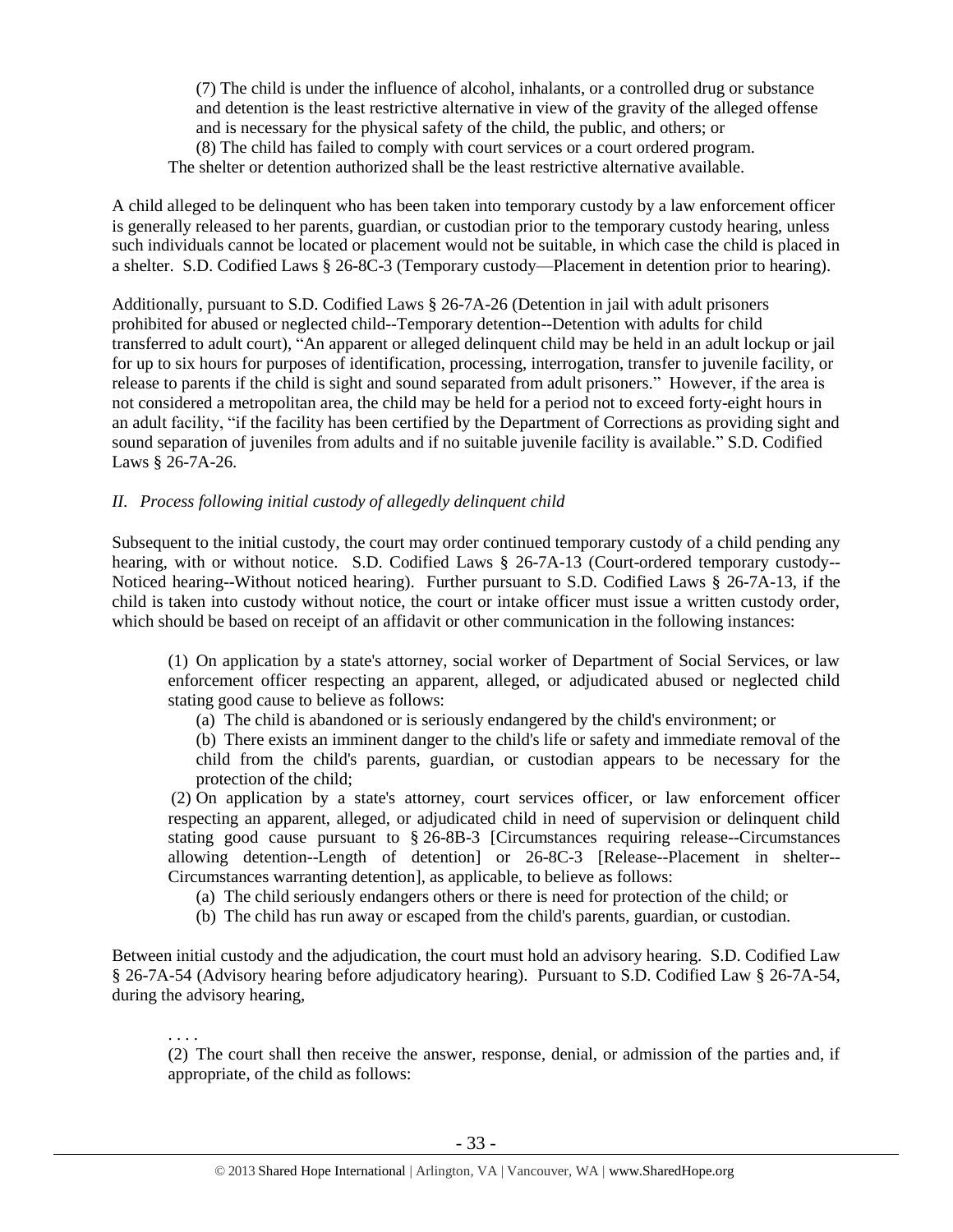(c) If the petition alleges the child to be delinquent, the child may admit the allegations contained in the petition and the court may accept the admission if the court is satisfied there is a factual basis for them.

. . . .

. . .

## *III. Placement process pending adjudication/ investigation*

Pursuant to S.D. Codified Laws § 26-8B-7 (Limit of temporary custody), "An alleged or adjudicated child in need of supervision may not be held in temporary custody for more than ninety days beginning with the date the child is first taken into custody unless at the ninetieth day the child is in the process of receiving treatment or care which has a specified duration. In that case the temporary custody may be extended to the end of the treatment or care."

The South Dakota legislature does not further define specific locations where a child may be held pending adjudication; except that under S.D. Codified Laws § 26-7A-26 (Detention in jail with adult prisoners prohibited for abused or neglected child--Temporary detention--Detention with adults for child transferred to adult court), "An apparent, alleged, or adjudicated child in need of supervision may not be securely detained in a jail, lockup, or in any type of detention or temporary care facility containing adult prisoners except for approved collocated . . . ."

## *IV. Adjudication*

Pursuant to S.D. Codified Law § 26-7A-82 (Adjudicatory hearing following advisory hearing--Support of evidence), "[f]ollowing an advisory hearing on a petition, the court shall conduct an adjudicatory hearing. . . . The court shall consider . . . whether the allegations of the petition are supported by evidence beyond a reasonable doubt concerning an . . . alleged delinquent child. . . ."

Additionally, there are instances where the adjudicatory hearing is truncated. Pursuant to S.D. Codified Law § 26-7A-55 (Petition admitted to by all parties--Dispositional hearing--Petition not admitted to--Adjudicatory hearing--Interim order for temporary custody),

If all necessary parties admit the allegations contained in the petition and the court accepts the admissions, the court may find, conclude and make a decision as to adjudication of the child . . . The court may then proceed with the dispositional phase of the proceedings without conducting a formal adjudicatory hearing on the petition with the concurrence of all parties. However, at the request of any party or if required by the court, the court shall set a later time and date for the dispositional hearing. The court shall then determine interim dispositional arrangements concerning the child and the parties.

. . . .

If the advisory hearing is adjourned and continued or if the advisory hearing is completed and the adjudicatory hearing on the petition is scheduled for a later time and date, the court shall make an interim order regarding temporary custody of the child as determined by the court.

#### *V. Process outcomes*

Allegedly delinquent children may be placed on probation. Under S.D. Codified Laws § 26-8C-4 (Placement on probation without adjudication of delinquency), "If the court is satisfied that the best interests of the public, justice and child will be served, the court may, without entering an adjudication of delinquency, with consent of the child, suspend imposition of adjudication of delinquency and place the child on probation under the terms, conditions and duration required by the court. A court may revoke the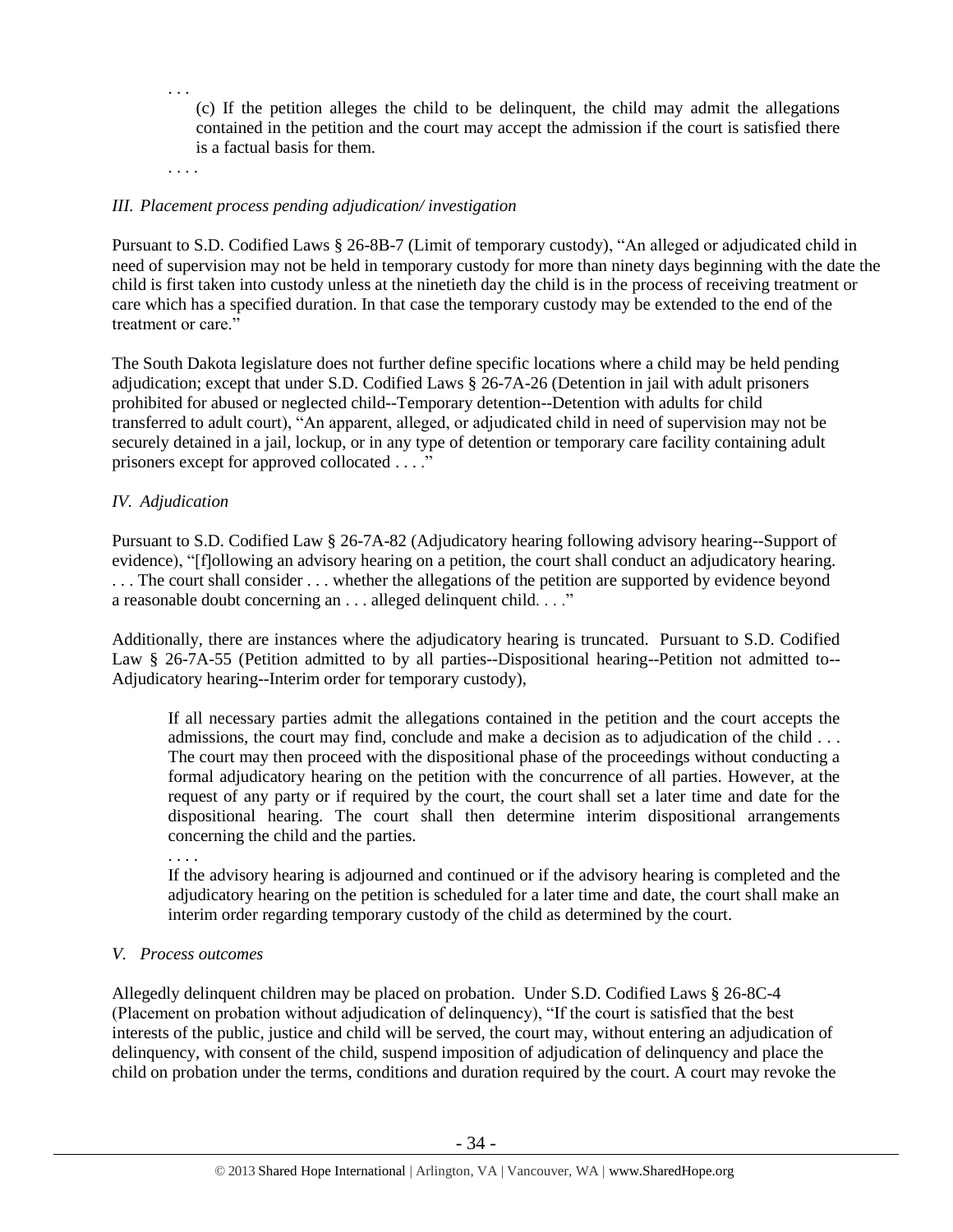suspension at any time during the probationary period and impose an adjudication of delinquency without diminishment or credit for any of the probationary period."

Under S.D. Codified Laws § 26-8C-6 (Examination or treatment of child). "Following adjudication of a child as a delinquent child, the court may order the child to be examined or treated by a physician or a qualified mental health professional or to receive other special care and may place the child in a hospital or other suitable facility for such purposes." S.D. Codified Laws § 26-8C-7 (Dispositional decree— Alternatives—Assessment of costs) sets the dispositions alternatives available to the court, which include probation, protective supervision, a rehabilitative supervised work program, an alternative education program, or a "foster home, group home, group care center, residential treatment center, or other community-based services."

- 5.4.1 Recommendation: Enact a mandatory response law that directs minor victims of sex trafficking away from the delinquency process and into a protective system that includes specialized services and housing.
- *5.5 Commercial sexual exploitation or sex trafficking is identified as a type of abuse and neglect within child protection statutes.*

A commercially sexually exploited child can be considered abused or neglected under S.D. Codified Laws § 26- 8A-2(8) (Abused or neglected child defined), which states a child is abused or neglected when the child "is subject to sexual abuse, sexual molestation, or sexual exploitation<sup>43</sup> by the child's parent, guardian, custodian, or any other person responsible for the child's care."

*5.6 The definition of "caregiver" (or similar term) in the child welfare statutes is broad enough to include a trafficker who has custody or control of a child in order to bring a trafficked child into the protection of child protective services.*

South Dakota law defines "custodian" as "any foster parent, employee of a public or private residential home or facility, other person legally responsible for a child's welfare in a residential setting, or person providing inhome or out-of-home care; for purposes of this definition, out-of-home care means any day care as defined in §§ 26-6-14 [Categories of activities for which license may be issued],<sup>44</sup> 26-6-14.1 ["Family day care" defined], and 26-6-14.8 [Unregistered family day care]."<sup>45</sup> S.D. Codified Laws  $\S$  26-7A-1(11).

<sup>43</sup> S.D. Codified Laws §§ 26-7A-1 (Definitions) and 26-8A-2 do not define "sexual exploitation." However, for purposes of the criminal code, "[a] person is guilty of sexual exploitation of a minor if the person causes or knowingly permits a minor to engage in an activity or the simulation of an activity that: (1) Is harmful to minors; (2) Involves nudity; or (3) Is obscene." S.D. Codified Laws § 22-22-24.3.

<sup>44</sup> S.D. Codified Laws § 26-6-14 defines a child welfare agency as including, among other things, any of the following:

<sup>(1)</sup> The providing of group care, maintenance, supervision, and protection of children on a regular full-time basis as a substitute for regular parental care, with or without compensation, in a nonfamily group setting which shall be known as an intensive residential treatment center, a residential treatment center, a group care center, or as a group home as each shall be defined by standards established pursuant to § 26-6-16; (2) The providing of care, maintenance, supervision, and protection of a child, or children, as a substitute for regular parental care, without transfer of legal custody or placement for adoption, with or without compensation, on a regular full-time basis in a family home, which shall be known as a foster home.

 $45$  This definition applies to chapters 26-7A [Juvenile court], 26-8A [Protection of children from abuse or neglect], 26-8B [Children in need of supervision], and 26-8C [Delinquent children].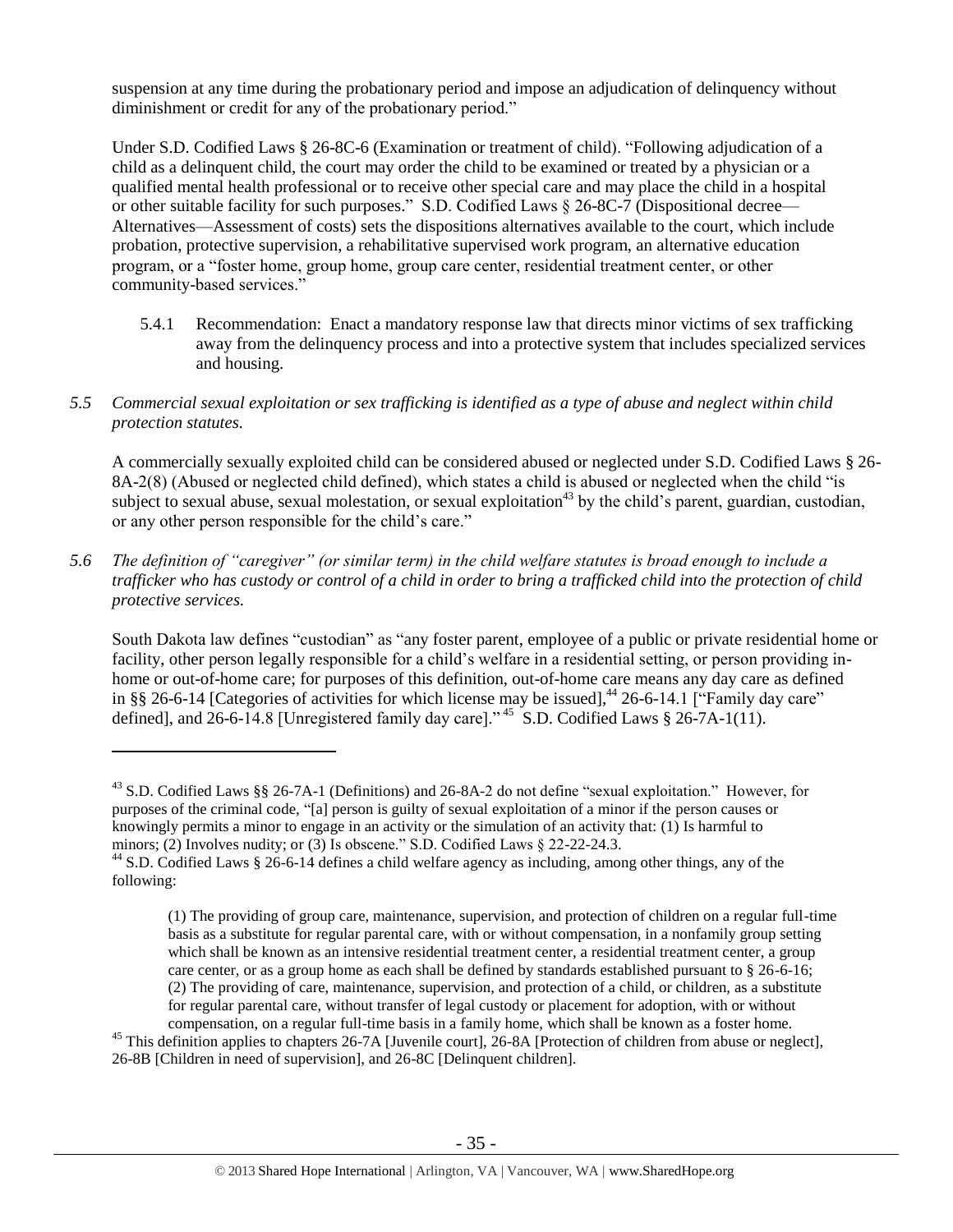- 5.6.1 Recommendation: Amend the definition of "custodian" to include a person in control and possession of a sexually exploited child to bring that child victim within the protection of Child Protective Services (CPS).
- *5.7 Crime victims' compensation is specifically available to a child victim of sex trafficking or commercial sexual exploitation of children (CSEC) without regard to ineligibility factors.*

Under the Crime Victims' Compensation Program, a "victim" is defined as including "any person who suffers personal injury<sup>46</sup> or death as a direct result of: (a) A crime, including a federal crime occurring in this State." S.D. Codified Laws § 23A-28B-1(12)(a). A "crime" includes "conduct that occurs or is attempted in this State, including that arising from domestic violence and acts of terrorism, as defined in 18 U.S.C § 2331 as of January 1, 1997, which conduct results in personal injury or death and is punishable as a felony or misdemeanor, or would be so punishable except that the person engaging in the conduct lacked the capacity to commit the crime under the laws of this State." S.D. Codified Laws § 23A-28B-1(3).

Certain circumstances may prevent a commercially sexually exploited child from receiving crime victims' compensation. Pursuant to S.D. Codified Laws § 23A-28B-25 (Circumstances not permitting compensation) an application must be filed for compensation within one year after the date of injury, and the crime that caused the injury must have been reported to law enforcement "within five days of its occurrence or, if the crime could not reasonably have been reported within such period, within five days of the date when a report could reasonably have been made." S.D. Codified Laws § 23A-28B-25(1). Victims of domestic minor sex trafficking may be slow to come forward, and thus may become ineligible for crime victims' compensation due to this requirement. However, the one year application requirement may be waived if good cause is shown. S.D. Codified Laws § 23A-28B-25(1). Although no guidelines are given for "good cause," it is possible that the department would consider a human trafficking victim to have "good cause" for delayed reporting.

Similarly, crime victims' compensation is not allowed when a claimant "[f]ails or refuses to cooperate fully with any appropriate law enforcement officer or agency or with the department in the administration of this chapter." S.D. Codified Laws § 23A-28B-25(2)(c). Domestic minor sex trafficking victims may be reluctant to cooperate and may distrust law enforcement officers who may have previously arrested them for prostitution; therefore, this cooperation requirement could disqualify these victims from receiving compensation.

Lastly, a crime victim is not eligible for compensation if she "(a) Engaged in conduct which substantially contributed to the infliction of the victim's injury or death or engaged in conduct which the victim should reasonably have foreseen could lead to the injury or death. . . . [or] (b) Committed or otherwise participated in a crime which caused or contributed to the victim's injury or death." S.D. Codified Laws § 23A-28B-25(2). Since domestic minor sex trafficking victims are often involved in prostitution, which contributed to their injury, they could become ineligible under this requirement.

5.7.1 Recommendation: Amend S.D. Codified Laws § 23A-28B-25(1) to clarify that "good cause" is shown when an individual is a victim of human trafficking as defined in S.D. Codified Laws §§ 22- 49-1 (Human trafficking prohibited). Additionally, amend S.D. Codified Laws § 23A-28B-25(2), (3) to create exceptions for victims of domestic minor sex trafficking.

<sup>&</sup>lt;sup>46</sup> "Personal injury" is defined in S.D. Codified Laws  $\S$  23A-28B-1(11) as "actual bodily harm or emotional distress."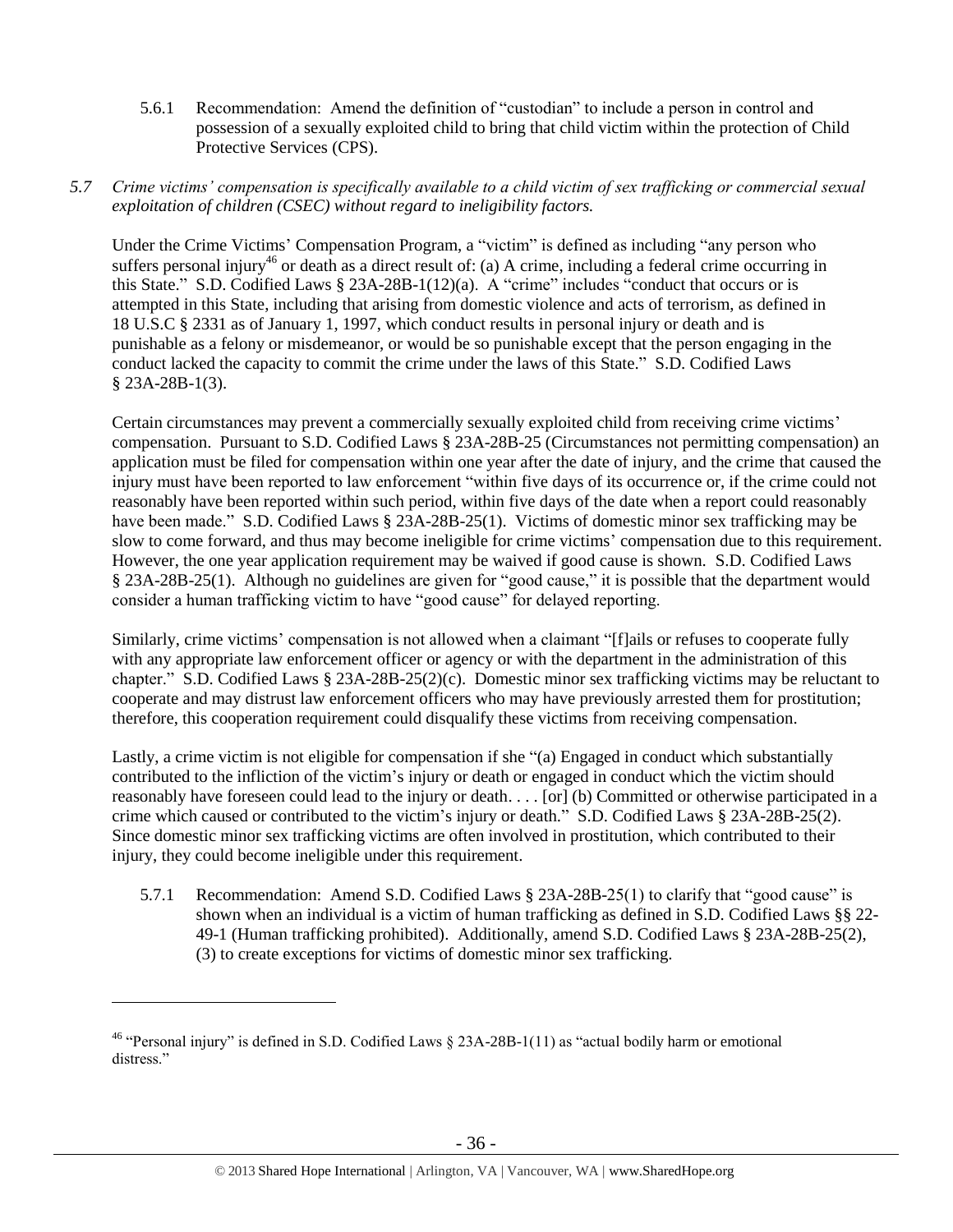## *5.8 Victim-friendly procedures and protections are provided in the trial process for minors under 18.*

There are few victim-friendly criminal justice procedures, especially ones that extend to domestic minor sex trafficking victims, and the state no longer has "rape shield" laws.<sup>47</sup> If a minor victim of rape under S.D. Codified Laws § 22-22-1, incest under S.D. Codified Laws § 22-22A-2, or sexual contact under S.D. Codified Laws § 22-22-7 makes a request to have her name and information suppressed, "the court shall order that the name of the minor and the specific details of the alleged acts be suppressed," as long as there is a "compelling interest after consideration of [certain] factors." S.D. Codified Laws § 23A-6-22.1. These provisions could leave victims of domestic minor sex trafficking in prosecutions under S.D. Codified Laws Chapter 22-49 (Human trafficking), § 22-23-2 (Promotion of prostitution), § 22-23-8 (Solicitation or procurement of prostitute for patron), § 22-24A-1 (Sale of child pornography), and § 22-24A-3 (Possession, manufacture, or distribution of child pornography) without protection of these provisions.

In addition, under S.D. Codified Laws § 23A-12-9 (Videotape of young sex crime victim's testimony at preliminary hearing or deposition), "If a defendant has been charged with a violation of subdivision 22-22-1(1), (5), or (6) [Rape] or § 22-22-7 [Sexual contact with child under sixteen], where the victim is less than sixteen years of age, the prosecuting attorney or defense attorney may apply for an order that the victim's testimony at the preliminary hearing or at a deposition, in addition to being stenographically recorded, be recorded and preserved on videotape." According to the provision, "If at the time of trial the court finds that the victim is otherwise unavailable within the meaning of § 19-16-29, or that such testimony would in the opinion of the court be substantially detrimental to the well-being of the victim, the court may admit the videotape of the victim's testimony at the preliminary hearing or deposition as former testimony under § 19-16-30." Since offenses under S.D. Codified Laws Chapter 22-49 (Human trafficking), S.D. Codified Laws § 22-23-2 (Promotion of prostitution), S.D. Codified Laws § 22-23-8 (Solicitation or procurement of prostitute for patron), S.D. Codified Laws § 22-24A-1 (Sale of child pornography), and S.D. Codified Laws § 22-24A-3 (Possession, manufacture, or distribution of child pornography) are not included within Chapter 22-22 (Sex offenses), these victims do not receive the protection of the victim-friendly criminal justice procedures outlined above.

One victim friendly criminal justice procedure available to domestic minor sex trafficking victims under the age of 12 is the ability to testify via closed circuit television. S.D. Codified Laws § 26-8A-30. S.D. Codified Laws § 26-8A-30 (Testimony of child by closed circuit television) states, "In any proceeding in which a child under the age of twelve . . . is describing any act of sexual contact or rape performed with or on the child by another, or describing any act of physical abuse or neglect of the child by another, or any act of physical abuse or neglect of another child, or any act constituting a crime of violence as defined in § 22-1-2 [Definitions] committed against the child or another child, the court or any party may move to allow that the testimony of the child be taken in a room other than the courtroom and televised at the same time to the courtroom by closed circuit television equipment."<sup>48</sup>

A victim friendly criminal justice procedure available to all victims is the ability to ask to submit a victim impact statement prior to the defendant's sentencing pursuant to S.D. Codified Laws § 23A-27-1.1 (Victim's oral impact statement to court before sentence imposed—Response of defendant—Victim defined) and § 23A-27-1.3 (Victim's written impact statement to court before sentence imposed—Response of defendant—Victim

<sup>&</sup>lt;sup>47</sup> The state "rape shield" law under S.D. Codified Laws § 23A-22-15 (Evidence of victim's prior sexual conduct in sex offence prosecutions) was repealed by House Bill 1063. H.B. 87th Leg. Assemb., Leg. Sess. (S.D. 2012) (effective July 1, 2012).

 $48$  This section may, however, only apply to offenses under title 26.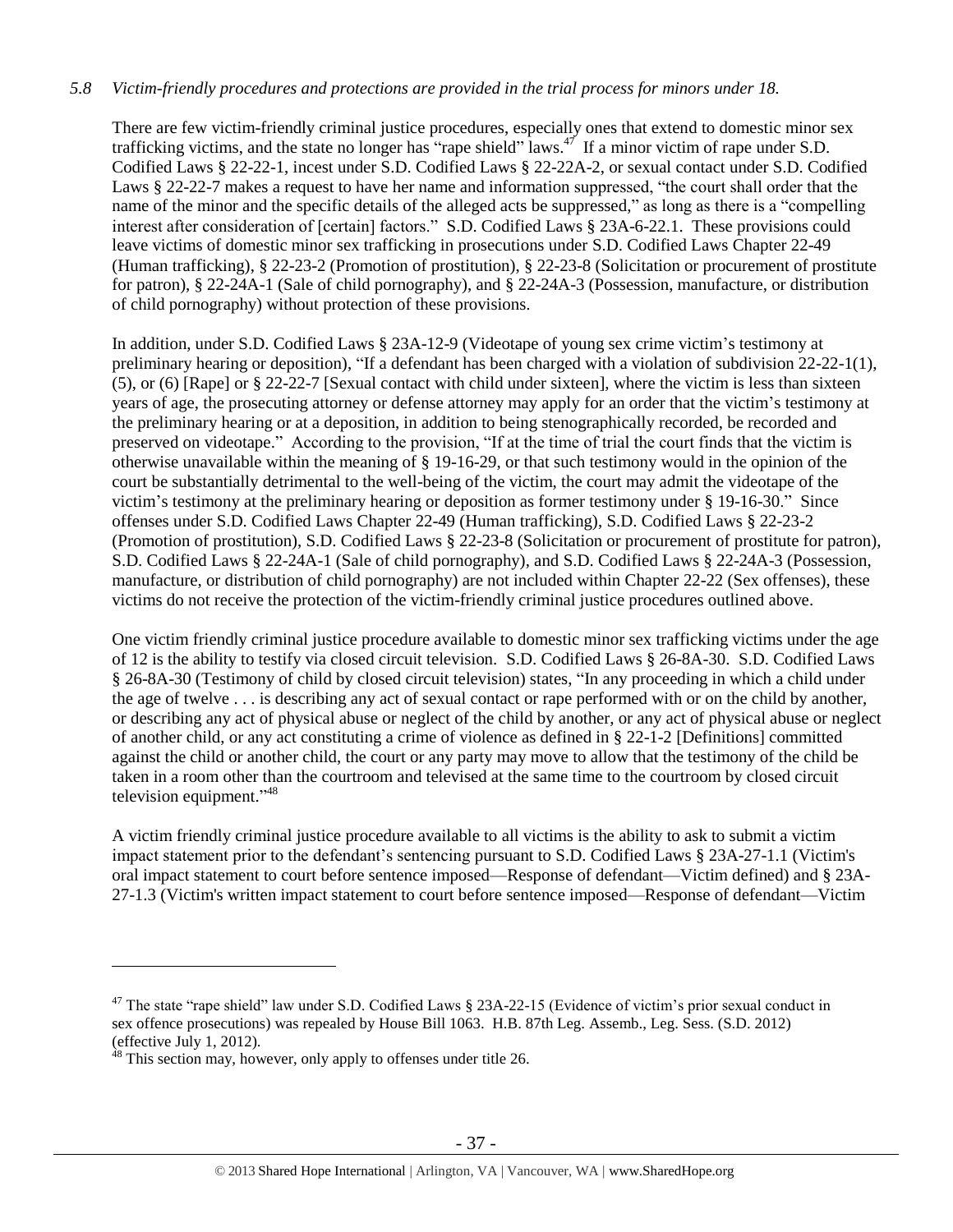defined).<sup>49</sup> South Dakota law § 23A-27-1.3 offers all crime victims, including victims of human trafficking, with the opportunity to request the court to allow victim impact testimony prior to the sentencing phase of the convicted, which the court may then approve or deny at its discretion. Additionally S.D. Codified Laws § 23A-27-1.1 provides a non-discretionary right to offer victim impact testimony to certain categories of victims, "If a defendant has been convicted of an A,B, or C felony, upon request to the court by a victim and before imposing sentence on a defendant, the victim has the right to orally address the court concerning the emotional, physical, and monetary impact of the defendant's crime upon the victim and the victim's family, and may comment upon the sentence which may be imposed upon the defendant." Pursuant to S.D. Codified Laws § 23A-27-1.3, a victim of an A, B, or C felony also has the right to submit a written impact statement. S.D. Codified Laws § 23A-27-1.3 provides, "If a defendant has been convicted of an A, B, or C felony, upon request to the court by a victim and before imposing sentence on a defendant, a victim has the right to address the court in writing concerning the emotional, physical, and monetary impact of the defendant's crime upon the victim and the victim's family, and may comment upon the sentence which may be imposed upon the defendant." Pursuant to S.D. Codified Laws § 23A-27-1.3 and §23A-27-1.1 victim impact testimony is not an automatic provision guaranteed to all victims. In some limited circumstances (e.g. rape of a victim under the age of 13, and some forms of kidnapping) acts committed in the course of domestic minor sex trafficking are classified as A, B, or C felonies; in those cases victims would be guaranteed the opportunity to give their victim impact testimony during the sentencing phase. However, the crime of human trafficking falls outside the scope of the mandatory victim right, and in most circumstances victims could be denied the opportunity to offer their victim impact testimony.

- 5.8.1 Recommendation: Enact a law that prohibits evidence of a testifying sex-trafficked minor victim's prior sexual conduct from being introduced during prosecutions of CSEC and trafficking offenses.
- 5.8.2 Recommendation: Amend S.D. Codified Laws § 23A-6-22.1 (Suppression of names of minor victims of certain sexual offenses) and § 23A-12-9 (Videotape of young sex crime victim's testimony at preliminary hearing or deposition) to allow protections for victims of offenses under S.D. Codified Laws Chapter 22-49 (Human trafficking) when the victim is a minor subjected to commercial sex under S.D. Codified Laws § 22-23-2 (Promotion of prostitution), § 22-23-8 (Solicitation or procurement of prostitute for patron), § 22-24A-1 (Sale of child pornography), or § 22-24A-3 (Possession, manufacture, or distribution of child pornography).
- 5.8.3 Recommendation: Amend S.D. Codified Laws §§ 23A-27-1.1 (Victim's oral impact statement to court before sentence imposed—Response of defendant—Victim defined) and 23A-27-1.3 to require that victims of CSEC and trafficking offenses be permitted to give victim impact testimony.
- *5.9 Expungement or sealing of juvenile delinquency records resulting from arrests or adjudications for prostitution-related offenses committed as a result of, or in the course of, the commercial sexual exploitation of a minor is available within a reasonable time after turning 18.*

General expungement statutes allow for a motion of expungement one year after the arrest of an individual, "if no accusatory instrument was filed, or at any time after an acquittal." S.D. Codified Laws § 23A-3-27. At this point, "The court may enter an order of expungement if satisfied that the ends of justice and the best interest of the public as well as the defendant or the arrested person will be served by the entry of the order." S.D. Codified Laws § 23A-3-30.

<sup>&</sup>lt;sup>49</sup> Here and elsewhere in this report that S.D. Codified Laws  $\S$  23A-27-1.1 and  $\S$  23A-27-1.3 are quoted or cited, they has been updated to reflect the amendments added by the passage of Senate Bill 39. S.B. 39, 88th Leg. Assemb., Leg. Sess. (S.D. 2013) (signed by the Governor on March 20, 2013).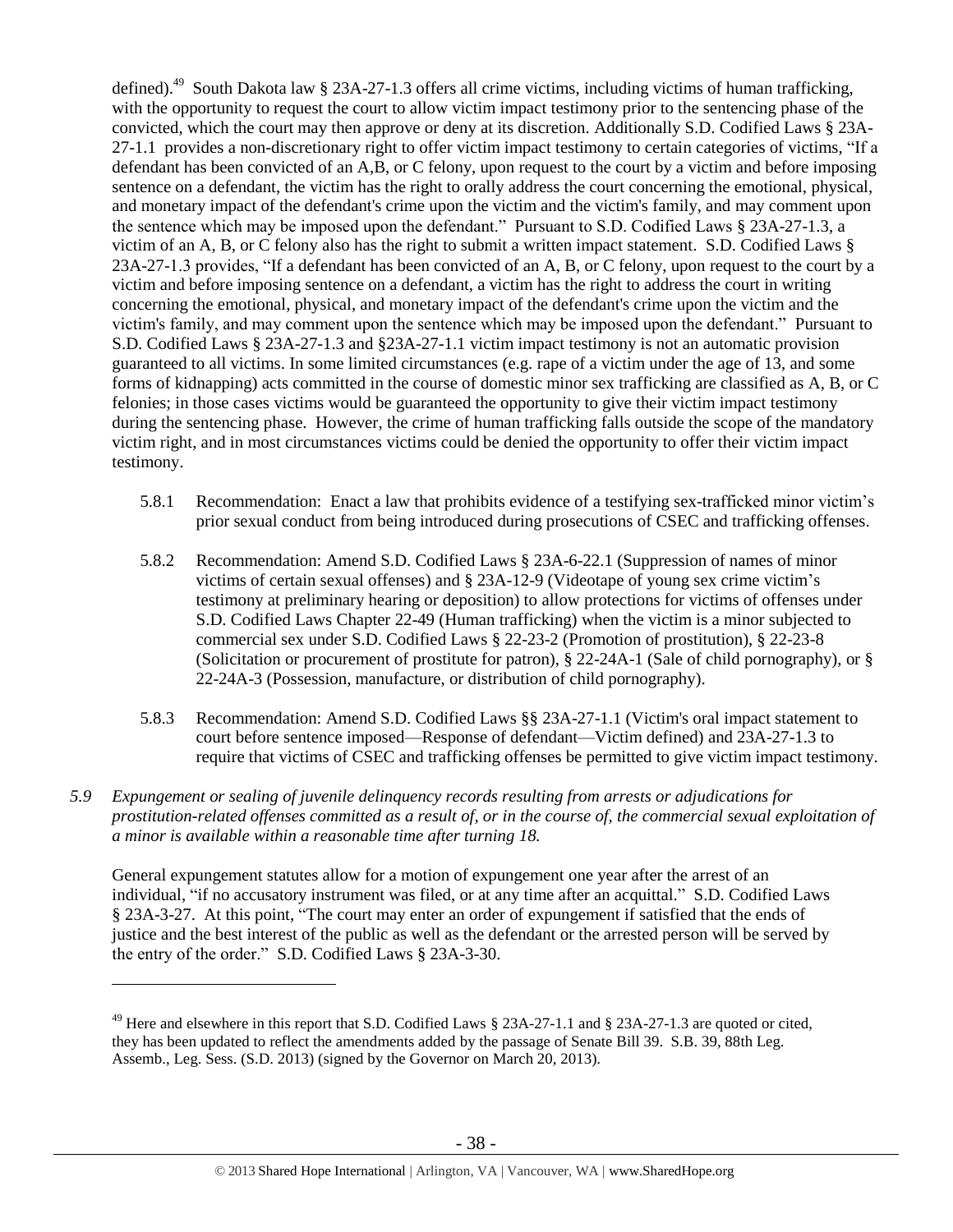Additionally, upon a petition by a child or the child's parents or on the court's own motion, a delinquent child's records may be sealed; "However, no such petition may be filed and considered by the court until after one year from the date of the child's unconditional release from the court's jurisdiction or the discharge of the child by the department of corrections, whichever date is later." S.D. Codified Laws § 26-7A-115. Pursuant to S.D. Codified Laws § 26-7A-115, the sealing of the records may occur if, at the hearing, all the following are satisfied:

(1) The delinquent child has not been adjudicated as a delinquent under this chapter or chapter 26-8C since the termination of the court's jurisdiction of the child or the discharge of the child by the department of corrections;

(2) No proceeding involving the delinquent child concerning a felony, a sexual contact offense, a misdemeanor involving moral turpitude or a petition under this chapter or chapter 26-8C is pending or is being instituted against the child; and

(3) The rehabilitation of the delinquent child has been attained to the satisfaction of the court.

After the records are sealed, a court may still permit inspection upon a petition by the minor, state attorney, or court services officers for use in Chapter 26-7A (Juvenile Court) or 26-8C (Delinquent Children). S.D. Codified Laws § 26-7A-116.

## *5.10 Victim restitution and civil remedies for victims of domestic minor sex trafficking or commercial sexual exploitation of children (CSEC) are authorized by law.*

A domestic minor sex trafficking victim may be able to receive restitution at the discretion of the court. S.D. Codified Laws § 23A-28-3 (Restitution plan—Present inability to pay—Absence of pecuniary damages— Condition of parole) provides "If the sentencing court orders the defendant to the county jail, suspended imposition of sentence, suspended sentence, or probation, the court may require as a condition that the defendant . . . promptly prepare a plan of restitution, including the name and address of each victim, a specific amount of restitution to each victim, and a schedule of restitution payments." For the purposes of restitution to crime victims, "victim" is defined as including "any person  $\dots$  who has suffered pecuniary damages<sup>50</sup> as a result of the defendant's criminal activities . . . ." S.D. Codified Laws § 23A-28-2(5). "Criminal activities" is defined as "any crime [excluding petty offenses] for which there is a plea of guilty or verdict of guilty upon which a judgment of conviction may be rendered and any other crime committed after June 30, 1979, which is admitted by the defendant, whether or not prosecuted." S.D. Codified Laws § 23A-28-2(2). Moreover, South Dakota's state policy is that "restitution shall be made by each violator of the criminal laws to the victims of the violator's criminal activities to the extent that the violator is reasonably able to do so." S.D. Codified Laws § 23A-28-1.

Some specific allotments of restitution are provided for minor victims of certain sex offenses, not including offenses under S.D. Codified Laws Chapter 22-49) (Human trafficking) or S.D. Codified Laws § 22-23-2 (Promotion of prostitution). Under S.D. Codified Laws § 23A-28-12 (Medical, psychological or psychiatric treatment of minor victim), "Anyone convicted under § 26-10-1 [Abuse of or cruelty to minor as felony], 22-22- 7 [Sexual contact with child under sixteen] . . . or subdivision 22-22-1(1) or (5) [Rape], shall be required as part of the sentence imposed by the court to pay all or part of the cost of any necessary medical, psychological, or psychiatric treatment, or foster care of the minor resulting from the act or acts for which the defendant is convicted."

<sup>50</sup> *See supra* note [34.](#page-21-0)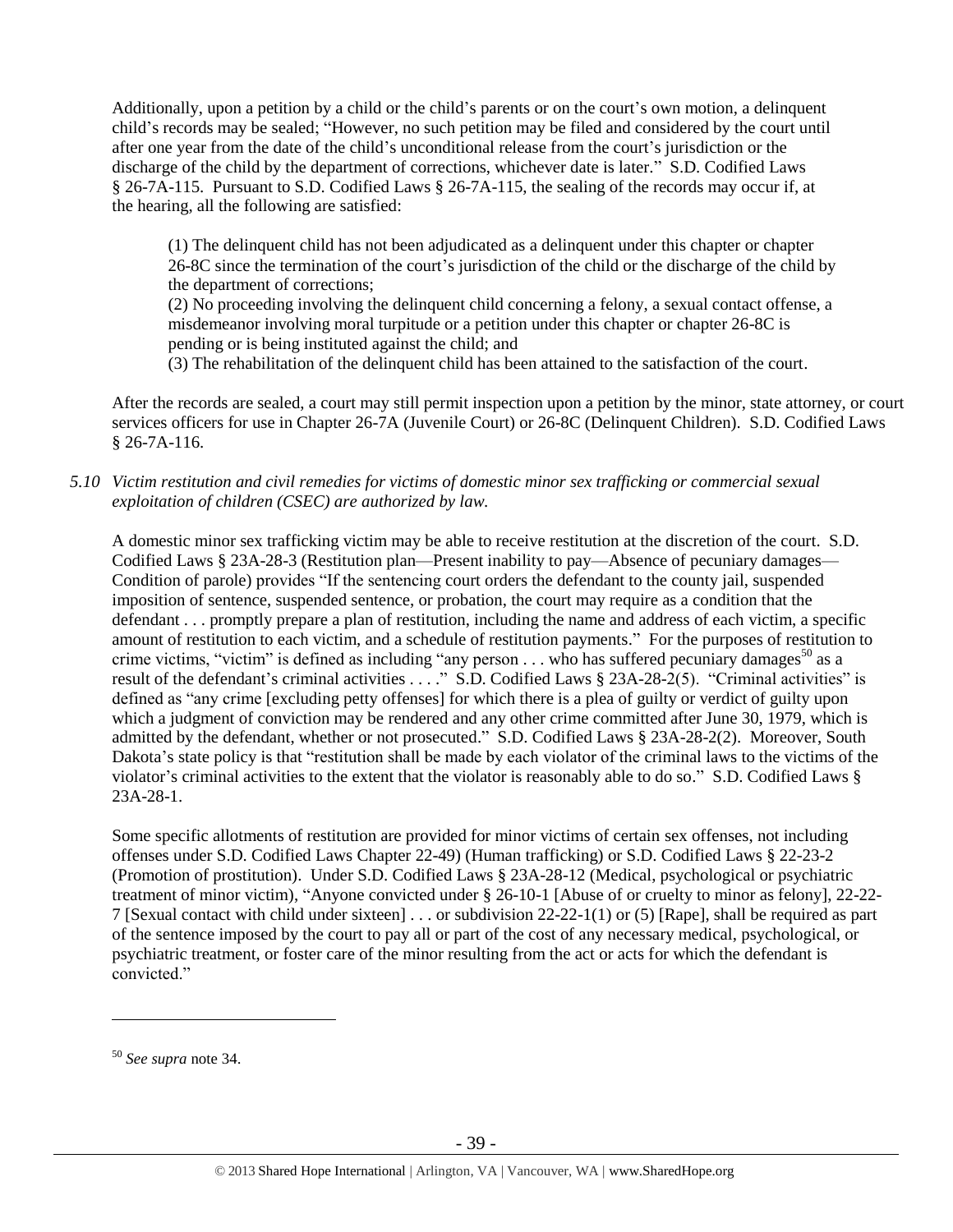Additionally, certain victims of commercial sexual exploitation may be eligible for civil remedies. Under S.D. Codified Laws § 22-24A-7 (Civil liability for sexual offense), "Any person, except a minor, who knowingly participates in any conduct proscribed by §§ 22-19A-1 [Stalking], 22-24A-1 to 22-24A-20 [Sale of child pornography; solicitation of a minor; possession, manufacture, and distribution of child pornography], inclusive,  $22-24B-1$  ["Sex crime" defined]<sup>51</sup> . . . is liable for civil damages."

When entitled to civil damages, the following types of damages may be recovered under S.D. Codified Laws § 22-24A-10 (Civil liability for sexual offenses—Types of damages recoverable):

(1) Economic damages, including the cost of treatment and rehabilitation, medical expenses, loss of economic or educational potential, loss of productivity, absenteeism, support expenses, accidents or injury, and any other pecuniary loss proximately caused by the proscribed conduct; (2) Noneconomic damages, including physical and emotional pain, suffering, physical impairment, emotional distress, mental anguish, disfigurement, loss of enjoyment, loss of companionship, services, and consortium, and other nonpecuniary losses proximately caused by the proscribed conduct; (3) Exemplary damages;

- (4) Attorneys' fees; and
- (5) Disbursements.
- 5.10.1 Recommendation: Amend S.D. Codified Laws § 22-24B-1 ("Sex crime" defined) to include S.D. Codified Laws §§ 22-49-1, 22-49-2, 22-49-3 (Human trafficking) when the victim is a minor under the age of 18 used in a commercial sex act.
- 5.10.2 Recommendation: Amend the restitution law, S.D. Codified Laws § 23A-28-3, to make restitution orders mandatory for human trafficking victims and to include non-pecuniary damages.
- *5.11 Statutes of limitations for civil and criminal actions for child sex trafficking or commercial sexual exploitation of children (CSEC) offenses are eliminated or lengthened sufficiently to allow prosecutors and victims a realistic opportunity to pursue criminal action and legal remedies.*

S.D. Codified Laws § 22-24A-13 (Civil liability for sexual offense—Statute of limitations) states, "Any action for damages under §§ 22-19A-1 [Stalking], 22-24A-1 to 22-24A-20, inclusive [Sale of child pornography; possession, manufacture, or distribution of child pornography; solicitation of minor], 22-24B-1 ["Sex crime" defined],<sup>52</sup> 23A-27-14.1 [Teacher certification], and 43-43B-1 to 43-43B-3 [Computer programs], inclusive, shall be commenced within six years of the time the plaintiff knew, or had reason to know, of any injury caused by violations of [these offenses]." When the plaintiff is a minor, the statute of limitations is tolled until the minor reaches 18. S.D. Codified Laws § 22-24A-13.

For most criminal actions, including CSEC and domestic minor sex trafficking violations, S.D. Codified Laws § 23A-42-2 specifies that there is a seven year statute of limitations. However, under S.D. Codified Laws § 22-22-1 (Rape), the statute of limitations is eliminated for any charge "brought pursuant to subdivisions (1) or (2) of this section," which state, " $(1)$ ... the victim is less than thirteen years of age; or  $(2)$  Through the use of force, coercion, or threats of immediate and great bodily harm against the victim or other persons within the victim's presence, accompanied by apparent power of execution." Otherwise, "(3) [i]f the victim is incapable, because of physical or mental incapacity, of giving consent to such act; or (4) [i]f the victim is incapable of giving consent because of any

<sup>51</sup> *See supra* note [18.](#page-9-0)

<sup>52</sup> *See supra* note [18.](#page-9-0)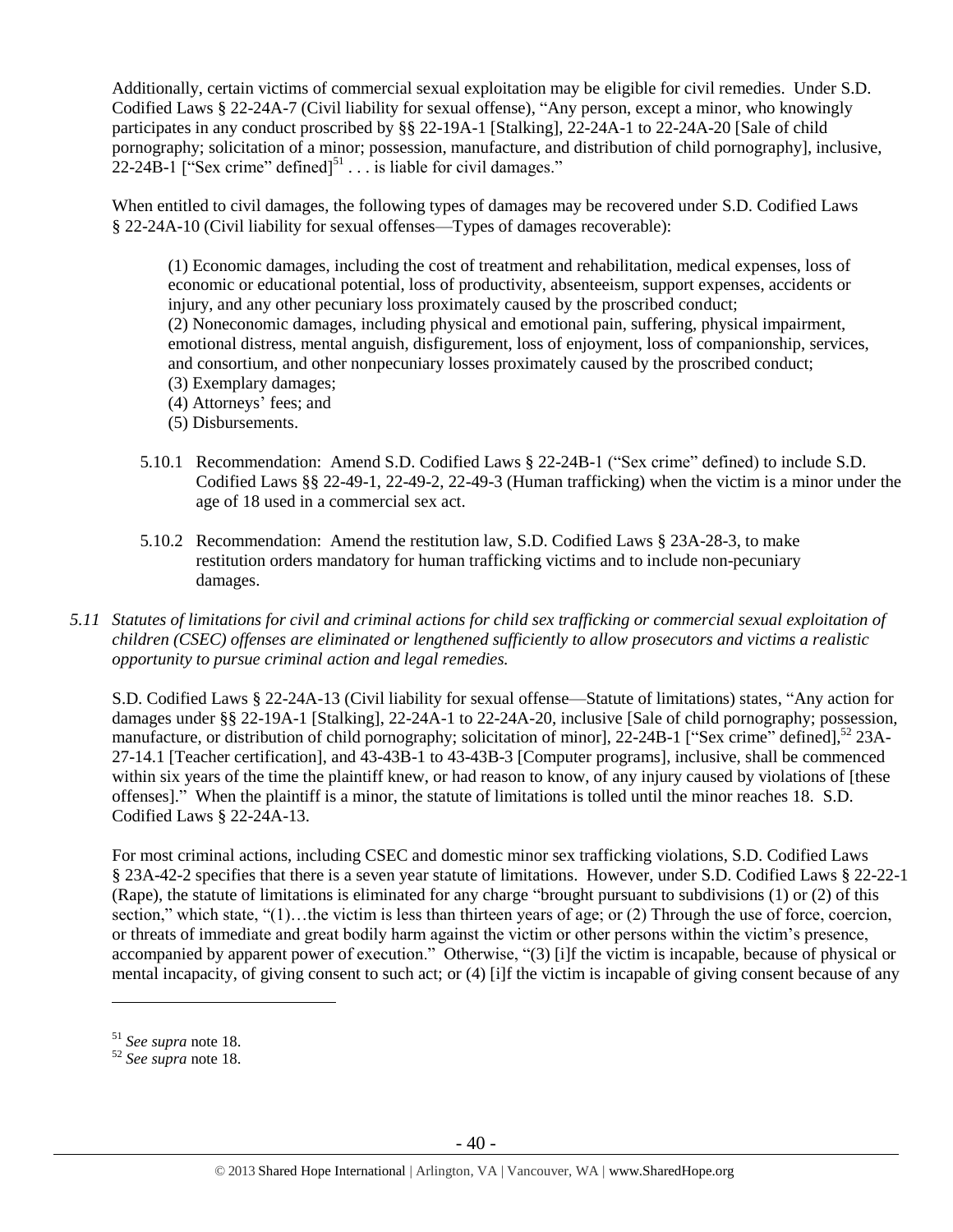intoxicating, narcotic, or anesthetic agent or hypnosis; or (5) [i]f the victim is thirteen years of age, but less than sixteen years of age, and the perpetrator is at least three years older than the victim," then "a charge brought pursuant to this section may be commenced at any time prior to the time the victim becomes of age twenty-five or within seven years of the commission of the crime, whichever is longer." S.D. Codified Laws §§ 22-22-1(3), (4),  $(5)$ .

- 5.11.1 Recommendation: Amend S.D. Codified Laws § 22-24A-13 (Civil liability for sexual offenses –Statute of limitations) to include S.D. Codified Laws § 22-49-1 (Human trafficking prohibited).
- 5.11.2 Recommendation: Amend S.D. Codified Laws § 23A-42-2 to eliminate the statute of limitations for all minor victims of S.D. Codified Laws § 22-49-1 (Human trafficking prohibited), S.D. Codified Laws § 22-23-2 (Promotion of prostitution), and S.D. Codified Laws § 22-24A-5(1) (Solicitation of minor) without regard to the use of force, coercion, threats, or bodily harm.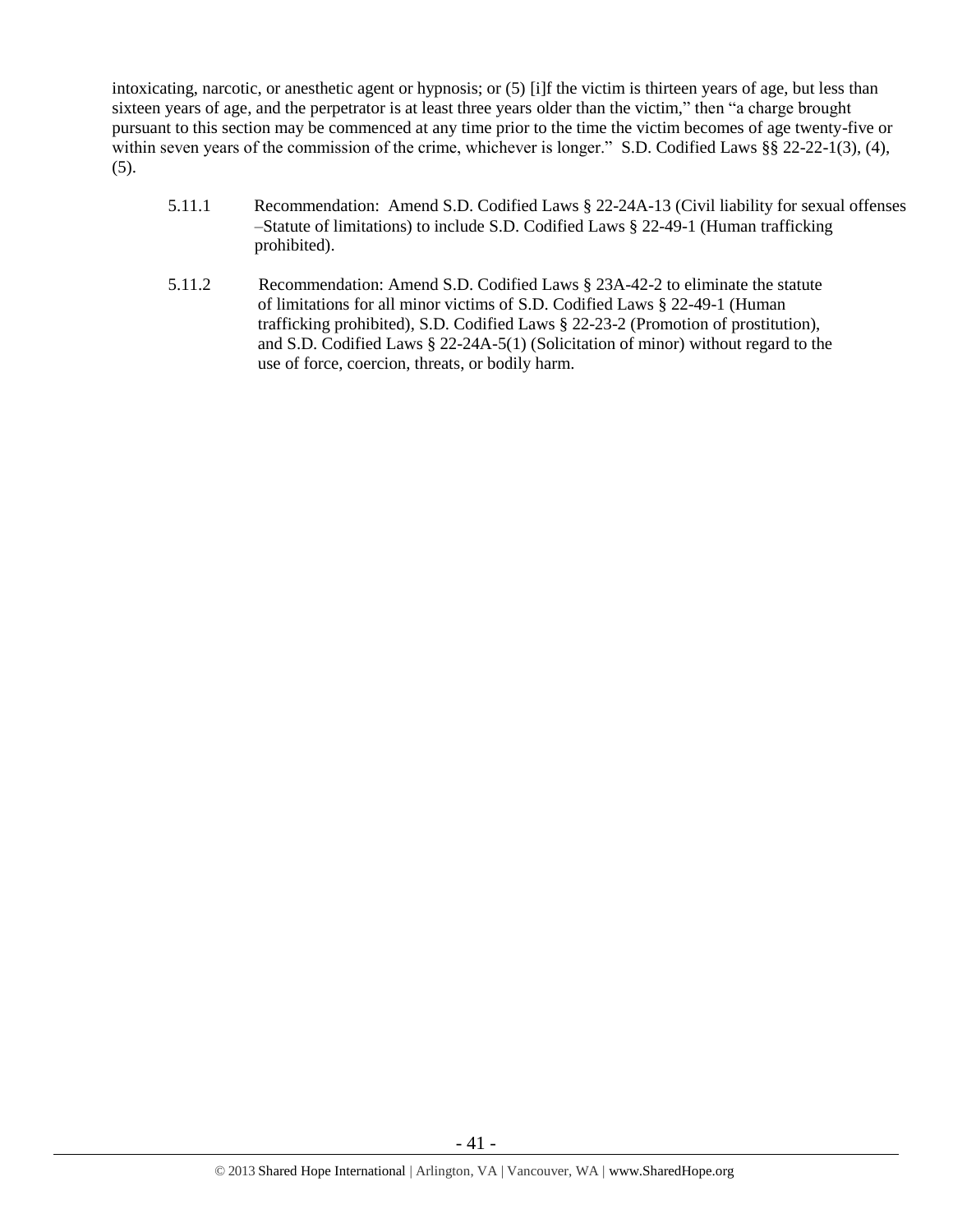#### **FRAMEWORK ISSUE 6: CRIMINAL JUSTICE TOOLS FOR INVESTIGATION AND PROSECUTIONS**

#### *Legal Components:*

- *6.1 Training on human trafficking and domestic minor sex trafficking for law enforcement is statutorily mandated or authorized.*
- *6.2 Single party consent to audiotaping is permitted in law enforcement investigations.*
- *6.3 Wiretapping is an available tool to investigate domestic minor sex trafficking.*
- *6.4 Using a law enforcement decoy posing as a minor to investigate buying or selling of commercial sex acts is not a defense to soliciting, purchasing, or selling sex with a minor.*
- *6.5 Using the Internet to investigate buyers and traffickers is a permissible investigative technique.*
- *6.6 Law enforcement and child welfare agencies are mandated to promptly report missing and recovered children. \_\_\_\_\_\_\_\_\_\_\_\_\_\_\_\_\_\_\_\_\_\_\_\_\_\_\_\_\_\_\_\_\_\_\_\_\_\_\_\_\_\_\_\_\_\_\_\_\_\_\_\_\_\_\_\_\_\_\_\_\_\_\_\_\_\_\_\_\_\_\_\_\_\_\_\_\_\_\_\_\_\_\_\_\_\_\_\_\_\_\_\_\_\_*

## *Legal Analysis:*

*6.1 Training on human trafficking and domestic minor sex trafficking for law enforcement is required or authorized.*

South Dakota does not mandate or specifically authorize training on domestic minor sex trafficking for law enforcement officers. However, South Dakota does have precedent for enacting statutes related to certain types of law enforcement training, such as S.D. Codified Laws § 23-3-39.4 (Domestic abuse training for law enforcement officers required). S.D. Codified Laws § 23-3-42.1 (Domestic abuse training requirements) requires officers to receive training for certification on the following issues: "(1) Enforcement of criminal laws in domestic abuse situations; (2) Availability of community resources; and (3) Protection of the victim."

- 6.1.1 Recommendation: Enact a law authorizing training on domestic minor sex trafficking that parallel the training they must receive on domestic abuse issues under S.D. Codified Laws § 23-3-39.4 (Domestic abuse training for law enforcement officers required), § 23-3-39.5 (Initial training to include domestic abuse training), and § 23-3-42.1 (Domestic abuse training requirements).
- *6.2 Single party consent to audiotaping is permitted in law enforcement investigations.*

South Dakota allows single party consent to audiotaping. Pursuant to S.D. Codified Laws § 23A-35A-20(1) (Unlawful interception—telephone or telegraph—consent), a Class 5 felony exists if an individual who is "[n]ot a sender or receiver of a telephone or telegraph communication, intentionally and by means of an eavesdropping device overhears or records a telephone or telegraph communication, or aids, authorizes, employs, procures, or permits another to so do, without the consent of either a sender or receiver thereof." S.D. Codified Laws § 23A-35A-20(1). Therefore, since only one party must consent, single party consent to audio recording is allowed.

*6.3 Wiretapping is an available tool to investigate domestic minor sex trafficking.* 

The newly passed trafficking law is not included in the list of offenses for which wiretapping is authorized. Pursuant to S.D. Codified Laws § 23A-35A-2 (Where interception of communications may be ordered), "Orders authorizing or approving the interception of wire or oral communications may be granted, subject to the provisions of this chapter when the interception may provide or has provided evidence of the commission of, or of any conspiracy to commit, the following offenses as otherwise defined by the laws of this state: murder; kidnapping; gambling; robbery; bribery; theft; unlawful use of a computer; unauthorized manufacturing, distribution or counterfeiting of controlled substances or marijuana; and, rape."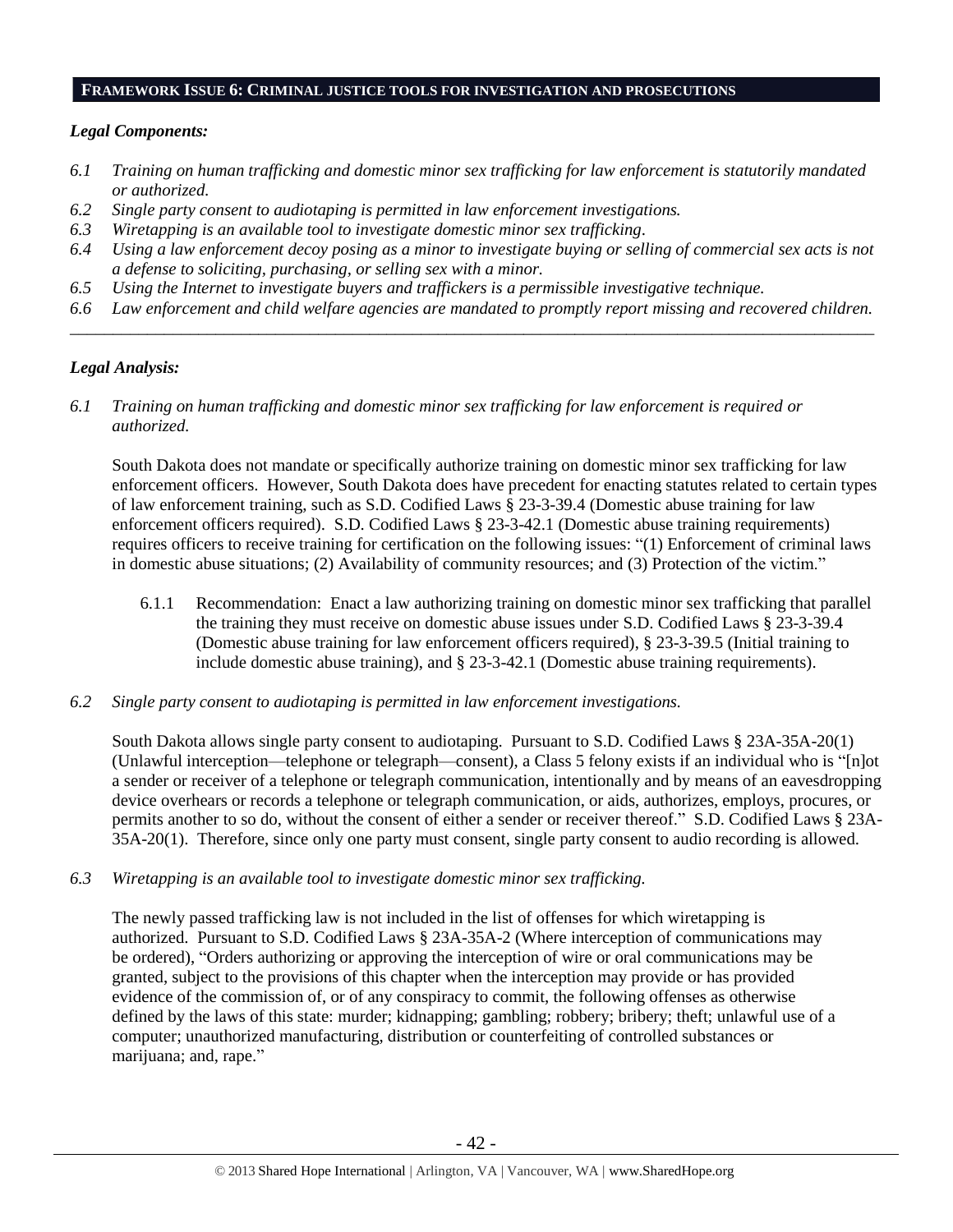- 6.3.1 Recommendation: Amend S.D. Codified Laws § 23A-35A-2 (Where interception of communication may be ordered) to include offenses under S.D. Codified Laws Chapter 22-49 (Human trafficking), § 22-23-2(2) (Promotion of prostitution), § 22-24A-3 (Possession, manufacture, or distribution of child pornography), § 22-23-8 (Solicitation or procurement of prostitute for patron) when a minor is involved, and § 22-23-9 (Hiring another to engage in sexual activity) when a minor is involved.
- *6.4 Use of a decoy by law enforcement in the investigation of prostitution or sex trafficking is no defense to the purchase of sex with a minor.*

Law enforcement may investigate domestic minor sex trafficking under S.D. Codified Laws § 22-24A-5 (Solicitation of minor), which makes it a crime for an individual to "[s]olicit[] a minor, or someone the person reasonably believes is a minor, to engage in a prohibited sexual act. S.D. Codified Laws § 22- 24A-5(1). S.D. Consolidated Laws § 22-24A-4 defines "minor" as someone 15 or younger and "solicit" as "to seduce, lure, entice or persuade, or attempt to seduce, lure, entice or persuade a specific person by telephone, in person, by letter, by using a computer or any other electronic means." S.D. Codified Laws § 22-24A-5 (Solicitation of a minor) further states, "The fact that an undercover operative or law enforcement officer was involved in the detection and investigation of an offense under this section does not constitute a defense to a prosecution under this section."

- 6.4.1 Recommendation: Amend S.D. Codified Laws §§ 22-49-1, 22-49-2, 22-49-3 to include a provision permitting the use of a law enforcement decoy in investigating human trafficking for exploitation of minors through prostitution.
- *6.5 Use of the Internet to investigate buyers and traffickers is a permissible investigative technique.*

S.D. Codified Laws § 22-24A-5(2) (Solicitation of minor) is specific to the use of the computer and makes it a crime when a person "[k]nowingly compiles or transmits by means of a computer; or prints, publishes or reproduces by other computerized means; or buys, sells, receives, exchanges or disseminates, any notice, statement or advertisement of any minor's [under 16] name, telephone number, place of residence, physical characteristics or other descriptive or identifying information for the purpose of soliciting a minor or someone the person reasonably believes is a minor to engage in a prohibited sexual act." The statute specifically states that "[t]he fact that an undercover operative or law enforcement officer was involved in the detection and investigation of an offense under this section does not constitute a defense to a prosecution under this section." S.D. Codified Laws § 22-24A-5. Because of the inclusion of this provision, an undercover officer can use the Internet under this section to investigate and prosecute cases of buyers and traffickers.

*6.6 Reporting of missing children and rescued domestic minor sex trafficking victims is mandated.*

 $\overline{a}$ 

If a missing child report is made to law enforcement,  $5<sup>3</sup>$  then "the law enforcement agency shall gather readily available information about the missing child and integrate such information into the national crime information center computer within twelve hours following the making of the report. The law

<sup>&</sup>lt;sup>53</sup> Two new sections are added to Chapter 22-11 by the passage of Senate Bill 43. S.B. 43, 87th Leg. Assemb., Leg. Sess. (S.D. 2012) (signed by the Governor on March 19, 2012). The first section makes it a Class 1 misdemeanor if any parent, legal guardian, or caretaker, of a minor under the age of 13, fails to report the minor as missing within 48 hours. The second section makes it a Class 5 felony if any parent, legal guardian, or caretaker, of a minor under the age of 18, fails to report the death of the minor within 6 hours of learning of the death.